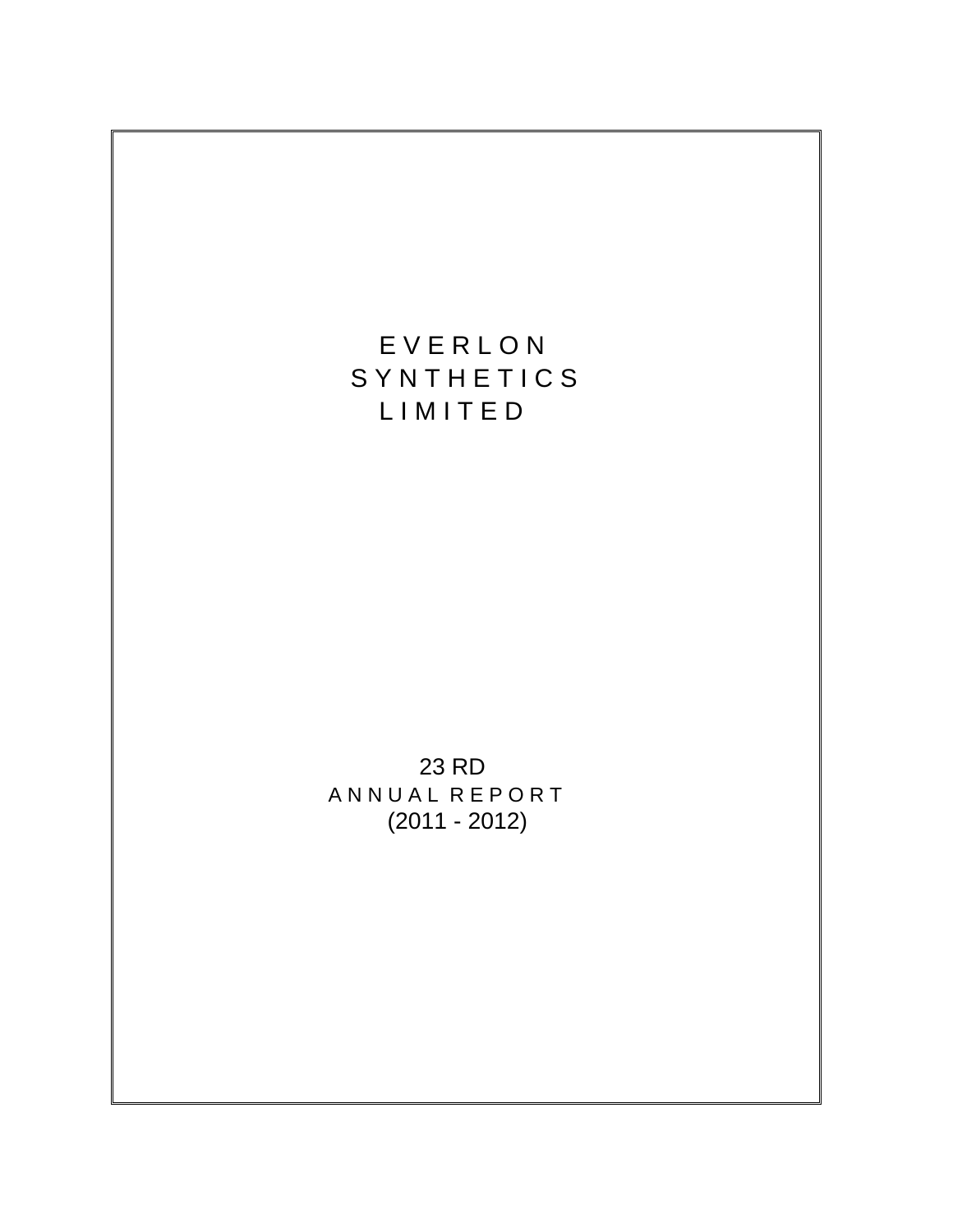ACCOUNTING YEAR ENDED 31st MARCH 2012

## **C O N T E N T S**

| Sr. No.        | Particulars                                                     | Page No.       |
|----------------|-----------------------------------------------------------------|----------------|
| 1              | Board of Directors                                              | 1              |
| $\overline{2}$ | <b>Notice</b>                                                   | $\overline{2}$ |
| 3              | Corporate Governance Report                                     | 5              |
| 4              | Director's Report, Management Discussion<br>and Analysis Report | 11             |
| 5              | Auditor's report                                                | 15             |
| 6              | <b>Balance Sheet</b>                                            | 18             |
| 7              | Profit & Loss Account                                           | 19             |
| 8              | Notes Forming Part of Balance Sheet & Profit and Loss A/c       | 20             |
| 9              | <b>Cash Flow Statement</b>                                      | 31             |
| 10             | Notes on Accounts                                               | 32             |
| 11             | Auditor's Report on Consolidated Financial Statement            | 36             |
| 12             | Consolidated Balance Sheet, Profit & Loss Account & Schedules   | 37             |
| 13             | Notes on Consolidated Financial Statement                       | 39             |
| 14             | <b>Consolidated Cash Flow Statement</b>                         | 50             |
| 15             | Statement u/s 212 of The Companies Act, 1956                    | 55             |
| 16             | Auditor's Report on Subsidiary Company                          | 56             |
| 17             | Balance Sheet, Schedules & Notes of Subsidiary Company          | 58             |
| 18             | E-Communication Registration Form                               | 63             |
| 19             | Proxy Form & Attendance Slip 22nd for AGM                       | 64             |

#### **EVERLON SYNTHETICS LIMITED**

#### **BOARD OF DIRECTORS**

| SHRI JITENDRA K. VAKHARIA<br>SMT VARSHA J. VAKHARIA<br>SHRI DINESH P. TURAKHIA<br>SHRI KAMLESH C. SANGHAVI |                                                                                                                   | <b>MANAGING DIRECTOR</b><br><b>DIRECTOR</b><br><b>DIRECTOR</b><br><b>DIRECTOR</b> |
|------------------------------------------------------------------------------------------------------------|-------------------------------------------------------------------------------------------------------------------|-----------------------------------------------------------------------------------|
|                                                                                                            | <b>AUDITORS</b>                                                                                                   |                                                                                   |
| C-81, Anant Chhaya, 353/3 R. B. Mehta Marg,                                                                | M/s. POLADIA & COMPANY<br>(Chartered Accountants)<br>Ghatkopar (E), MUMBAI - 400 077.                             |                                                                                   |
|                                                                                                            | <b>BANKERS</b>                                                                                                    |                                                                                   |
|                                                                                                            | JANATA SAHAKHARI BANK LTD., PUNE<br>INDIAN OVERSEAS BANK<br><b>IDBI BANK</b>                                      |                                                                                   |
|                                                                                                            | <b>REGISTERED OFFICE</b>                                                                                          |                                                                                   |
|                                                                                                            | 67, Regent Chambers,<br>208, Nariman Point, Mumbai - 400 021.<br>E-Mail: everlon@rediffmail.com<br>www.everlon.in |                                                                                   |
|                                                                                                            | <b>FACTORY</b>                                                                                                    |                                                                                   |
| Plot No.265/7/1, Demni Road, Dadra, Silvassa<br>(Union Territory of Dadra & Nagar Haveli)                  |                                                                                                                   |                                                                                   |
|                                                                                                            | <b>LISTED AT</b>                                                                                                  |                                                                                   |
| The Ahmedabad Stock Exchange, Ahmedabad.                                                                   | The Bombay Stock Exchange, Mumbai                                                                                 |                                                                                   |
| <b>REGISTRAR &amp; SHARE TRANSFER AGENTS</b>                                                               |                                                                                                                   |                                                                                   |
| Andheri Kurla Road, Andheri (E), Mumbai - 400 072.<br>Tel: 2851 5606/ 2851 5644 • Fax: 2851 2885           | SHAREX DYNAMIC (INDIA) PVT. LTD.<br>Unit-1, Luthra Ind. Premises, Safed Pool,                                     |                                                                                   |

E-mail : sharexindia@vsnl.com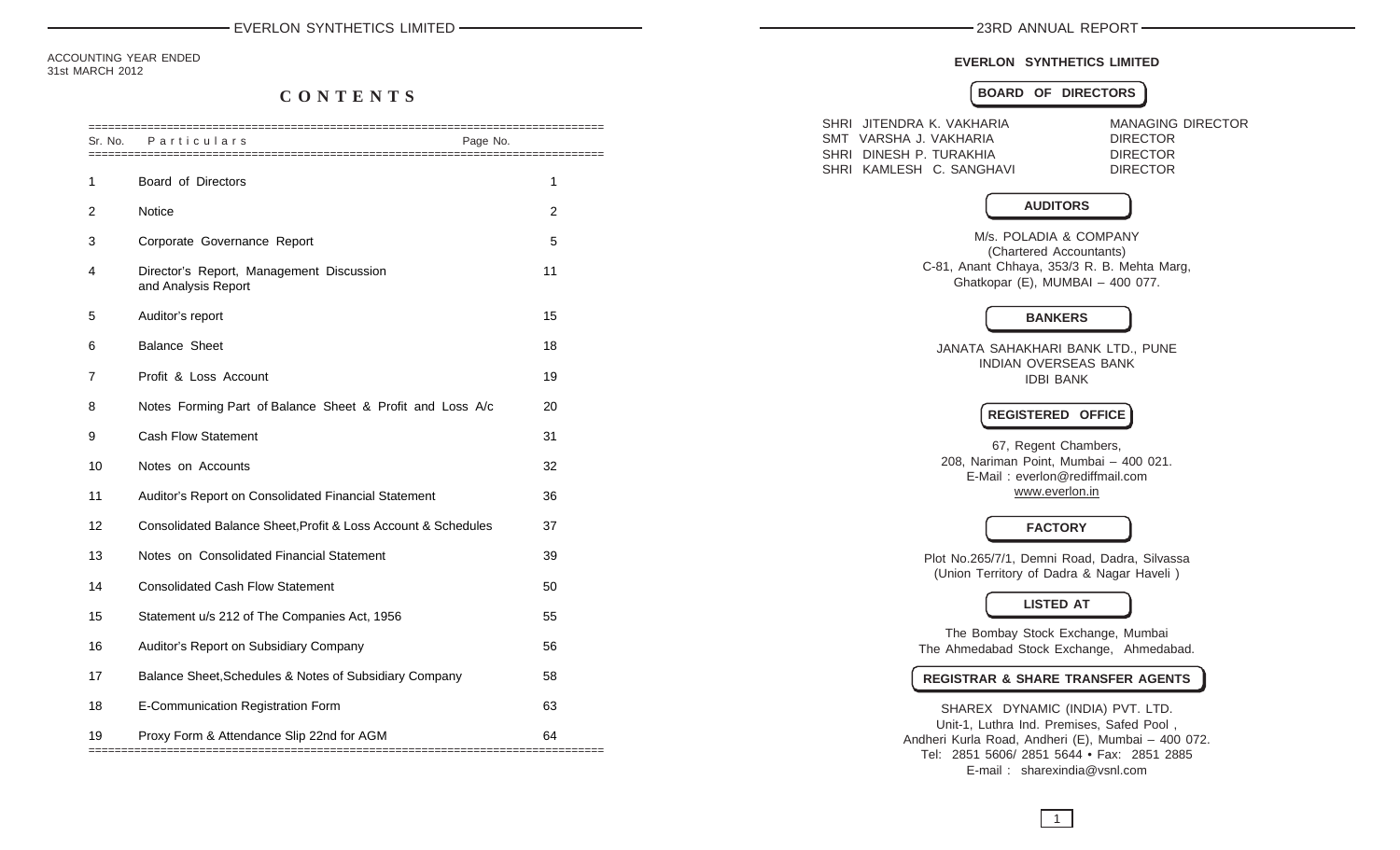#### **NOTICE**

Notice is hereby given that the 23rd Annual General Meeting of the Members of the Company will be held on Saturday 25th August 2012 at 11.30 a.m. at the Registered Office of the Company at 67, Regent Chambers, 6th Floor, 208 Nariman Point, Mumbai - 400 021 to transact the following business:-

#### **ORDINARY BUSINESS**

- 1. To receive, consider & adopt Audited Accounts for the year ended 31st March 2012, together with the Reports of the Directors & Auditors thereon.
- 2. To appoint a Director in place of Shri. Kamlesh C. Sanghavi who retires by rotation and being eligible offers himself for re-appointment.
- 3. To appoint Auditors and fix their remuneration.

Place : Mumbai Dated: 30th May 2012

Registered Office : 67, Regent Chambers, 208, Nariman Point, Mumbai – 400 021.

**By order of the Board of Directors**  $\equiv$  Sd  $\equiv$ **J. K. VAKHARIA MANAGING DIRECTOR**

#### **NOTES**

- a) A A MEMBER ENTITLED TO ATTEND AND VOTE AT THE MEETING IS ENTITLED TO APPOINT A PROXY TO ATTEND AND VOTE INSTEAD OF HIMSELF AND THE PROXY NEED NOT BE A MEMBER OF THE COMPANY PROXIES IN ORDER TO BE EFFECTIVE MUST BE RECEIVED BY THE COMPANY NOT LESS THAN 48 HOURS BEFORE THE COMMENCEMENT OF THE MEETING.
- b) The Register of Members and Share transfer books of the Company will remain closed from Friday 17th August 2012 to Saturday 25th August 2012 (both days inclusive) for the purpose of Annual General Meeting.
- C) The Members are requested to:
	- i) Intimate immediately any change in their address to Company's Registrar and Share Transfer Agents M/s. Sharex Dynamic (India) Pvt. Ltd., Unit-1, Luthra Ind. Premises, Safed Pool, Andheri Kurla Road, Andheri (East) Mumbai - 400 072. Members holding shares in the electronic form are advised to inform change in address directly to their respective depository participants.
	- Quote their Folio No./Client ID No. in their correspondence with the Company/ Registrar and Share Transfer Agents.
	- iii) Send their queries atleast 10 days in advance so that the required information can be made available at the meeting.
	- iv) Bring their copies of Annual Report and Attendance slip with them at the meeting.
	- v) Intimate Registrar and Share Transfer Agents M/s. Sharex Dynamic (India) Pvt. Ltd. for consolidation of their folios, in case they are having more than one folio.
- d) Green Initiative for Paperless Communications:

The Ministry of Corporate Affairs ("MCA") has taken a 'Green Initiative in Corporate Governance by allowing paperless compliances by Companies through electronic mode. In accordance with recent circular bearing no.17/2011 dated 21.04.2011 issued by the Ministry of Corporate Affairs (MCA), Companies can now send various notices/documents to their shareholders through electronic mode to the registered e-mail addresses of the shareholders.

This is a golden opportunity for every shareholder of the Company to contribute to the Corporate Social Responsibility initiative of the Company.

As per the said MCA circular, the Company is attaching herewith E-Communication Registration Form /letter to Equity shareholders for providing advance opportunity to register their e-mail address with the Company or Depository Participant and changes therein from time to time.

Equity Shareholders holding shares in physical form can avail the said facility to enable the Company to send the notice/documents through electronic mode. They should download the form from the Company's website (www.everlon.in) and forward the same to Company's Registrar and transfer agents i.e. Sharex Dynamic (India)Pvt.Ltd., Unit: Everlon Synthetics Ltd., Unit-1, Luthra Ind.Premises, Safed Pool, Andheri-Kurla Road, Andheri (E) Mumbai - 400 072. Tel: 2851 5506 / 2851 5644, Fax No: 2851 2855. The Shareholders holding shares in demat mode can register their e-mail address with their Depository Participant, in the event they have not done so earlier for receiving notices/documents through Electronic mode.

Place : Mumbai Dated: 30th May 2012 **By order of the Board of Directors**  $-$  Sd  $-$ **J. K. VAKHARIA MANAGING DIRECTOR**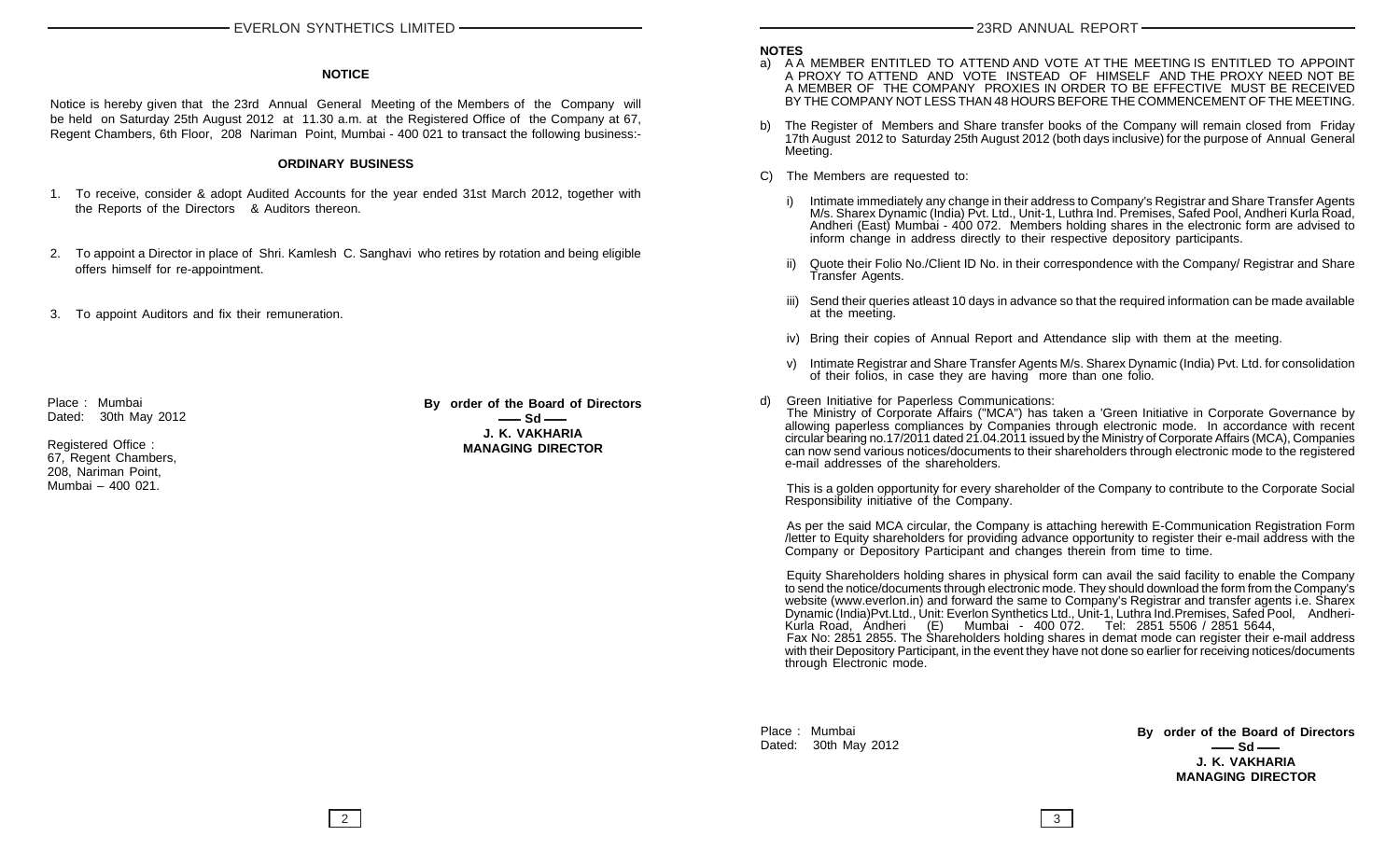#### **CORPORATE GOVERNANCE REPORT**

#### **Details of Directors seeking Re-appointment at the forthcoming Annual General Meeting**

(As per clause 49 (IV) (G) of the Listing Agreement)

- A. Name of Director Shri Kamlesh C. Sanghavi
- B Date of Birth 17/12/1959
- C. Date of Appointment 31/07/2006
- D. Expertise in specific **28 years in profession** functional areas
- E. Qualifications Chartered Accountants
- 
- 
- 
- F. Name of Companies in which Kans Trading Pvt.Ltd., Directorship held as on 31st March'12 (Formerly known as Brillant Water Pvt.Ltd.,)
- G. Chairman/Member
- of the Committees of the Board of the other companies on which he is a Director as on 31st March 2012. ---- NIL ----
- H. No. of equity shares of Rs.10/ each of the company held as ----on 31st March 2012
- I Inter-se Relations ----- Among Directors

| In compliance with Clause 49 of the Listing Agreement with the Stock Exchanges, the Company submits |
|-----------------------------------------------------------------------------------------------------|
| the following report on the matters mentioned in the said clause.                                   |
|                                                                                                     |

1. **Company's Philosophy on Code of Governance** The company is committed to good Corporate Governance.

#### 2. **Board of Directors**

During the Financial year 2011-2012, 6 Board Meetings were held on 30th May 2011, 13th August 2011, 18th October 2011, 8th November 2011, 3rd January 2012 and 4th February 2012. Details of composition of the Board, category, attendance of Directors at Board Meetings and last Annual General Meeting, number of other Directorships and other committee Membership are given below:

| Sr.<br>No. | Name<br>the Director<br>of                        | Category of<br>Directorship | No. of<br>Board<br>Meetings<br>Attended | Attendance<br>at last<br>A.G.M. | No of other<br>Directorship<br>(As on 31st<br>March, '12)<br>in other<br>companies | No of<br>other<br>Committees<br>Membership | No of<br>other<br>Committees<br>Cheirmanship |
|------------|---------------------------------------------------|-----------------------------|-----------------------------------------|---------------------------------|------------------------------------------------------------------------------------|--------------------------------------------|----------------------------------------------|
| 1.         | Shri Jitendra K.<br>Vakharia<br>Managing Director | ED(P)                       | 6                                       | <b>Yes</b>                      | 7                                                                                  |                                            |                                              |
| 2.         | Smt. Varsha J.<br>Vakharia                        | NED(P)                      | 6                                       | <b>Yes</b>                      | 7                                                                                  |                                            |                                              |
| 3.         | Shri Dinesh P.<br>Turakhia                        | NED (I)                     | 6                                       | Yes                             | <b>NIL</b>                                                                         |                                            |                                              |
| 4.         | Shri Kamlesh C.<br>Sanghavi                       | $NED$ (I)                   | 6                                       | Yes                             |                                                                                    |                                            |                                              |

ED(P) - Executive Director, Promoter, NED (P) - Non Executive Director, Promoter, NED (I) -- Non Executive Director, Independent \* Including Directorships in Private Limited Companies Shri Jitendra K. Vakharia and Smt. Varsha J. Vakharia are related to each other

#### 3. **Audit Committee**

During the Financial Year 2011-2012, 4 meetings of the committee were held as under:- 30th May 2011, 13th August 2011, 8th November 2011 and 4th February 2012. Details of composition of the committee and attendance of the members are given below:-

| Sr.<br>No. | Name                         | Designation | Category  | No of Meetings Attended |
|------------|------------------------------|-------------|-----------|-------------------------|
| 1)         | Shri Dinesh<br>P. Turakhia   | Chairman    | NED (I)   | 4                       |
| 2)         | Shri Jitendra<br>K. Vakharia | Member      | ED(P)     | 4                       |
| 3)         | Shri Kamlesh<br>C. Sanghavi  | Member      | $NED$ (I) | 4                       |

The powers and terms of reference of the committee are as specified in Clause 49 of the Listing Agreement with the Stock Exchanges and Section 292A of the Companies Act, 1956.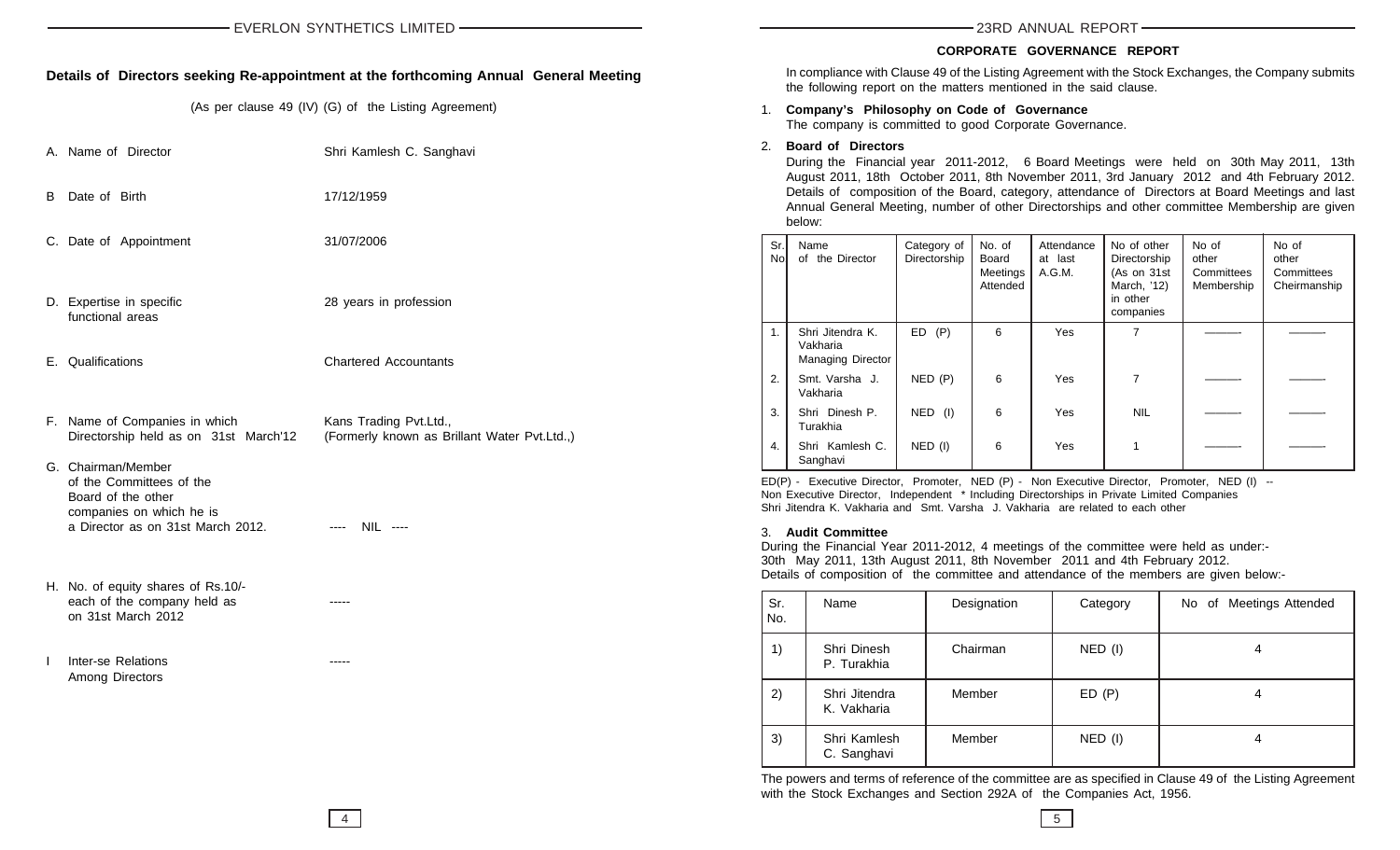#### EVERLON SYNTHETICS LIMITED

#### 4. **Remuneration of Directors**

The remuneration committee of the Board comprises 3 Directors namely, Shri Dinesh P. Turakhia - Chairman, Shri Kamlesh C. Sanghavi - Member and Smt. Varsha J. Vakharia - Member. One meeting of Remuneration Committee was held on 30th May 2011 which was attend by all 3 members. The terms of reference of the Committee are as specified in Schedule XIII of the Companies Act 1956 and Clause 49 of the Listing Agreement with Stock Exchanges. The Managing Directors remuneration details for the financial year 2011-2012 are given below:-

| Name                                          | Salarv | Commission | Perquisites | Total             | Tenure<br>of years        |
|-----------------------------------------------|--------|------------|-------------|-------------------|---------------------------|
| Shri Jitendra K. Vakharia   Rs. 360000/- p.a. |        |            |             | Rs. 360000/- p.a. | 5 years from<br>1/10/2011 |

Notice period for the Managing Director is as applicable to the senior employee of the company. No severance fee is payable to the Director on termination of employment. The Company does not have a scheme of stock options for the Directors or employees.

The sitting fees paid for the financial year ended 31st March 2012 to the non-executive Directors for attending the Board/Committee meetings are as follows:-

Shri D.P. Turakhia Rs.3000/-. Shri K.C. Sanghavi Rs.3000/- and Smt. Varsha J. Vakharia Rs.3000/-.

The number of equity shares of the company held by non-executive Directors as on 31st March 2012 are as follows:-

Shri D.P. Turakhia 500 equity shares, Shri K.C. Sanghavi - NIL and Smt. Vasha J. Vakharia 273320 equity shares.

#### 5. **Shareholders/Investors Grievances Committee**

During the year Share Transfer Committee held 15 meetings and a meeting of the shareholders/Investors Grievances Committee was also held on 14th March, 2012. The Composition of the Committee is as under:-

| Sr.No. | <b>Name</b>               | <b>Designation</b> | Category  |
|--------|---------------------------|--------------------|-----------|
|        | Shri Jitendra K. Vakharia | Member             | ED<br>(P) |
| 2.     | Smt. Varsha J. Vakharia   | Member             | NED (P)   |
| 3.     | Shri Dinesh P. Turakhia   | Chairman           | NED (I)   |

Committee has the power to look into the redressal of shareholders/investors complaints such as non receipt of shares sent for transfer, non receipt of dividend/Annual Reports etc.

The Secretarial Department of the Company, under the supervision of Shri Ashok C. Jain, who is also Nominated as the compliance officer as required by SEBI/Listing Agreement and M/s. Sharex Dynamic (India) Pvt. Ltd., Registrar & Share Transfer Agents, attends to all shareholders / Investors Grievances received directly or through SEBI, Stock Exchanges, Department of Corporate Affairs and Registrar of Companies.

The total number of complaints received from the Shareholders were nil. All letters have been replied to and all the complaints have been solved to the satisfaction of shareholders. There were no requests pending for dematerialisation as on 31st March 2012.

23RD ANNUAL REPORT

#### 6. **General Body Meetings**

Details of Location, Date and Time of the Annual General Meetings held during the last three years

| <b>Financial Year</b> | <b>Venue</b>                                                     | Date & Time                       |
|-----------------------|------------------------------------------------------------------|-----------------------------------|
| 2010-2011             | 67, Regent Chambers,<br>208, Nariman Point,<br>Mumbai - 400 021. | 13th August 2011<br>at 11.30 A.M. |
| 2009-2010             | 67, Regent Chambers,<br>208, Nariman Point,<br>Mumbai - 400 021. | 14th August 2010<br>at 11.30 A.M. |
| 2008-2009             | 67, Regent Chambers,<br>208, Nariman Point,<br>Mumbai - 400 021. | 28th August 2009<br>at 11.30 A.M. |

Special Resolutions passed in previous 3 Annual General Meetings with requisite majority

| AGM Date                   | Matter                                                                          |
|----------------------------|---------------------------------------------------------------------------------|
| $(i)$ 13th August 2011     | Reappointment of Shri Jitendra K. Vakharia<br>as Managing Director for 5 years. |
| (ii) $14$ th August $2010$ | Nil                                                                             |
| (iii) 28th August 2009     | Reappointment of Shri Jitendra K. Vakharia<br>as Managing Director for 2 years  |

At the ensuing Annual General Meeting there is no Resolution proposed to be passed through postal ballot.

#### 7. **Disclosures**

There were no materially significant related party transactions which has potential conflict with the interest of the Company at large.

The Company has complied with most of the requirements of the Listing Agreements with the Stock Exchanges as well as the regulations and guidelines of SEBI. Consequently, no penalties were imposed or strictures passed against your Company by SEBI, Stock Exchanges or any other statutory authority on any matter relating to capital markets during last 3 years.

Company has complied with most of the applicable mandatory requirements of clause 49 and company has Constituted a Remuneration Committee which is a non-mandatory requirement.

#### 8. **Means of Communication**

The quarterly results of the Company are published in the following newspapers: Free Press Journal (English) and Nav Shakti (Marathi). The results will also be displayed on Company's website at www.everlon.in.

#### 9. **General Shareholder Information**

Detailed Information in this regard is provided in the "Information for Shareholders" section, appearing in the Annual Report.

#### 10. **Information on Directors**

Information relating to Director seeking reappointment as required under clause 49(I V) (G) of the Listing Agreement is given in the notice of Annual General Meeting.

#### 11. **Declaration by the Managing Director**

 Declaration by the Managing Director under clause 49(1) (D)(ii) of the Listing Agreement is given below:- "Pursuant to Clause 49 (1) (D) (ii) of the listing agreement with the Stock Exchanges, I hereby declare that all the Board Members and Senior Management Personnel of the Company have affirmed compliance with the code of conduct for the year ended 31st March 2012."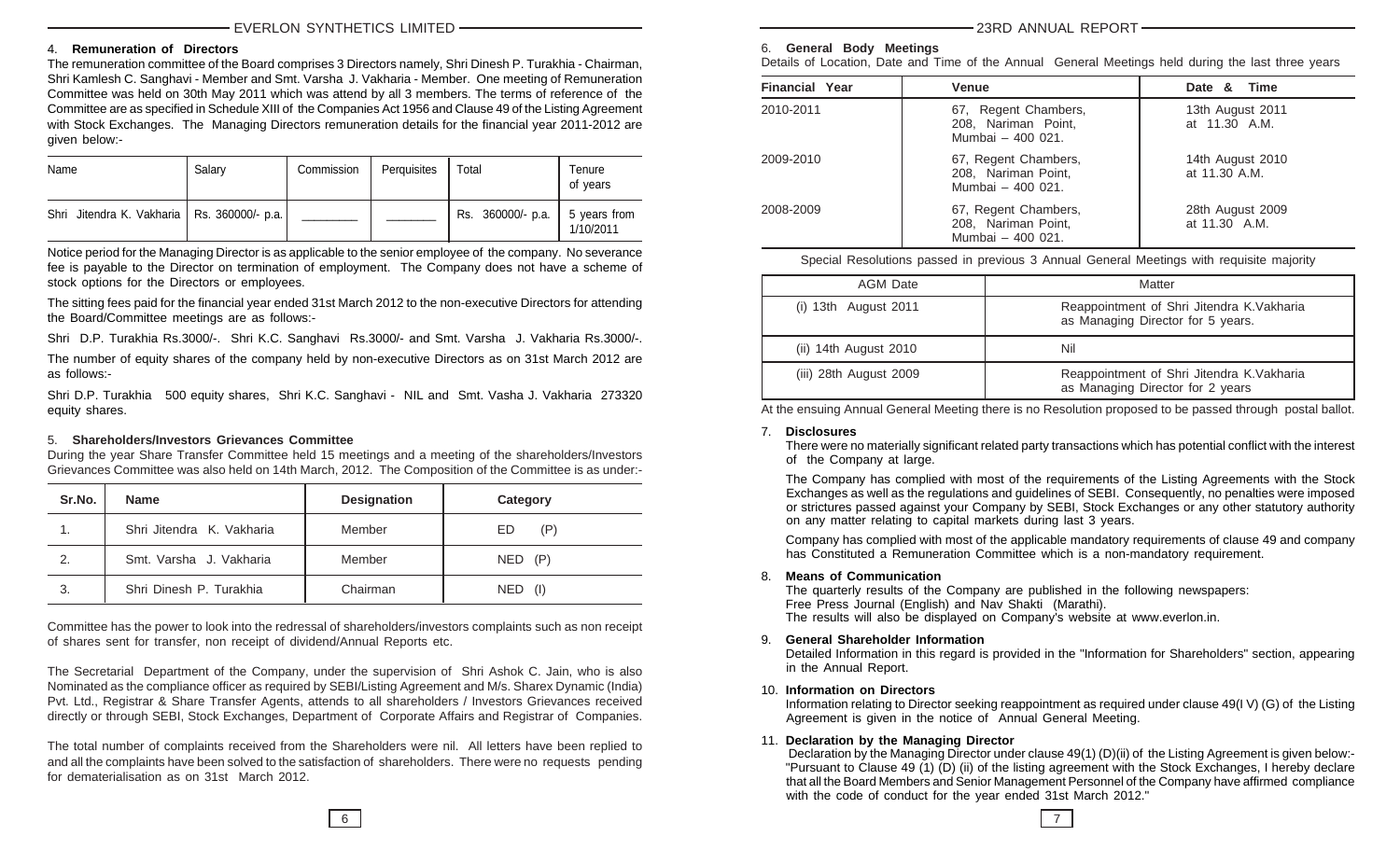#### **AUDITORS' CERTIFICATE ON CORPORATE GOVERNANCE**

To, The Members of Everlon Synthetics Limited 67, Regent Chambers, Nariman Point, **Mumbai - 400 021.**

We have examined the compliance of conditions of corporate governance by Everlon Synthetics Limited, for the year ended 31st March 2012, as stipulated in clause 49 of the Listing Agreement of the said Company with the stock exchanges.

The compliance of the conditions of corporate governance is the responsibility of the management. Our examination, conducted in the manner described in the 'Guidance Note on Certification of Corporate Governance' issued by the Institute of Chartered Accountants of India, was limited to procedures and implementation thereof adopted by the Company for ensuring the compliance of the conditions of the Corporate Governance. It is neither an audit nor an expression of opinion on the financial statements of the Company.

In our opinion and to the best of our information and according to the explanations given to us, we certify that the company has complied with the conditions of the Corporate Governance as stipulated in clause 49 of the listing agreement.

We state that no investor grievance is pending for a period exceeding one month against the Company as per the records maintained by the Company. We further state that such compliance is neither an assurance as to the future viability of the Company nor the efficiency or effectiveness with which the management has conducted the affairs of the Company.

> For **POLADIA & CO., CHARTERED ACCOUNTANTS (Firm Regn No. 128274W)** — Sd —

> > **P.T. POLADIA PROPRIETOR M.NO. 38757**

#### **INFORMATION FOR SHAREHOLDERS**

- 1. **Annual General Meeting:-** Day, Date & Time : Saturday 25th August 2012 at 11.30 A.M. Venue: 67, Regent Chambers, 208, Nariman Point, Mumbai - 400 021.
- 2. **Financial Year :** April 2011 to 31st March 2012

3. **Book Closure Dates on account of Annual General Meeting:** Friday 17th August 2012 to Saturday 25th August 2012 (Both days inclusive)

#### 4. **Listing of Shares on Stock Exchange**

The equity shares of the company are listed on Mumbai and Ahmedabad Stock Exchange. The Company's application for voluntary delisting of its Equity Shares from Ahmedabad Stock Exchange is still pending with Ahmedabad Stock Exchange. The Annual Listing Fees for the year has been paid to the Mumbai Stock Exchange.

#### 5. **STOCK CODES**

| Name of the Stock Exchange   | <b>Stock Code</b> |
|------------------------------|-------------------|
| The Stock Exchange, Mumbai   | 514358            |
| The Ahmedabad Stock Exchange | 16730             |

#### 6. **Market Price Data**

Share prices at Bombay Stock Exchange Ltd., during the year 2011-12 for one equity share of Rs.10/ - each are as under:-

|                 |       | SHARE PRICE (RS.) |
|-----------------|-------|-------------------|
| Month           | High  | Low               |
| April, 2011     | 16.69 | 12.43             |
| May, 2011       | 15.00 | 11.26             |
| June, 2011      | 14.89 | 10.50             |
| July, 2011      | 15.00 | 10.21             |
| August, 2011    | 12.35 | 9.45              |
| September, 2011 | 10.18 | 9.01              |
| October, 2011   | 10.44 | 9.45              |
| November, 2011  | 12.54 | 10.21             |
| December, 2011  | 11.78 | 10.75             |
| January, 2012   | 12.60 | 10.30             |
| February, 2012  | 12.00 | 10.17             |
| March, 2012     | 11.50 | 9.52              |

#### 7. **REGISTRAR AND SHARE TRANSFER AGENTS**

 Sharex Dynamic (India) Pvt. Ltd. Unit-1, Luthra Ind. Premises, Safed Pool , Andheri Kurla Road, Andheri (E), Mumbai – 400 072. Tel: 2851 5606/ 2851 5644 Fax: 2851 2885 E-mail : sharexindia@vsnl.com

#### 8. **Share Transfer System**

The Company has appointed M/s. Sharex Dynamic (India) Pvt.Ltd., as its Registrar and Share Transfer Agent. Presently the share transfers which are received in physical form are processed and the share certificates duly transferred are returned generally within 30 days from the date of the receipt, subject to the documents being valid and complete in all respects.

#### 9. **Insider Trading Regulations** :

The Company has framed a Code of Internal procedures and conduct for prevention of Insider Trading on the lines of model code specified by SEBI.

Place: Mumbai Dated: 30th May 2012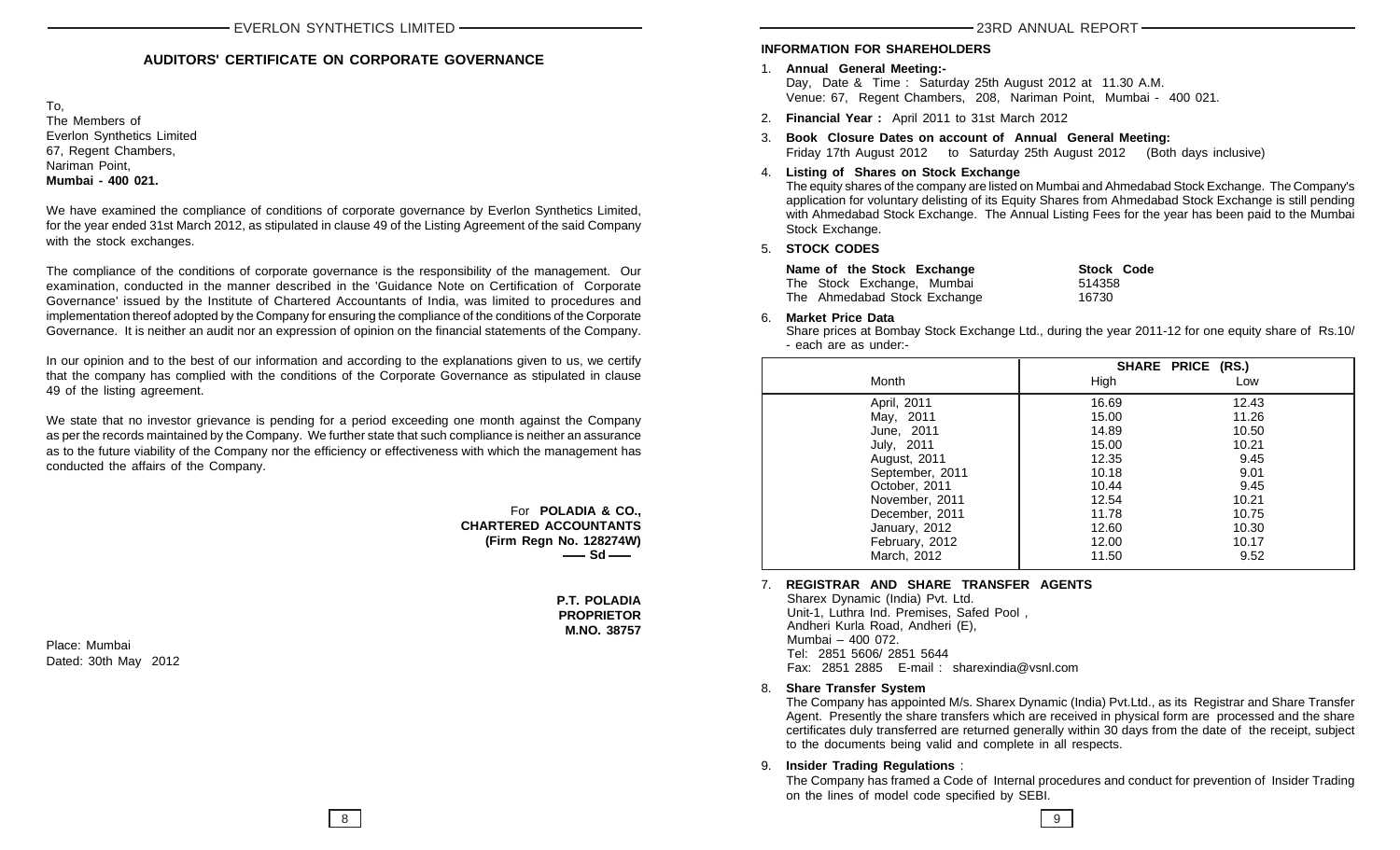#### EVERLON SYNTHETICS LIMITED

#### 10. **Distribution of Shareholding as on 31st March 2012**

| Size of<br><b>Holdings</b> |    |        | No of<br><b>Holders</b> | $%$ of<br><b>Holders</b> | No. of<br><b>Shares</b> | % of<br><b>Shares</b> |
|----------------------------|----|--------|-------------------------|--------------------------|-------------------------|-----------------------|
| Upto                       |    | 100    | 554                     | 19.37                    | 47585                   | 0.94                  |
| 101                        | to | 200    | 1400                    | 48.95                    | 278994                  | 5.53                  |
| 201                        | to | 500    | 550                     | 19.23                    | 216939                  | 4.30                  |
| 501                        | to | 1000   | 204                     | 7.13                     | 161728                  | 3.21                  |
| 1001                       | to | 5000   | 112                     | 4.92                     | 267221                  | 5.30                  |
| 5001                       | to | 10000  | 11                      | 0.38                     | 75664                   | 1.50                  |
| 10001                      | to | 100000 | 16                      | 0.56                     | 535127                  | 10.61                 |
| 100001                     | to | Above  | 13                      | 0.45                     | 3462342                 | 68.62                 |
| <b>Total</b>               |    |        | 2860                    | 100.00                   | 5045600                 | 100.00%               |

#### **SHAREHOLDING PATTERN AS ON 31ST MARCH 2012**

| Category                 | No. of Shares held | % of Shareholding |
|--------------------------|--------------------|-------------------|
| Indian Promoters         | 2869752            | 56.876            |
| Private Corporate Bodies | 65426              | 1.297             |
| Indian Public            | 1643240            | 32.568            |
| NRI's / OCB's            | 467182             | 9.259             |
| Total                    | 5045600            | 100%              |

#### 11. **Dematerialisation of Shares & liquidity**

As at 31st March, 2012, 89.03% of total equity shares of the company were held in dematerialized form with National Securities Depository Ltd., (NSDL) and Central Depository Services (India) Ltd. (CDSL). The Company's equity shares are required to be compulsorily traded in the dematerialisation form. The shares are available for dematerialisation under ISIN INE 339D01018. The request for dematerialisation of shares are processed and generally confirmed within 15 days of receipt

#### 12. **Outstanding GDRs/ ADRs/Warrants/Convertible Instruments :**

Company has no outstanding GDRs/ADRs/Warrants or any Convertible Instruments.

#### 13. **Plant Locations :**

Plot No.265/7/1, Opp. Blue Star Ltd., Demni Road, Dadra – 396 191 (D. & N.H.)

#### 14. **Address for correspondence**

**Registered Office :** 67, Regent Chambers, 208, Nariman Point, Mumbai – 400 021. Tel: 2204 9233, 2204 2788 Fax: (022) 2287 0540 Email: everlon@rediffmail.com Website:- www.everlon.in

#### **EVERLON SYNTHETICS LIMITED DIRECTOR'S REPORT**

To,

The Members,

The Board of Directors present the 23rd Annual Report together with Audited Statement of Accounts for the year ended 31st March, 2012 along with the cash flow statements:

#### 1. **OPERATIONS AND FINANCIAL RESULTS**

|                                                   | Year Ended<br>31/03/2012<br>( Rs. In Lacs) | Year Ended<br>31/03/2011<br>(Rs. in Lacs) |
|---------------------------------------------------|--------------------------------------------|-------------------------------------------|
| Sales                                             | 4260.31                                    | 2620.13                                   |
| Other Income                                      | 7.35                                       | 8.59                                      |
| <b>Exceptional Items</b>                          | 67.33                                      | 0.00                                      |
| Profit for the year before Depreciation & Tax     | 133.94                                     | 120.33                                    |
| Less: Depreciation                                | 31.47                                      | 54.62                                     |
| Profit before Tax                                 | 102.47                                     | 65.71                                     |
| Less: Provision for Tax                           | 20.00                                      | 13.00                                     |
| Profit after tax                                  | 82.47                                      | 52.71                                     |
| Add: Extraordinary items                          | 0.67                                       | 4.45                                      |
| Profit for the year                               | 81.80                                      | 57.16                                     |
| Profit/ (Loss) Brought forward from previous year | (347.57)                                   | (404.74)                                  |
| Profit/ (Loss) carried to Balance Sheet           | ----------<br>(265.77)                     | (347.57)                                  |
|                                                   |                                            |                                           |

#### 2. **PERFORMANCE**

Your Company has managed to achieve reasonable good performance during the year inspite of difficult market conditions.

The company has produced 3904.04 tons against 2649.73 tons during the previous year resulting in sales turnover of Rs.4260.31 lacs as against Rs. 2620.13 lacs during the previous year.

#### 3. **DIVIDEND**

Directors do not recommend any dividend due to the accumulated losses suffered by the company.

#### 4. **DIRECTORS**

Shri Kamlesh C. Sanghavi retire by rotation and being eligible offers himself for reappointment.

#### 5. **AUDITORS**

M/s. Poladia & Co. Chartered Accountant have given their consent for re-appointment for F. Y. 2012- 2013. Members are requested to re-appoint them.

#### 6. **PARTICULARS OF EMPLOYEES**

There is no employee in respect of whom information u/s. 217 (2A) of the Companies Act, 1956 is required to be given.

#### 7. **DIRECTORS RESPONSIBILITY STATEMENT U/S. 217 ( 2AA)**

It is hereby confirmed that in respect of Financial Year ended on 31/03/2012.

- a) In the preparation of annual accounts, the applicable accounting standards have been followed.
- b) The Directors have selected such accounting policies and applied them consistently and made judgments and estimates that are reasonable and prudent so as to give a true and fair view of the state of affairs of the Company at the end of the financial year ended on 31/03/2012 and of the profit of the company for that period.
- c) The Directors have taken proper and sufficient care for the maintenance of adequate accounting records in accordance with the provisions of Companies Act, 1956 for safeguarding the assets of the Company and for preventing and detecting fraud and other irregularities.
- d) The Directors have prepared the Annual Accounts on a going concern basis.

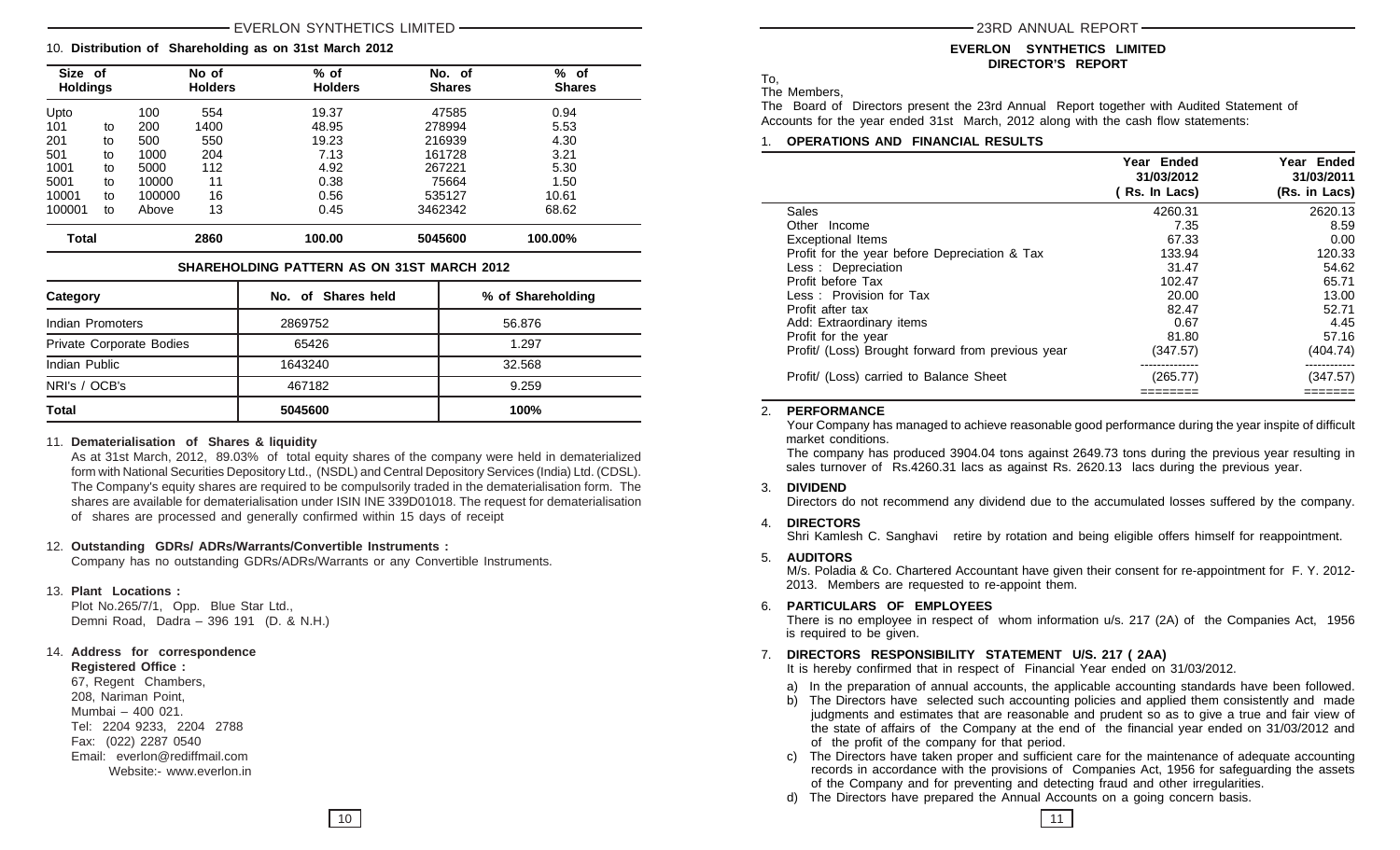#### **8. DEMERGER**

Board of Directors have approved a Scheme of Arrangement/Demerger of Investment business of the company viz Everlon Synthetics Ltd (ESL) into Vakharia Power Infrastructure Ltd., (VPIL)

- a) The Company has received a No Objection Letter dated 13th February 2012 from Bombay Stock Exchange Ltd., .
- b) In term of Directions given by Hon'ble Bombay High Court, a meeting of Equity Shareholders and Unsecured Creditors of the company is proposed to held on 16th June 2012, for approval of Scheme of Arrangement/Demerger of the Investment business of the company viz Everlon Syntherics Ltd (ESL)into Vakharia Power Infrastructure Ltd.,(VPIL) and also for approval of reduction of Equity Share Capital/ Capital Reserve of the Company (ESL).
- c) The Authorised Share Capital of ESL consisting of 60,00,000 Equity Shares of Rs. 10/- each shall be reorganized to 6,00,00,000 Equity share of Re.1/- each. The paid up capital of ESL shall be reduced from Rs.5,04,56,000/- consisting of 50,45,600 Equity share of Rs.10/- each to Rs.3,02,73,600/- consisting of 3,02,73,600 Equity share Re.1/- fully paid, by reduction of Rs.4/ - per share in the paid up value of Rs.10/- per share.
- d) Upon coming into effect of the Scheme, the members of ESL whose names appear in the Register of Member on Record date would be entitled to Equity Shares in VPIL as under: "One Equity share of VPIL of the face value of Re.1/- for every one Equity share held in ESL of the face value of Re 1/-"

#### **9. AUDITORS REPORT**

Auditors remarks on change in method of depreciation are self explanatory and do not call for any further comments.

#### **10. CORPORATE GOVERNANCE**

Pursuant to clause 49 of The Listing Agreement with the Bombay Stock Exchange, Management Discussion and Analysis Report, Corporate Governance Report and Auditors Certificate regarding compliance of Corporate Governance are made a part of the Annual Report.

#### **11. SUBSIDIARY COMPANY**

A Statement u/s. 212 of the Companies Act 1956 in respect of subsidiary company is attached herewith. In accordance with the general circular issued by the Ministry of Corporate Affairs, Government of India, the Balance Sheet, and other documents of the subsidiary company is being attached with the Balance Sheet of the Company. The Consolidated Financial Statements presented by the Company include the financial results of its subsidiary company.

M/s. Everlon Power Ltd., has ceased to be a subsidiary of the company w.e.f. 20th March 2012. M/s. Vakharia Power Infrastructure Ltd., has been incorporated on 9th September 2011 as a Wholly Owned Subsidiary of the Company for business of power plants, infrastructure etc.

#### **12. CONSERVATION OF ENERGY, TECHNOLOGY ABSORPTION AND FOREIGN EXCHANGE EARNINGS / OUTGO**

The Statement giving particulars of Conservation of Energy, Technology Absorption and Foreign Exchange Earnings and Outgo is Annexed hereto as Annexture 1.

#### **13. DEPOSITS**

The Company has not accepted any Deposits from the Public.

#### **14. ACKNOWLEDGEMENT**

The Directors wish to place on record appreciation for the efforts put in by all the employees of the Company.

**For and on Behalf of the Board of Directors**

Place : Mumbai **J. K. VAKHARIA V. J. VAKHARIA** Dated : 30th May 2012 **MANAGING DIRECTOR DIRECTOR**

<u>and sdeed sdeed sdeed sdeed</u> sdeed and sdeed sdeed sdeed sdeed state and solve and solve and solve and solve and s<br>The sdeed state and solve and solve and solve and solve and solve and solve and solve and solve and solve

#### 23RD ANNUAL REPORT

#### **ANNEXURE 1 TO DIRECTOR'S REPORT 2011-2012**

Information as per Section 217 (1) (e) read with Companies (Disclosure of particulars in the Report of Board of Directors ) Rules, 1988 and forming part of the Directors Report for the year.

#### I. **CONSERVATION OF ENERGY** :

a. Conservation Measures taken:

The Company is regularly making efforts for enhancement in capacity utilization, cost competitiveness and quality improvement of products. Utilities are being combined for effective energy conservation.

b. Additional investment and proposals, if any, being implemented for reduction in consumption of energy:

Studies to reduce energy consumption of existing units are going on.

c. Impact of the measures (a) & (b) above for reduction of Energy Consumption and consequential impact on the cost of Production of goods:

The Company is making efforts to save the cost of power. The Company is constantly investigating avenues for cost saving as an on-going process.

#### II **TOTAL ENERGY CONSUMPTION AND ENERGY CONSUMPTION PER UNIT OF PRODUCTION AS PER FORM 'A' OF THE RULES IN RESPECT OF INDUSTRIES SPECIFIED IN THE SCHEDULE THEREOF:**

| a                    | <b>POWER AND FUEL CONSUMPTION:</b>                                                                                         | 2011-2012               | 2010-2011               |
|----------------------|----------------------------------------------------------------------------------------------------------------------------|-------------------------|-------------------------|
| 1.                   | Electricity<br>(a) Purchases Units (Lacs)<br>Total Amounts (Rs. in lacs)<br>Rate per Unit (Rs.)                            | 47.65<br>193.08<br>4.05 | 32.17<br>105.06<br>3.21 |
|                      | (b) Own Generation:<br>Through Diesel Generator<br>Units (in lacs)<br>Units per Ltr. of Diesel Oil<br>Cost per Units (Rs.) |                         |                         |
| 2 <sub>1</sub>       | Coal                                                                                                                       |                         |                         |
| 3.                   | Furnace Oil                                                                                                                | ---                     |                         |
| 4.                   | Other / Internal Generation Steam                                                                                          |                         |                         |
| b <sub>1</sub>       | <b>CONSUMPTION PER UNIT OF PRODUCTION:</b><br>(Product: Polyester Texturised Yarn)<br>(Product: Polyester Twisted Yarn)    |                         |                         |
| 1.<br>2.<br>3.<br>4. | Electricity (Unit per M.T.)<br>Coal (Kg)<br>Furnance Oil Liter<br>Steam (Tons)                                             | 1225                    | 1235                    |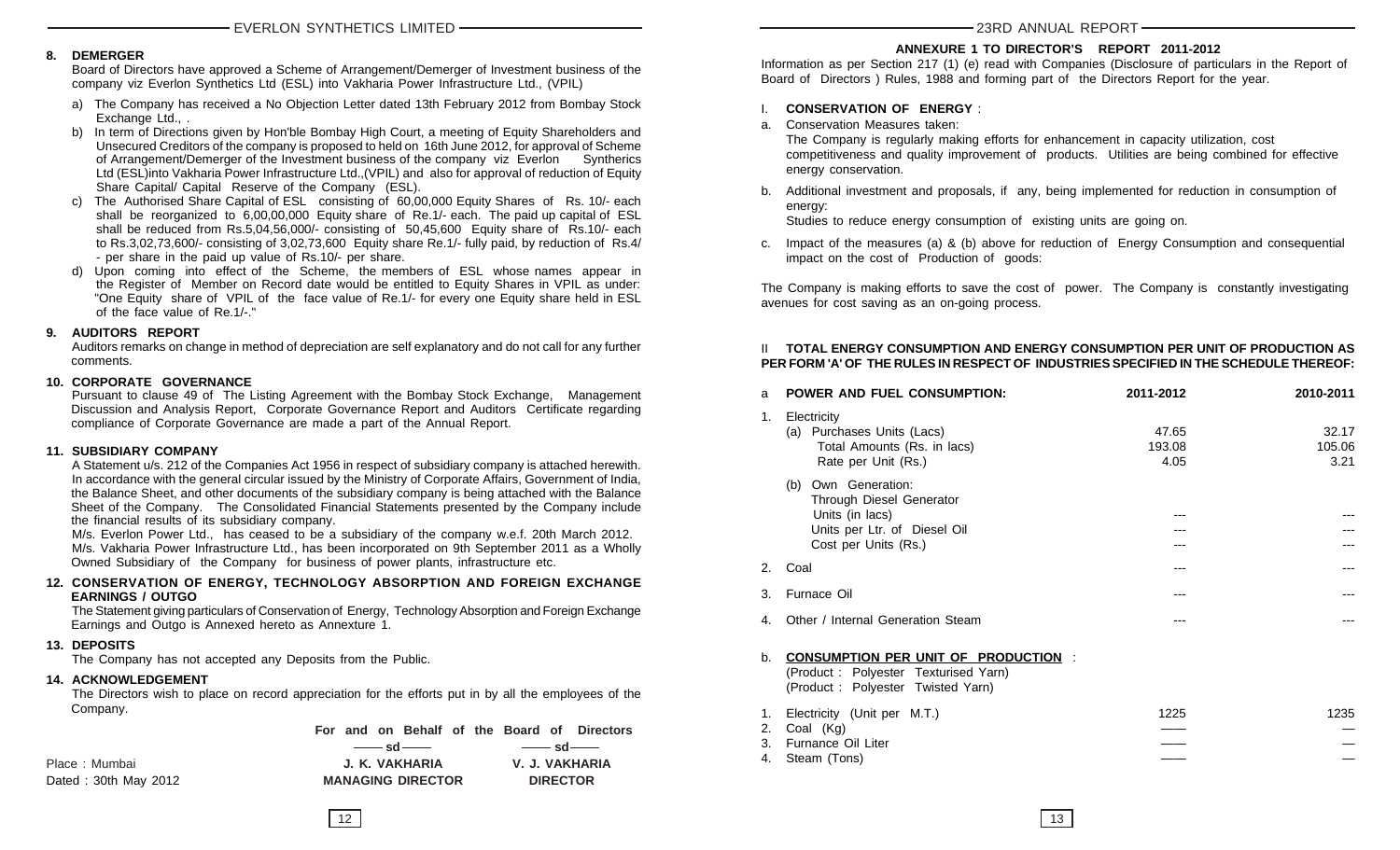|          | EVERLON SYNTHETICS LIMITED                                                                                                  |                          |                          |  |
|----------|-----------------------------------------------------------------------------------------------------------------------------|--------------------------|--------------------------|--|
| Ш.       | TECHNOLOGY ABSORPTION : EFFORTS MADE IN TECHNOLOGY ABSORPTION AS PER FORM<br><b>B OF THE ANNEXURE TO THE RULES.</b>         |                          |                          |  |
| 1.<br>2. | Research & Development (R & D)<br><b>Technology Absorption adaptation and Innovation</b>                                    | <b>NIL</b><br><b>NIL</b> | AT PRESENT<br>AT PRESENT |  |
| III.     | <b>FOREIGN EXCHANGE EARNINGS AND OUT GO:</b>                                                                                |                          |                          |  |
| а.       | Activities relating to exports initiative taken to increase<br>export markets for products and services and export<br>plan. |                          | NOT APPLICABLE           |  |
| b.       | Total Foreign exchange used and earned :<br>Expenditure in Foreign Currency<br>1.                                           | Nil                      | Nil                      |  |
|          | 2.<br>Value of Import on CIF basis (Rs.in Lacs)                                                                             |                          | 11.62                    |  |
|          | 3.<br>F.O.B. Value of exports (Rs.in Lacs)                                                                                  | 0.78                     |                          |  |

#### **MANAGEMENT DISCUSSION AND ANALYSIS REPORT**

#### A. **Industry Outlook**

The Company expects growth in demand for Polyester Texturised Yarn. The Company does not foresee any major threats to its growth

#### B. **Opportunities**

During the current year the domestic production of POY (Raw Material) is expected to increase by 15% which may result in price advantage for the procurement of raw material by the company.

#### C. **Segment**

The Company has only one Reporting Segment namely, Textiles.

#### D. **Risk And Concerns**

High power tariff and interest rates are a matter of concern for the company.

#### E. **Internal Control Systems**

The Management also reviews the control systems and procedures periodically to upgrade them.

#### F. **Performance**

Financial performance, with respect to operational performance is elaborated in Directors report.

#### G. **Industrial Relations**

Harmonious industrial relations continue to prevail during the year. Total number of employees as on 31st March, 2012 were 21.

#### **Cautionary Statement**

The statements in the "Management Discussion and Analysis Report" section describes the Company's objectives, projections, estimates, expectations and predictions, which may be "forward looking statements" within the meaning of the applicable laws and regulations. The annual results can differ materially from those expressed or implied, depending upon the economic and climatic conditions,Government policies and other incidental factors.

#### **AUDITORS' REPORT**

To, The Members of

#### **EVERLON SYNTHETICS LIMITED**

- 1) We have audited the attached Balance Sheet of EVERLON SYNTHETICS LIMITED as at 31st March, 2012 and the Profit and Loss Account and the Cash Flow Statement for the year ended on that date annexed thereto. These financial statements are the responsibility of the Company's management. Our responsibility is to express an opinion on these financial statements based on our audit.
- 2) We have conducted our audit in accordance with Auditing Standards generally accepted in India. Those Standards require that we plan and perform the audit to obtain reasonable assurance about whether the financial statements are free of material misstatements. An audit includes examining on a test basis, evidence supporting the amounts and disclosures in the financial statements. An audit also includes assessing the accounting principles used and significant estimates made by management, as well as evaluating the overall financial statement presentation. **We believe that our audit evidence we have obtained in our audits is sufficient and appropriate to provide a basis for our Qualified Audit opinion.**

#### **Basis For Qualified Audit opinion**

**Hereto Company was following written down value method as per Income-tax Act, 1961 for depreciationin respect of Plant & Machinery. During the year company has changed the method of Accounting by replacing of Written Down Value method to Straight Line Method of Accounting as per schedule XIV of Companies Act, 1956 which resulted in Lower provision of depreciation by Rs.67,33,036/- compared to last year. Had Company followed same depreciation as per last year, the profit would have been lower by that amount and negative balance in Reserves and Surplus would have been higher by that amount.**

- 3) As required by Companies (Auditor's Report) Order, 2003, issued by the Central Government in terms of section 227 (4A) of the Companies Act, 1956, we give in the Annexure, a Statement on the matters specified in paragraphs 4 and 5 of the said Order:-
- 4) Further to our comments in the Annexure referred to in paragraph 3 above, we report that:
	- a) We have obtained all information and explanations which to the best of our knowledge and belief were necessary for the purpose of our audit.
	- b) In our opinion, proper books of account as required by law have been kept by the Company so far as appears from our examination of those books.
	- c) The Balance Sheet, Profit and Loss Account and Cash Flow Statement dealt with by this report are in agreement with the above books of account.
	- d) In our opinion, the Balance Sheet and Profit and Loss Account and Cash Flow Statement comply with the Accounting Standards referred to in sub-section (3C) of section 211 of the Companies Act, 1956
	- e) In our opinion and as per information and according to the explanations given to us, no Director is disqualified from being appointed as director under clause (g) of subsection (1) of section 274.
	- In our opinion, and to the best of our information, and according to the explanations given to us, the said accounts, read together with the notes thereon, subject to **"Qualified Audit Opinion" as stated above in respect of "change in method of depreciation"** give the information required by the Companies Act, 1956 in the manner so required and give a true and fair view in conformity with the accounting principles generally accepted in India.

i) In the case of the Balance Sheet, of the state of affairs of the Company, as at 31st March 2012. ii)In the case of the Profit and Loss Account, of the Profit of the year ended on that date, and iii)In the case of Cash Flow Statement, of the cash flows for the year ended on that date.

> For **POLADIA & CO. CHARTERED ACCOUNTANTS (Firm Regn No. 128274W) P.T. POLADIA PROPRIETOR M NO.38757** — sd —

Place: Mumbai. Dated: 30/05/2012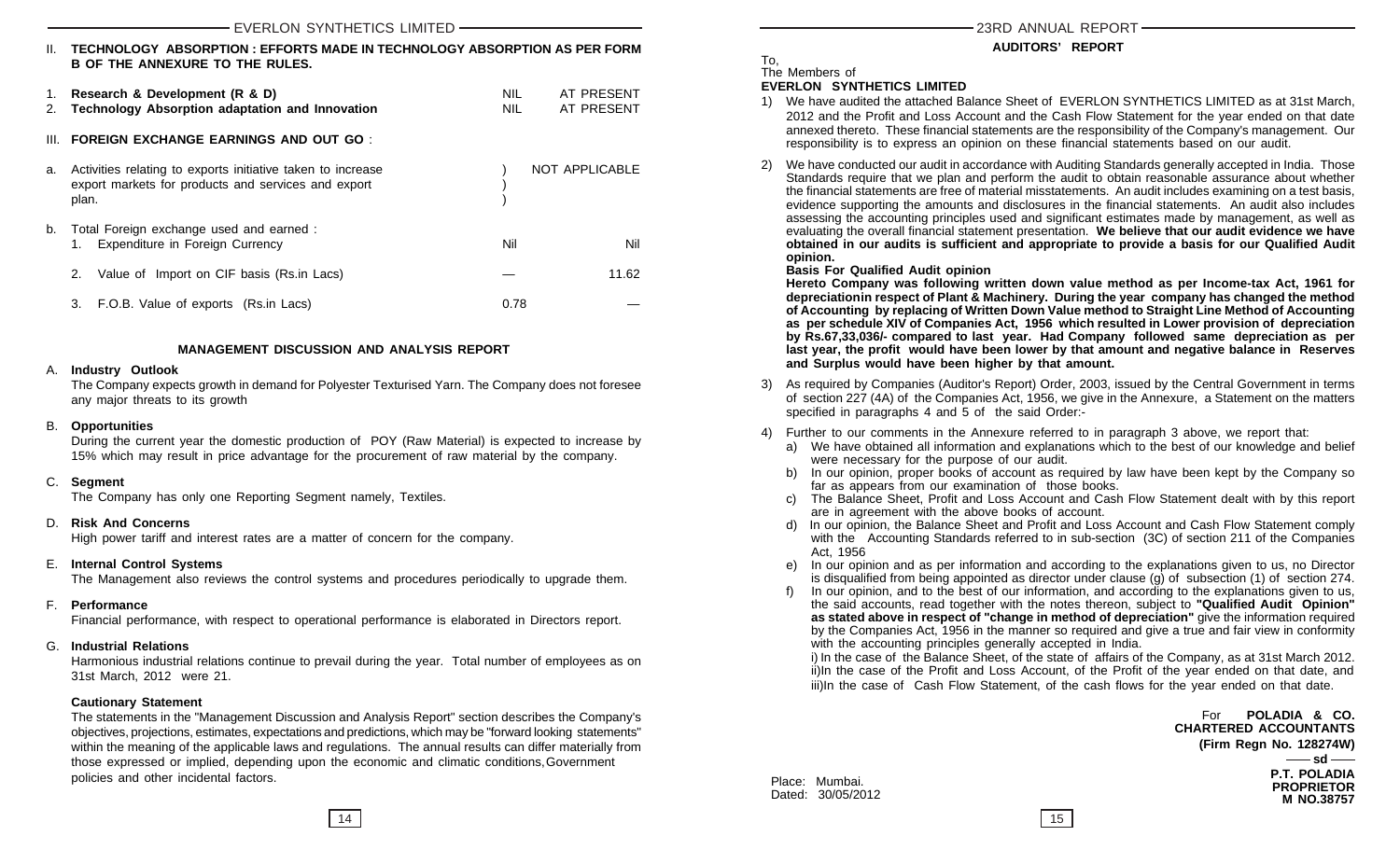#### **EVERLON SYNTHETICS LIMITED** ACCOUNTING YEAR ENDED 31ST MARCH, 2012 **ANNEXURE TO THE AUDITOR'S REPORT REFERRED TO PARAGRAPH 3 OF OUR REPORT OF EVEN DATE:**

- i) a) The Company has maintained proper records showing full particulars including quantitative details and situation of fixed assets.
	- b) Fixed Assets have been physically verified by the management during the year.In our opinion, the frequency of verification of the fixed assets by the management is reasonable having regard to the size of the Company and the nature of the assets. According to information furnished to us no material discrepancies have been noticed on such verification.
	- c) The Fixed Assets disposed off during the year, in our opinion do not constitute a substantial part of the Company and such disposal in our opinion, not affected the going concern status of the Company.
- ii) a) The inventory have been physically verified by the management at reasonable intervals.
	- b) In our opinion and according to the information and explanations given to us, the procedures for physical verification of inventory followed by the management were reasonable and adequate in relation to the size of the Company and the nature of its business.
	- c) In our opinion the Company has maintained proper records of inventory. The discrepancies between the physical stocks and books were not material and have been properly dealt with in the books of account.
- iii) a) The Company has taken loan from one company covered in register maintained under Section 301 of the Companies Act. 1956. The maximum amount outstanding during the year was Rs.434.40 lacs. The company has not given any loans during the year to parties covered in the register maintained u/s.301 of Companies Act, 1956.
	- b) In our opinion, the rate of interest and other terms and conditions on which loans have been taken from companies, or other parties listed in the register maintained under Section 301 of the Companies Act, 1956 are not prima-facie, prejudicial to the interest of the company.
	- c) There has been no conditions stipulated as regards to repayment of principal and interest.
- iv) In our opinion and according to the information and explanations provided to us there are adequate internal control procedures commensurate with the size of the Company and the nature of its business with regards to Purchase of Inventory, Fixed Assets and for sale of goods. During the course of our audit, no major weakness has been noticed in the internal control.
- v) According to the information and explanations given to us, there are no transactions that need to be entered into the register maintained in pursuance of Section 301 of the Companies Act, 1956. Accordingly, paragraph 4 (v) (b) of the Order is not applicable.
- vi) The Company has not accepted any deposits from public.
- vii) The Company does not have any internal audit system.
- viii) We have broadly reviewed, without carrying out a detailed examination, the books of account maintained by the Company pursuant to the rules made by the Central Government for the maintenance of cost records under Section 209 (1) (d) of the Companies Act, 1956 and are of the opinion that prima facie the prescribed accounts and records have been maintained. We have not however, made detailed examination of the records with a view to determining whether they are accurate or complete.
- ix) a) According to the records and as per information and explanations provided to us, the Company is regular in depositing with appropriate authorities undisputed amount of provident fund, employee state insurance, income tax, sales tax, custom duty, cess and other statutory dues applicable to it.
	- b) According to the information and explanations given to us, no undisputed amounts payable in respect of income-tax, wealth tax, sales tax, custom duty, excise duty and cess were in arrears, as at 31st March 2012, for a period of more than six months from the date they became payable.
- c) According to the information and explanations given to us, there are no dues of income tax, wealth tax, sales tax, customs duty, excise duty and cess which have not been deposited on account of any dispute, except mentioned in Item 6 of Note No.28.
- x) In our opinion, the accumulated losses of the Company at the end of the financial year are more than fifty percent of it net worth. The Company has not incurred cash losses during the current financial year and not incurred cash losses during the immediately preceding financial year.
- xi) The Company has not taken loans from financial institution or has not issued debentures to any party, hence the question of default in repayment does not arise.
- xii) In our opinion and according to the information and explanations given to us, no loans and advances have been granted by the Company on the basis of security by way of pledge of shares, debentures and other securities.
- xiii) The Company is not chit/nidhi/mutual benefit fund/society and clause 4 (xiii) of the Order is not applicable.
- xiv) The Company has maintained proper records of the transactions and contracts in respect of dealing or trading in shares, securities, debentures and other investments and timely entries have been made therein. All shares, securities, debentures and other investments have been held by the Company in its own name.
- xv) On the basis of the information and explanations given to us, the Company has not given any guarantee for loans taken by others from bank or financial institutions.
- xvi) The Company has applied funds from term loans raised during the year only for the purpose for which those term loans were raised. There is no term loans outstanding at the beginning of the year.
- xvii) According to the information and explanations given to us and on overall examination of the balance sheet and other records of the Company, we are of the opinion that funds, raised on short-term basis have not, prima facie, been used for long term investment and vice versa.
- xviii)During the year, the Company has not made preferential allotment of shares to a party covered in the Register maintained under Section 301 of the Companies Act, 1956.
- xix) The Company did not have any outstanding debentures during the year.
- xx) The Company has not raised any money by public issues during the year.
- xxi) Based on the audit procedures performed and information and explanations given to us by the management, we report that no fraud on or by the Company has not been noticed or reported during the course of our audit.

For **POLADIA & CO**. **CHARTERED ACCOUNTANTS (Firm Regn No. 128274W) P.T. POLADIA PROPRIETOR** Place : Mumbai **M.NO.38757 sd**

Dated: 30/05/2012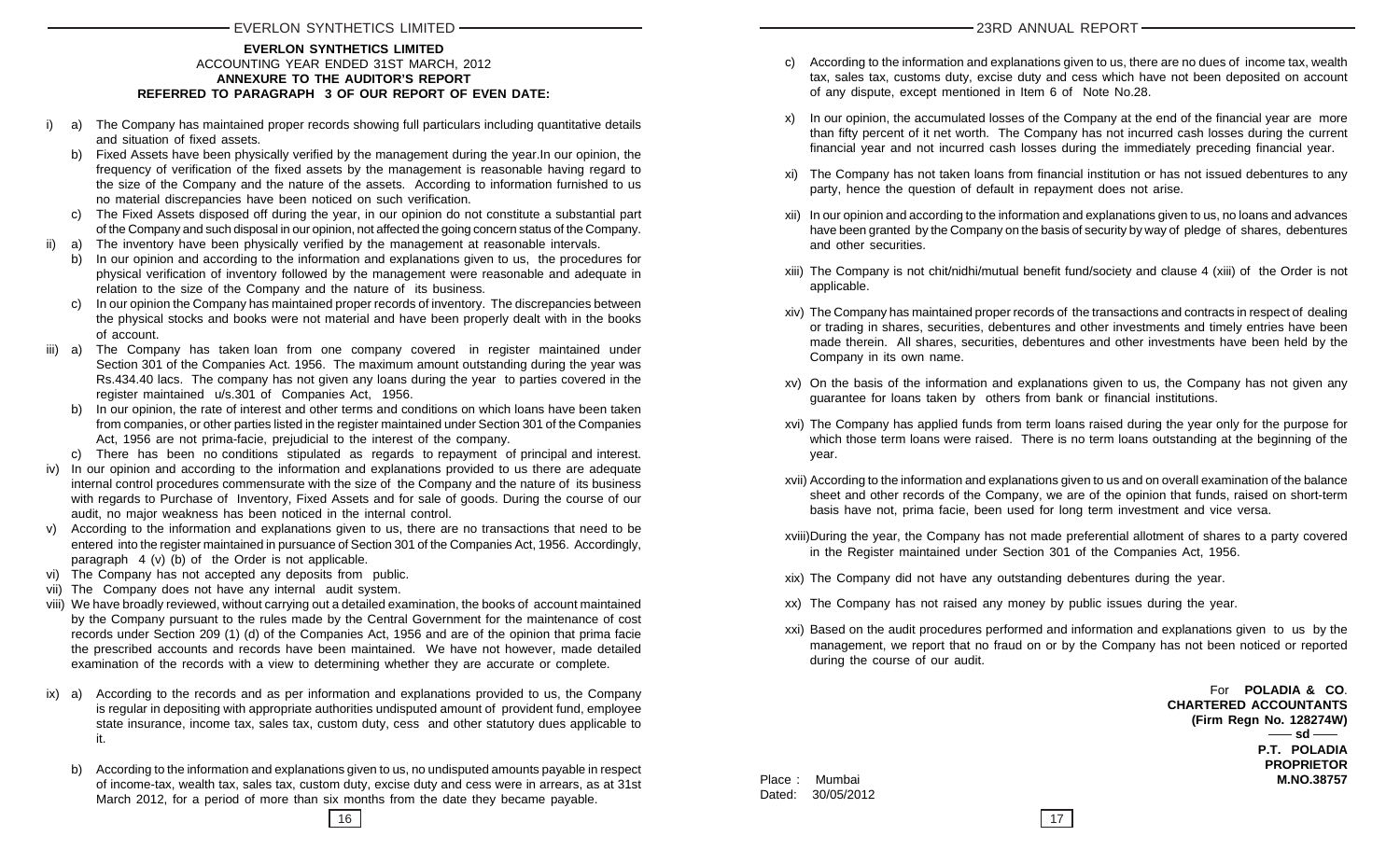#### EVERLON SYNTHETICS LIMITED **CONTRACT CONTRACT CONTRACT CONTRACT CONTRACT CONTRACT CONTRACT CONTRACT CONTRACT CONTRACT CONTRACT CONTRACT CONTRACT CONTRACT CONTRACT CONTRACT CONTRACT CONTRACT CONTRACT CONTRACT CONTRACT CONTR**

| <b>EVERLON SYNTHETICS LIMITED<br/>BALANCE SHEET AS AT 31ST MARCH 2012</b>           | Note No.       | <b>Current Year As at</b><br>31st March, 2012 | (Rupees)<br><b>Previous Year As at</b><br>31st March, 2011 |
|-------------------------------------------------------------------------------------|----------------|-----------------------------------------------|------------------------------------------------------------|
| <b>EQUITY AND LIABILITIES</b><br>ı.                                                 |                |                                               |                                                            |
| <b>Shareholders Funds</b><br>1.                                                     |                |                                               |                                                            |
| a) Share Capital<br>b) Reserves & Surplus                                           | 1<br>2         | 50487000<br>(7700521)                         | 50487000<br>(15879827)                                     |
| c) Money received against share warrants                                            |                |                                               |                                                            |
|                                                                                     |                | 42786479                                      | 34607173.00                                                |
| 2.<br>Share application money pending allotment                                     |                |                                               |                                                            |
| 3.<br><b>Non-Current Liabilities</b>                                                |                |                                               |                                                            |
| a) Long-term Borrowings                                                             | 3              | 45309456                                      | 25410000                                                   |
| b) Deferred tax liabilities                                                         |                |                                               |                                                            |
| c) Other Long-term liabilities<br>d) Long-term Provisions                           | 4<br>5         | 2150258                                       | 883266                                                     |
|                                                                                     |                | 47459714                                      | 26293266                                                   |
|                                                                                     |                |                                               |                                                            |
| <b>Current Liabilties</b><br>4.<br>a) Short-term Borrowings                         | 6              | 29373456                                      | 14497309                                                   |
| b) Trade Payables                                                                   | $\overline{7}$ | 9029641                                       | 21663911                                                   |
| c) Other Current liabilities                                                        | 8              | 4552282                                       | 4862804                                                    |
| d) Short-term provisions                                                            | 9              | 2000000                                       | 1300000                                                    |
|                                                                                     |                | 44955379                                      | 42324024                                                   |
| TOTAL (1+2+3+4)                                                                     |                | 135201572                                     | 103224463                                                  |
| <b>ASSETS</b><br>Ш.<br><b>Non-Current assets</b><br>1<br>a) Fixed Assets            |                |                                               |                                                            |
| (i) Tangible assets<br>(ii) Intangible assets                                       | 10<br>11       | 44661883                                      | 40940008                                                   |
| (iii) Capital work-in-progress                                                      |                |                                               |                                                            |
| (iv) Intangible assets under development<br>b) Non-Current investments              | 12             | 725490                                        | 621505                                                     |
| c) Deferred tax assets                                                              |                |                                               |                                                            |
| d) Long-term loans and advances                                                     | 13             | 8271383                                       | 3562640                                                    |
| e) Other non-current assets                                                         | 14             | 3122278                                       | 1655038                                                    |
| 2.<br><b>Current Assets</b>                                                         |                | 56781034                                      | 46779191                                                   |
| a)Current Investments                                                               | 15             |                                               |                                                            |
| b) Inventories<br>c) Trade Receivables                                              | 16<br>17       | 48856356                                      | 27557938                                                   |
| d) Cash and cash equivalents                                                        | 18             | 25946941<br>3193883                           | 25448630<br>3023954                                        |
| e) Short-term Loans and Advances                                                    | 19             | 377233                                        | 330598                                                     |
| f) Other current assets                                                             | 20             | 46125                                         | 84152                                                      |
|                                                                                     |                | 78420538                                      | 56445272                                                   |
| TOTAL $(1+2)$                                                                       |                | 135201572                                     | 103224463                                                  |
| Notes forming part of the Accounts<br>Additional Notes forming part of accounts     | 1 to 27<br>28  |                                               |                                                            |
| As per our report of even date<br>for POLADIA & CO.<br><b>CHARTERED ACCOUNTANTS</b> |                |                                               | For and on behalf of the<br><b>Board of Directors</b>      |
| (FIRM REGN NO.128274W)<br>$-$ sd $-$                                                |                |                                               | — sd—                                                      |
| <b>P.T.POLADIA</b><br>(PROPRIETOR)<br>M.No.38757                                    |                |                                               | J. K. Vakharia<br><b>Managing Director</b>                 |

Date : 30/05/2012

Place : Mumbai **V. J. Vakharia**

#### **EVERLON SYNTHETICS LIMITED PROFIT AND LOSS STATEMENTS FOR THE YEAR ENDED 31ST MARCH 2012 (Rupees) (Rupees)**

|          |                                                                                                                                                                                                                                                                                                                                                                                                                                                                                                                                                                                                                                                                                                                                                                | Note No.      | <b>Current Year As at</b><br>31st March, 2012                                                               | <b>Previous Year As at</b><br>31st March, 2011                                             |
|----------|----------------------------------------------------------------------------------------------------------------------------------------------------------------------------------------------------------------------------------------------------------------------------------------------------------------------------------------------------------------------------------------------------------------------------------------------------------------------------------------------------------------------------------------------------------------------------------------------------------------------------------------------------------------------------------------------------------------------------------------------------------------|---------------|-------------------------------------------------------------------------------------------------------------|--------------------------------------------------------------------------------------------|
| I.       | Revenue from Operations                                                                                                                                                                                                                                                                                                                                                                                                                                                                                                                                                                                                                                                                                                                                        | 21            | 426031453                                                                                                   | 262013343                                                                                  |
| Ш.       | Other Income                                                                                                                                                                                                                                                                                                                                                                                                                                                                                                                                                                                                                                                                                                                                                   | 22            | 735103                                                                                                      | 859556                                                                                     |
| Ш.       | <b>Total Revenue (I+II)</b>                                                                                                                                                                                                                                                                                                                                                                                                                                                                                                                                                                                                                                                                                                                                    |               | 426766556                                                                                                   | 262872899                                                                                  |
|          | IV. Expenses<br>Cost of Material Consumed<br>Purchase of stock-in-Trade<br>Changes in inventories of finished goods-                                                                                                                                                                                                                                                                                                                                                                                                                                                                                                                                                                                                                                           | 23            | 383995099                                                                                                   | 240028889                                                                                  |
|          | Work-in-progress and stock-in-trade                                                                                                                                                                                                                                                                                                                                                                                                                                                                                                                                                                                                                                                                                                                            | 24            | 160947                                                                                                      | (12909902)                                                                                 |
|          | Employee benefits expenses                                                                                                                                                                                                                                                                                                                                                                                                                                                                                                                                                                                                                                                                                                                                     | 25            | 2553801                                                                                                     | 1933228                                                                                    |
|          | <b>Finance Costs</b>                                                                                                                                                                                                                                                                                                                                                                                                                                                                                                                                                                                                                                                                                                                                           | 26            | 5895789                                                                                                     | 4201449                                                                                    |
|          | Depreciation & amortisation expenses                                                                                                                                                                                                                                                                                                                                                                                                                                                                                                                                                                                                                                                                                                                           | 10            | 3147259                                                                                                     | 5462429                                                                                    |
|          | <b>Other Expenses</b>                                                                                                                                                                                                                                                                                                                                                                                                                                                                                                                                                                                                                                                                                                                                          | 27            | 27500083                                                                                                    | 17586082                                                                                   |
|          | <b>Total Expenses</b>                                                                                                                                                                                                                                                                                                                                                                                                                                                                                                                                                                                                                                                                                                                                          |               | 423252978                                                                                                   | 256302175                                                                                  |
| V.<br>X. | Profit before exceptional and extraordinary items and tax (III-IV)<br>VI. Exceptional Items (Depreciation Written Back)<br>VII. Profit before extraordinary items and tax (V-VI)<br>VIII. Extraordinary Items<br>IX. Profit before tax (VII-VIII)<br>Tax Expense:<br>(1) Current Tax<br>(2) Deferred Tax<br>XI. Profit/(Loss) for the period from continuing operatins (IX-X)<br>XII. Profit/(Loss) for the period from discontinuing operations<br>XIII. Tax Expense of discontinuing operations<br>XIV. Profit/(Loss)from discontinuing operations (After Tax (XII-XIII)<br>XV. Profit/(Loss) for the period (XI+XIV)<br>Add: Balance brought forward from Last Year<br>(Short)/Excess provision for Income Tax for earlier<br>years (provided)/written back |               | 3513578<br>6733036<br>10246614<br>0<br>10246614<br>(2000000)<br>8246614<br>8246614<br>(34757276)<br>(67308) | 6570724<br>6570724<br>(445537)<br>7016261<br>(1300000)<br>5716261<br>5716261<br>(40473537) |
|          | Profit available for Appropriation                                                                                                                                                                                                                                                                                                                                                                                                                                                                                                                                                                                                                                                                                                                             |               | (26577970)                                                                                                  | (34757276)                                                                                 |
|          | Earning per share Basic & Diluted                                                                                                                                                                                                                                                                                                                                                                                                                                                                                                                                                                                                                                                                                                                              |               | 1.63                                                                                                        | 1.13                                                                                       |
|          | Notes forming part of the Accounts<br>Additional Notes forming part of accounts                                                                                                                                                                                                                                                                                                                                                                                                                                                                                                                                                                                                                                                                                | 1 to 27<br>28 |                                                                                                             |                                                                                            |

**As per our report of even date For and on behalf of the for POLADIA & CO. Board of Directors CHARTERED ACCOUNTANTS (FIRM REGN NO.128274W) P.T.POLADIA J. K. Vakharia (PROPRIETOR) Managing Director P.T.POLADIA<br>(PROPRIETOR)<br>M.No.38757** <u>sd</u> \_\_\_

Date : 30/05/2012

**sd**

Place : Mumbai **V. J. Vakharia** Sd<br>V. J. Vakharia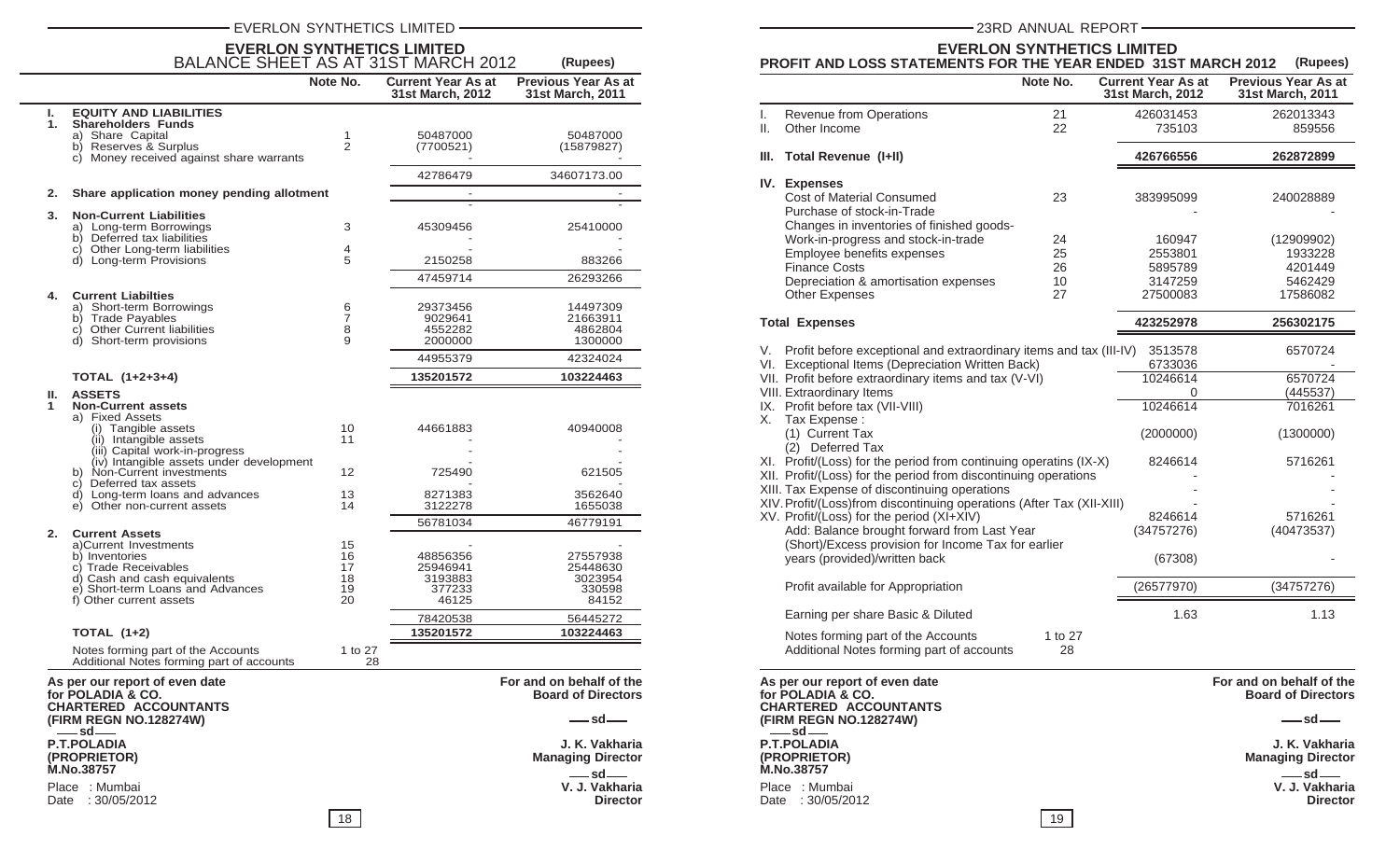#### **ACCOUNTING YEAR ENDED 31ST MARCH 2012 NOTES ON FINANCIAL STATEMENTS FOR THE YEAR ENDED 31ST MARCH, 2012**

| <b>NOTE - 1 SHARE CAPITAL</b>                                                                                                                                 |       | <b>Current Year Ended</b><br><b>31st March, 2012</b> | (Rupees)<br><b>Previous Year Ended</b><br><b>31st March, 2011</b> |
|---------------------------------------------------------------------------------------------------------------------------------------------------------------|-------|------------------------------------------------------|-------------------------------------------------------------------|
| Authorised<br>60,00,000 Equity Shares of Rs.10/- each                                                                                                         |       | 60000000                                             | 60000000                                                          |
| (Previous year 60,00,000 equity shares)<br>of $Rs.10/-$ each)                                                                                                 |       | 60000000                                             | 60000000                                                          |
| <b>ISSUED</b><br>50,50,800 Equity Shares of Rs.10/- each<br>(Previous year 50,50,800 Equity Shares)                                                           |       | 50508000                                             | 50508000                                                          |
| of $Rs.10/-$ each                                                                                                                                             |       | 50508000                                             | 50508000                                                          |
| SUBSCRIBED AND PAID UP<br>50,45,600 Equity Shares of Rs.10/- each<br>fully paid up (Previous year<br>50,45,600 equity shares of<br>Rs.10/- each fully paid up |       | 50456000                                             | 50456000                                                          |
| Add: Paid up value of Shares<br>Forfeited (5200 Equity<br>Shares of Rs.10/- each)                                                                             |       | 31000                                                | 31000                                                             |
|                                                                                                                                                               | TOTAL | 50487000                                             | 50487000                                                          |

a) There are no (Previous year - No) rights, preference and restriction attaching to each class of shares including restriction on the distribution of dividend and the repayment of capital.

b) There are nil number of shares (Previous year Nil) in respect of each class in the company held by its holding company or its ultimate holding company including shares held by or subsidiary or assoicates of the holding company including shares held by or by subsidiary or assoicates of the holding company or the ultimate holding company in aggregate.

c) Shares in the company held by each shareholders holding more than 5% shares

| Name of the Shareholder  | No of Shares held | Percentage (%) |
|--------------------------|-------------------|----------------|
| Jitendra K.Vakharia -HUF | 752198            | 14.91          |
| Jitendra K.Vakharia      | 506000            | 10.03          |
| Prachi J.Vakharia        | 391801            | 7 77           |
| Varsha J.Vakharia        | 273320            | 5.42           |

d) There are nil number of shares (Previous year Nil) reserved for issue under option and contracts/ commitment for the sale of shares/disinvestment inclusing the terms and amounts.

e) For the period of five years immediately preceding the date as at which the balance sheet is prepared.

| <b>Particulars</b>                                                                                                                     | No of Shares |
|----------------------------------------------------------------------------------------------------------------------------------------|--------------|
| Aggregate number and class of shares allotted as fully paid up<br>pursuant to contract(s) without payment being being received in cash | Nil          |
| Aggregate number and class of shares allotted as fully paid up<br>by way of bonus shares.                                              | Nil          |
| Aggregate number and class of shares brought back.                                                                                     | Nil          |

f) There are no securities (Previous year No)convertible into Equity/Preferential Shares.

g) There are no calls unpaid (Previous year No) including calls unpaid by Directors and Officers as on balance sheet date.

h) There is no change in number of shares outstanding at the begining and at the end of the financialyear.

#### **NOTES ON FINANCIAL STATEMENTS FOR THE YEAR ENDED 31ST MARCH, 2012**

**NOTE 2 - Reserve & Surplus**

|                | <b>Particulars</b>                                   | <b>Current Year Ended</b><br>31.03.2012 | (Rupees)<br><b>Previous Year Ended</b><br>31.03.2011 |
|----------------|------------------------------------------------------|-----------------------------------------|------------------------------------------------------|
| a)             | <b>Capital Reserve</b>                               | 18877449                                | 18877449                                             |
| b)             | <b>Capital Redemption Reserve</b>                    |                                         |                                                      |
| c)             | Securities Premium Reserve                           |                                         |                                                      |
| d)             | <b>Debenture Redemption Reserve</b>                  |                                         |                                                      |
| e)             | <b>Revaluation Reserve</b>                           |                                         |                                                      |
| f)             | Share Option Outstanding Account                     |                                         |                                                      |
| $\mathsf{q}$ ) | <b>Other Reserves</b>                                |                                         |                                                      |
|                | <b>General Reserve</b>                               |                                         |                                                      |
|                | As per Last Balance Sheet                            |                                         |                                                      |
|                | Add: Transfer from Profit and Loss Account           |                                         |                                                      |
|                |                                                      | 18877449                                | 18877449                                             |
|                | Less: Transfer from Profit and Loss Account          |                                         |                                                      |
|                | <b>Balance</b>                                       | 18877449                                | 18877449                                             |
| h)             | Surplus                                              |                                         |                                                      |
|                | As per Last Balance Sheet                            | (34757276)                              | (40473537)                                           |
|                | Add:- Surplus for the current year                   | 8246614                                 | 5270724                                              |
|                | Less:- Short Provision of the previous year provided | (67308)                                 | 445537                                               |
|                |                                                      | (26577970)                              | (34757276)                                           |
|                | Less: Transferred to General Reserve                 |                                         |                                                      |
|                | Proposed Dividend                                    |                                         |                                                      |
|                | Tax on Dividend                                      |                                         |                                                      |
|                |                                                      | (26577970)                              | (34757276)                                           |
|                | <b>Balance</b>                                       |                                         |                                                      |
|                | Gross Total (a+h)                                    | (7700521)                               | (15879827)                                           |

i) There is no reserve specifically represented by earmarked investments which can be termed as fund.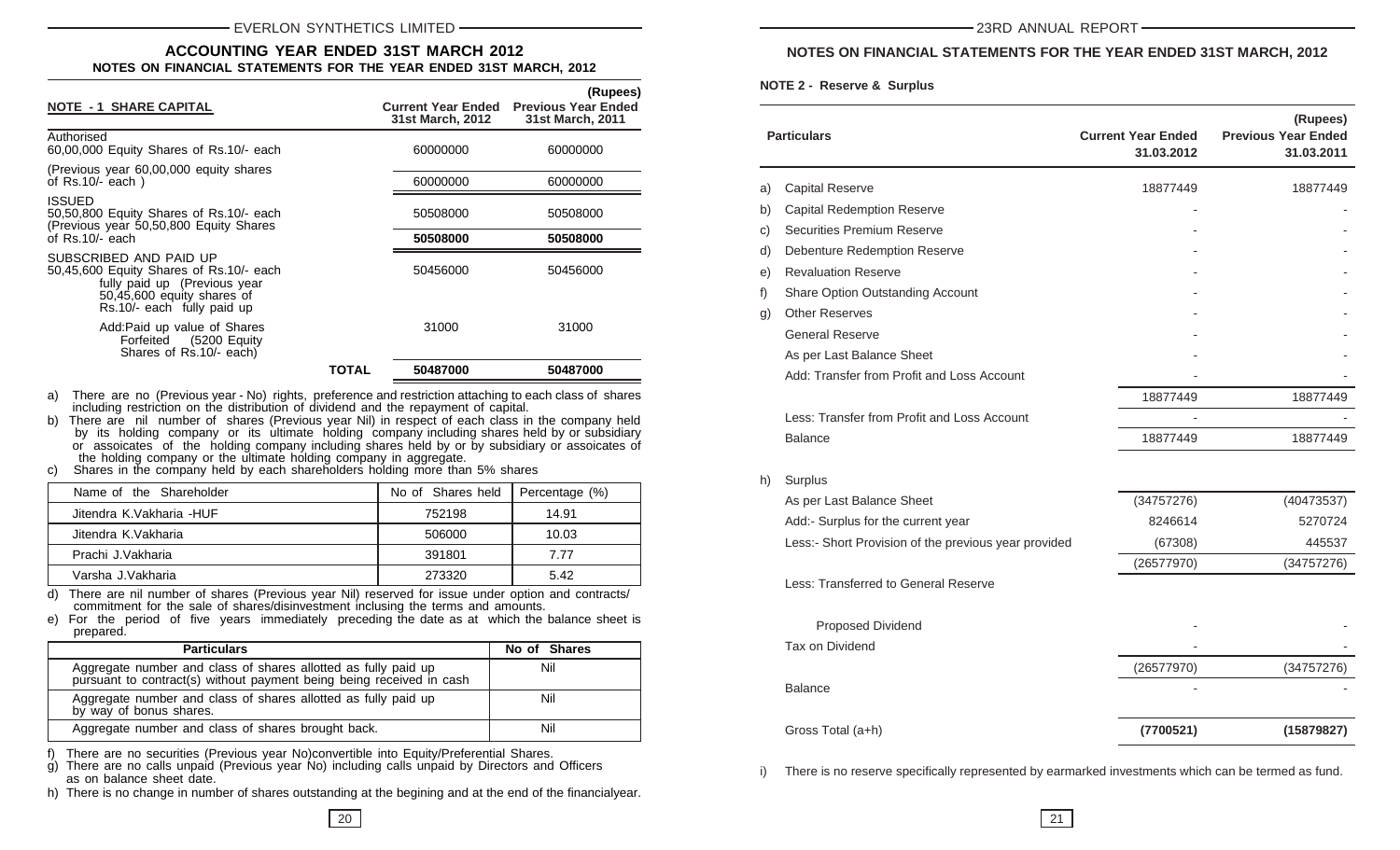#### **NOTE 3 - Long Term Borrowings**

|    | <b>Particulars</b>                                                                      | <b>Current Year Ended</b><br>31.03.2012 | (Rupees)<br><b>Previous Year Ended</b><br>31.03.2011 |
|----|-----------------------------------------------------------------------------------------|-----------------------------------------|------------------------------------------------------|
| a) | Bonds / Debentures                                                                      |                                         |                                                      |
| b) | Term loans from Bank (Secured)                                                          |                                         |                                                      |
|    | Term Loans from Janata Sahakari Bank Ltd, Pune<br>Secured by hypothecation of Machinery | 3109456                                 |                                                      |
| C) | Deferred payments Liabilities                                                           |                                         |                                                      |
| d) | Deposits                                                                                |                                         |                                                      |
| e) | Loans and Advances from related parties                                                 |                                         |                                                      |
|    | i) Loan recd from Pvt. Ltd Co. (Unsecured)                                              | 41750000                                | 25410000                                             |
|    | ii) Loan recd from Subsidiary Co. (Unsecured)                                           | 450000                                  |                                                      |
| f) | Long term maturities of finance lease obligations                                       |                                         |                                                      |
| g) | Other Ioans & Advances                                                                  |                                         |                                                      |
|    | ΤΩΤΑΙ                                                                                   | 45309456                                | 25410000                                             |

#### **NOTE 4 - Other Long-Term Liabilities**

|          | <b>Particulars</b>       |              | <b>Current Year Ended</b><br>31.03.2012 | <b>Previous Year Ended</b><br>31.03.2011 |
|----------|--------------------------|--------------|-----------------------------------------|------------------------------------------|
| a)<br>b) | Trade payables<br>Others |              | -<br>-                                  |                                          |
|          |                          | <b>TOTAL</b> | $\blacksquare$                          |                                          |

#### **NOTE 5 - Long-Term Provisions**

|          | <b>Particulars</b>                                                              |              | <b>Current Year Ended</b><br>31.03.2012 | <b>Previous Year Ended</b><br>31.03.2011 |
|----------|---------------------------------------------------------------------------------|--------------|-----------------------------------------|------------------------------------------|
| a)<br>b) | Provisions for employees benefits (Gratuity)<br>Others (Income Tax A.Y.2012-13) |              | 850258<br>1300000                       | 568266<br>315000                         |
|          |                                                                                 | <b>TOTAL</b> | 2150258                                 | 883266                                   |
|          |                                                                                 |              |                                         |                                          |

#### **NOTE 6 - Short Term Borrowings**

|             |                                         |                                          |                      | <b>Particulars</b>                                                                                                                                                                                                                                                                                              |              | <b>Current Year Ended</b>               | (Rupees)<br><b>Previous Year Ended</b>   |
|-------------|-----------------------------------------|------------------------------------------|----------------------|-----------------------------------------------------------------------------------------------------------------------------------------------------------------------------------------------------------------------------------------------------------------------------------------------------------------|--------------|-----------------------------------------|------------------------------------------|
|             |                                         | (Rupees)                                 |                      |                                                                                                                                                                                                                                                                                                                 |              | 31.03.2012                              | 31.03.2011                               |
|             | <b>Current Year Ended</b><br>31.03.2012 | <b>Previous Year Ended</b><br>31.03.2011 |                      | Secured Repayable on demand from Banks<br>Overdraft from Janata Sahakari Bank Ltd, Pune<br>(Secured by way of hypothecation of Stock, Book Debts<br>& further secured by mortgage of factory land & bldg<br>situated at Survey No.265/7/1 of Village Dadra in the<br>Union Territtory of Dadra, Nagar & Haveli) |              | 29373456                                | 14497309                                 |
| ιe          | 3109456                                 |                                          |                      |                                                                                                                                                                                                                                                                                                                 | <b>TOTAL</b> | 29373456                                | 14497309                                 |
|             |                                         |                                          |                      | <b>NOTE 7 - Trade Payables</b>                                                                                                                                                                                                                                                                                  |              |                                         |                                          |
|             |                                         |                                          |                      | <b>Particulars</b>                                                                                                                                                                                                                                                                                              |              | <b>Current Year Ended</b><br>31.03.2012 | <b>Previous Year Ended</b><br>31.03.2011 |
|             | 41750000                                | 25410000                                 | a)<br>b)             | Due to Micro, Small & Medium Enterprises<br>Others                                                                                                                                                                                                                                                              |              | 9029641                                 | 21663911                                 |
|             | 450000                                  |                                          |                      |                                                                                                                                                                                                                                                                                                                 | <b>TOTAL</b> | 9029641                                 | 21663811                                 |
|             |                                         |                                          |                      | <b>NOTE 8 - Other Current Liabilities</b>                                                                                                                                                                                                                                                                       |              |                                         |                                          |
| OTAL        | 45309456                                | 25410000                                 |                      | <b>Particulars</b>                                                                                                                                                                                                                                                                                              |              | <b>Current Year Ended</b><br>31.03.2012 | <b>Previous Year Ended</b><br>31.03.2011 |
|             |                                         |                                          | a)<br>b)<br>C)<br>d) | Current Maturities of longterm debts (Term Loan)<br>Current Maturities of finance lease obligations<br>Interest accrued but not due on borrowings<br>Interest accrued and due on borrowings                                                                                                                     |              | 2332092<br>1365320                      |                                          |
|             | <b>Current Year Ended</b><br>31.03.2012 | <b>Previous Year Ended</b><br>31.03.2011 | e)<br>g)             | Income received in advance<br><b>Unpaid Dividends</b><br>Application Money received from allotment of<br>securities and due for refund and interest accrued                                                                                                                                                     |              |                                         |                                          |
|             |                                         |                                          | h)<br>$\vert$        | thereon.<br>Unpaid matured deposits and interest accrued thereon<br>Unpaid matured debentures and interest accrued thereon<br>Other payables                                                                                                                                                                    |              |                                         |                                          |
| OTAL        |                                         |                                          |                      | Creditors for Expenses / Assets<br><b>Other Liabilities</b><br><b>Statutory Liability</b><br>Advance received from Customers & others                                                                                                                                                                           |              | 54611<br>800259                         | 62804<br>4800000                         |
|             |                                         |                                          |                      |                                                                                                                                                                                                                                                                                                                 | <b>TOTAL</b> | 4552282                                 | 4862804                                  |
|             |                                         |                                          |                      | <b>NOTE 9- Short-term Provisions</b>                                                                                                                                                                                                                                                                            |              |                                         |                                          |
|             | <b>Current Year Ended</b><br>31.03.2012 | <b>Previous Year Ended</b><br>31.03.2011 |                      | <b>Particulars</b>                                                                                                                                                                                                                                                                                              |              | <b>Current Year Ended</b><br>31.03.2012 | <b>Previous Year Ended</b><br>31.03.2011 |
|             | 850258<br>1300000                       | 568266<br>315000                         | a)<br>b)             | Provision for employees benefit<br><b>Others</b><br>Provision for Tax<br><b>Proposed Dividend</b>                                                                                                                                                                                                               |              | 2000000                                 | 1300000                                  |
| <b>OTAL</b> | 2150258                                 | 883266                                   |                      | Tax on Dividend                                                                                                                                                                                                                                                                                                 | <b>TOTAL</b> | 2000000                                 | 1300000                                  |
| 22          |                                         |                                          |                      |                                                                                                                                                                                                                                                                                                                 | 23           |                                         |                                          |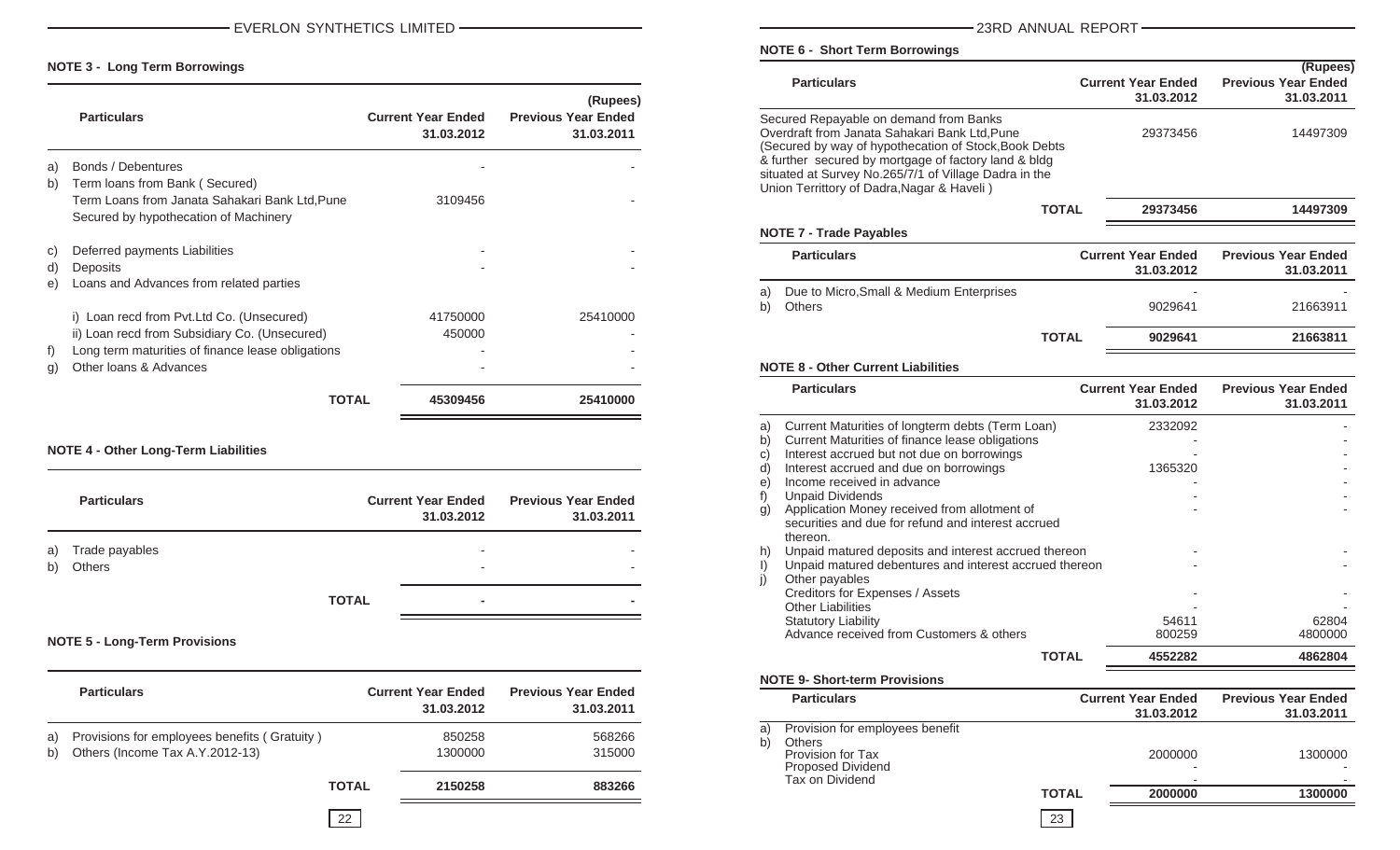# EVERLON SYNTHETICS LIMITED<br>ACCOUNTING YEAR ENDED: 31ST MARCH, 2012. ACCOUNTING YEAR ENDED : 31ST MARCH, 2012. **EVERLON SYNTHETICS LIMITED**

## **NOTE - 10<br>FIXED ASSETS: FIXED ASSETS: NOTE - 10**

|                                         | ļ<br>V     |          | GROSS BLOCK- | ↑        |            | -DEPRECIATION |                        | ↑                         | <-- NET BLOCK--> |          |
|-----------------------------------------|------------|----------|--------------|----------|------------|---------------|------------------------|---------------------------|------------------|----------|
| Description                             | As at      | Addition | Deduc.       | As at    | As at      | For           | Dedu./                 | As at                     | As at            | As at    |
|                                         | 01.04.2011 |          |              | 31.03.12 | 01.04.2011 | the year      | written<br><b>Back</b> | 31.03.12                  | 31.03.12         | 31.03.11 |
| Tangible Assets                         |            |          |              |          |            |               |                        |                           |                  |          |
| Land at Dadra                           | 2078580    | $\circ$  | 0            | 2078580  | $\circ$    | $\circ$       | $\circ$                | $\circ$                   | 2078580          | 2078580  |
| Factory Building                        | 5139538    | 27980    | $\circ$      | 5167518  | 8697458    | 647006        | $\circ$                | 9344464                   | 5823054          | 6442080  |
| Plant & Machinery                       | 47886817   | 112486   | 6617307      | 41381996 | 18071396   |               | 2184970 13350343       | 6906023                   | 34475973         | 29815421 |
| Electric Fittings                       | 4226305    | $\circ$  | 0            | 4226305  | 2491659    | 173464        | $\circ$                | 2665123                   | 1561182          | 1734646  |
| Computers                               | 557725     | $\circ$  | o            | 557725   | 504402     | 31995         | 0                      | 536397                    | 21328            | 53323    |
| Office equipments                       | 62326      | $\circ$  | 0            | 62326    | 38561      | 3564          | 0                      | 42125                     | 20201            | 23765    |
| Furniture & Fixtures                    | 449597     | $\circ$  | 4368         | 445229   | 198208     | 25139         | 0                      | 223347                    | 221882           | 251389   |
| Vehicle                                 | 697723     | $\circ$  | 0            | 697723   | 159953     | 80666         | 0                      | 240619                    | 457104           | 537770   |
| Testing Equipments                      | 170710     | $\circ$  | $\circ$      | 170710   | 167676     | 455           | $\circ$                | 168131                    | 2579             | 3034     |
| Total Tangile Assets (a)                | 71269321   | 140466   | 6621675      | 64788112 | 30329313   |               |                        | 3147259 13350343 20126229 | 44661883         | 40940008 |
| Intangible Assets                       |            |          |              |          |            |               |                        |                           |                  |          |
| <b>Brand Development</b>                | ı          | ı        |              | ı        | ï          | ı             |                        | ı                         | ı                | ı        |
| $\widehat{e}$<br>Total intangile Assets | ı          |          |              | I.       |            |               |                        |                           |                  |          |
| Total (a+b)                             | 71269321   | 140466   | 6621675      | 64788112 | 30329313   | 3147259       | 13350343               | 20126231                  | 44661883         | 40940008 |
| Previous Period                         | 56940821   | 19338257 | 5009757      | 71269321 | 29471676   |               | 5462429 4604792        | 30329313                  | 40940008         | 27469145 |

EVERLON SYNTHETICS LIMITED 23RD ANNUAL REPORT

### **ACCOUNTING YEAR ENDED 31ST MARCH 2012.**

**OTE 11- INTANGIBLE ASSETS**

| 29815           | 1734<br>S.                     | $\overline{23}$          | 251                        | 537     | <u>న</u>                   | 40940                                                          |                                                     |                                | 40940                   | 27469              |                            | <b>Particulars</b>                                                                                                                                                                                                                 |                        | <b>Current Year Ended</b>                        |                                   | 31.03.2012                    |                                    | (Rupees)<br><b>Previous Year Ended</b><br>31.03.2011 |
|-----------------|--------------------------------|--------------------------|----------------------------|---------|----------------------------|----------------------------------------------------------------|-----------------------------------------------------|--------------------------------|-------------------------|--------------------|----------------------------|------------------------------------------------------------------------------------------------------------------------------------------------------------------------------------------------------------------------------------|------------------------|--------------------------------------------------|-----------------------------------|-------------------------------|------------------------------------|------------------------------------------------------|
| 344/59/         | 1561182<br>21328               | 20201                    | 221882                     | 457104  | 2579                       | 44661883                                                       |                                                     |                                | 44661883                | 40940008           | a)<br>b)                   | Goodwill<br>Brands / Trademarks<br><b>Computer Software</b>                                                                                                                                                                        |                        |                                                  |                                   |                               |                                    |                                                      |
| <b>22000RC</b>  | 2665123<br>536397              | 42125                    | 223347                     | 240619  | 168131                     | 20126229                                                       |                                                     |                                | 20126231                | 30329313           | d)<br>e)<br>f)<br>g)<br>h) | Mastheads and publishing titles<br>Mining rights<br>copyrights & patents and other intellectual propertyrights,<br>Services and operating rights.<br>Receips, formulae, models, designs and prototypes<br>Licences and franchise   |                        |                                                  |                                   |                               |                                    |                                                      |
|                 | $\circ$<br>$\circ$             | $\circ$                  | $\circ$                    | $\circ$ | $\circ$                    | 3350343                                                        |                                                     |                                | 13350343                | 4604792            | g)                         | Others                                                                                                                                                                                                                             |                        | <b>TOTAL</b>                                     |                                   |                               |                                    |                                                      |
| 849/U           | 31995<br>173464                | 3564                     | 25139                      | 80666   | 455                        | 3147259                                                        |                                                     |                                | 3147259                 | 5462429            |                            | NOTES FORMING PART OF BALANCE SHEET                                                                                                                                                                                                | No.of<br><b>Shares</b> |                                                  | <b>Current Year</b><br>31.03.2012 |                               | <b>Shares</b>                      | No.of Previous Year<br>31.03.2011                    |
| 8071396         | 2491659<br>504402              | 38561                    | 198208                     | 159953  | 167676                     | 30329313                                                       |                                                     |                                | 30329313                | 29471676           | 2)                         | <b>NOTE 12: NON CURRENT INVESTMENTS</b><br>1) Trade Investments (UNQUOTED)<br>Janata Sahakari Bank Ltd.Pune<br>Other Investments                                                                                                   |                        | 202500                                           |                                   |                               |                                    | 98515                                                |
| 381996          | 4226305<br>557725              | 62326                    | 445229                     | 697723  | 170710                     | 64788112                                                       |                                                     |                                | 64788112                | 71269321           | a)<br>b)                   | Investment in Property.<br>Investment in Equity Instruments<br>Everlon Power Ltd ( UNQUOTED )<br>(50000 Equity Shares of Rs.10/- each)                                                                                             |                        |                                                  |                                   |                               |                                    | 500000                                               |
|                 | $\circ$<br>$\circ$             | $\circ$                  | 4368                       | $\circ$ | $\circ$                    | 6621675                                                        |                                                     |                                | 6621675                 | 5009757            |                            | Vakharia Power Infrastructure Ltd ( UNQUOTED )<br>(50000 Equity Shares of Rs.10/- each)                                                                                                                                            |                        | 500000                                           |                                   |                               |                                    |                                                      |
|                 | $\circ$<br>$\circ$             | $\circ$                  | $\circ$                    | $\circ$ | $\circ$                    | 140466                                                         |                                                     |                                | 140466                  | 19338257           |                            | BUBNA MAJOR BIOTECH LTD.<br>MIDEAST INT.STEELS LTD.<br>SANGHI POLYESTER LTD.<br>YULE FINANCE & LEASING LTD.                                                                                                                        | 3900<br>4000<br>2700   | 39000<br>80000<br>13200 1115400<br>27000 1261400 |                                   | 3900<br>4000<br>13200<br>2700 | 39000<br>80000<br>1115400<br>27000 | 1261400                                              |
| 11800811        | 4226305<br>557725              | 62326                    | 449597                     | 697723  | 170710                     | 71269321                                                       |                                                     |                                | 71269321                | 56940821           |                            | Provision for diminution in value of shares<br>c) Investment in Preference Shares                                                                                                                                                  |                        | 1963900<br>(1238410)                             |                                   |                               |                                    | 1859915<br>(1238410)                                 |
| -lant & Machine | Electric Fittings<br>Computers | 57<br>equipmer<br>Office | Fixtures<br>య<br>Furniture | Vehicle | ents<br>Equipme<br>Testing | $\widehat{\mathbf{e}}$<br>Tangile Assets<br>Total <sup>-</sup> | Development<br>Assets<br>Intangible<br><b>Brand</b> | ê<br>Assets<br>Total intangile | $(a+b)$<br><b>Total</b> | Period<br>Previous | e)<br>f)<br>g)             | d) Investment in Government or Trust Securities<br>Investment in Debenture or Bonds<br>Investment in Mutual Funds<br>Investment in Partnership Firms<br>h) Other non-current investments<br><b>Total Cost of Quoted Investment</b> | <b>TOTAL</b>           | 725490<br>1261400.00                             |                                   |                               |                                    | 621505<br>1261400.00                                 |
| 24              |                                |                          |                            |         |                            |                                                                |                                                     |                                |                         |                    |                            | Total Cost of Unquoted Investment<br>Market Value of Quoted Investment                                                                                                                                                             |                        | 702500.00<br>22990.00<br>25                      |                                   |                               |                                    | 598515.00<br>22990.00                                |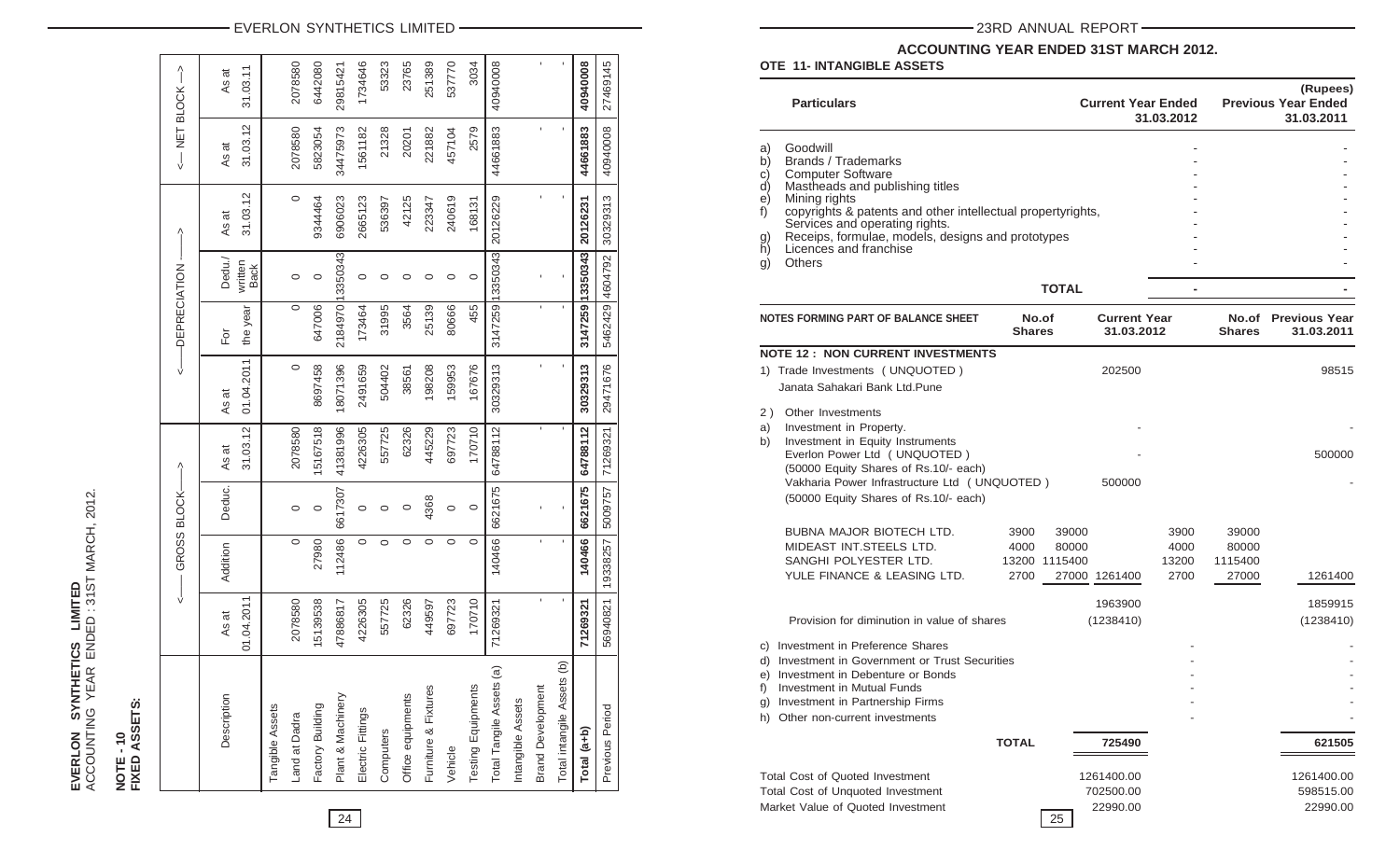#### EVERLON SYNTHETICS LIMITED 23RD ANNUAL REPORT

#### **NOTE 13 - Long Term Loans and Advances**

|    | <b>Particulars</b>                  |              | <b>Current Year Ended</b><br>31.03.2012 | (Rupees)<br><b>Previous Year Ended</b><br>31.03.2011 |
|----|-------------------------------------|--------------|-----------------------------------------|------------------------------------------------------|
| a) | Capital Advances                    |              |                                         |                                                      |
| b) | <b>Security Deposits</b>            |              | 194799                                  |                                                      |
| C) | Loans & Advances to related parties |              | -                                       |                                                      |
| d) | Other Loans & Advances              |              | 8076584                                 | 3562640                                              |
|    |                                     | <b>TOTAL</b> | 8271383                                 | 3562640                                              |

#### **NOTE 14- Other non-current assets**

|    | <b>Particulars</b>                                                                    | <b>Current Year Ended</b><br>31.03.2012 | <b>Previous Year Ended</b><br>31.03.2011 |
|----|---------------------------------------------------------------------------------------|-----------------------------------------|------------------------------------------|
| a) | Long term Trade receivables<br>(Including trade receivables on deferred credit terms) | 3122278                                 | 1655038                                  |
|    | <b>Others</b>                                                                         | $\overline{\phantom{a}}$                |                                          |
|    | <b>TOTAL</b>                                                                          | 3122278                                 | 1655038                                  |

#### **NOTE 15 - Current Investments**

|                                      | <b>Particulars</b>                                                                                                                                                                                                                            | <b>Current Year Ended</b><br>31.03.2012 | <b>Previous Year Ended</b><br>31.03.2011 |
|--------------------------------------|-----------------------------------------------------------------------------------------------------------------------------------------------------------------------------------------------------------------------------------------------|-----------------------------------------|------------------------------------------|
| a)<br>$\mathsf{b}$<br>C)<br>d)<br>e) | Investment in Equity Instruments<br>Investment in Preference Shares<br>Investment in Government or Trust Securities<br>Investment in Debenture or Bonds<br>Investmnet in Mutual Funds<br>Investment in Partnership Firms<br>Other investments |                                         |                                          |
|                                      |                                                                                                                                                                                                                                               |                                         |                                          |

<u> Andreas Andreas Andreas Andreas Andreas Andreas Andreas Andreas Andreas Andreas Andreas Andreas Andreas Andreas</u>

#### **NOTE 16 - Inventories**

|                                                  | <b>Particulars</b>                                                                                                                                                                     |              | <b>Current Year Ended</b><br>31.03.2012              | <b>Previous Year Ended</b><br>31.03.2011            |
|--------------------------------------------------|----------------------------------------------------------------------------------------------------------------------------------------------------------------------------------------|--------------|------------------------------------------------------|-----------------------------------------------------|
| a)<br>$\mathsf{b}$<br>C)<br>d)<br>e)<br>f)<br>g) | <b>Raw Material</b><br>Stock in Process (Work in Progress)<br>Stock of Finished Goods<br>Stock in trade (Shares)<br>Stock of Stores & Spares<br>Loose Tools<br>Others (Stock of Scrap) |              | 5031850<br>2440461<br>12536950<br>27892701<br>954394 | 6247620<br>4110257<br>11028101<br>5300955<br>871005 |
|                                                  |                                                                                                                                                                                        | <b>TOTAL</b> | 48856356                                             | 27557938                                            |

(Stock-in-trade as per Inventories taken Valued & Certified by the Management)

**NOTE 17 - Trade Receivables**

| <b>Particulars</b>                                  | <b>Current Year Ended</b><br>31.03.2012 | (Rupees)<br><b>Previous Year Ended</b><br>31.03.2011 |
|-----------------------------------------------------|-----------------------------------------|------------------------------------------------------|
| (Unsecured, considered good)                        |                                         |                                                      |
| Debts outstanding for a period exceeding six Months | 4338545                                 | 7894906                                              |
| <b>Other Debts</b>                                  | 21608396                                | 17553724                                             |
| <b>TOTAL</b>                                        | 25946941                                | 25448630                                             |
|                                                     |                                         |                                                      |

#### **NOTE 18 - Cash & Cash Equivalents**

| <b>Particulars</b>                                                                                               | <b>Current Year Ended</b><br>31.03.2012 | <b>Previous Year Ended</b><br>31.03.2011 |
|------------------------------------------------------------------------------------------------------------------|-----------------------------------------|------------------------------------------|
| <b>Balances with Banks</b><br>a)<br>In Current Accounts<br>$_{1}$<br>In Unpaid Dividend Account<br>$\vert \vert$ | 149956                                  | 201522                                   |
| iii)<br>In Fixed Deposits<br>(All Deposits Maturing above Twelve Months)                                         | 2778257                                 | 2708706                                  |
| b)<br>Cheques and drafts on hand<br>Cash-on-hand<br>C)<br><b>Others</b><br>d)                                    | 265670                                  | 113726                                   |
|                                                                                                                  | 3193883<br><b>TOTAL</b>                 | 3023954                                  |

#### **NOTE 19 - Short term Loan & Advances**

|          | <b>Particulars</b>                                   |              | <b>Current Year Ended</b><br>31.03.2012 | <b>Previous Year Ended</b><br>31.03.2011 |
|----------|------------------------------------------------------|--------------|-----------------------------------------|------------------------------------------|
| a)<br>b) | Loans & Advances to related parties<br><b>Others</b> |              |                                         |                                          |
|          | <b>Prepaid Expenses</b>                              |              | 29758                                   | 77512                                    |
|          | Staff Advance                                        |              | 347475                                  | 253086                                   |
|          | Advances for expenses                                |              | 0                                       | 0                                        |
|          |                                                      | <b>TOTAL</b> | 377233                                  | 330598                                   |
|          | <b>NOTE 20- Other current assets</b>                 |              |                                         |                                          |

| <b>Particulars</b>      |              | <b>Current Year Ended</b><br>31.03.2012 | <b>Previous Year Ended</b><br>31.03.2011 |
|-------------------------|--------------|-----------------------------------------|------------------------------------------|
| Interest Accrued on FDR |              | 46125                                   | 84152                                    |
|                         | <b>TOTAL</b> | 46125                                   | 84152                                    |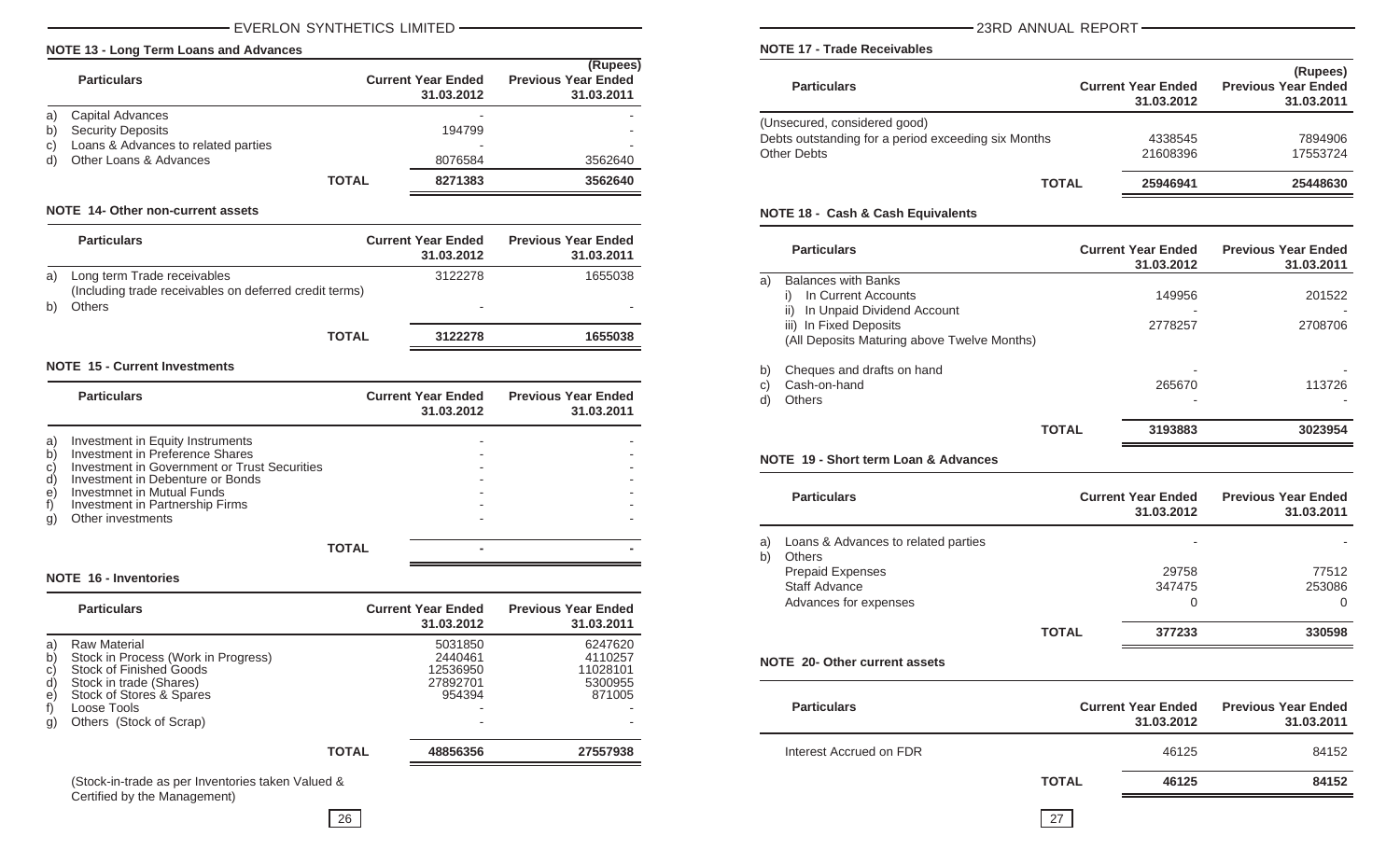#### EVERLON SYNTHETICS LIMITED 23RD ANNUAL REPORT

#### **NOTE 21 - Revenue from Operations**

|          | <b>Particulars</b>                   |              | <b>Current Year Ended</b><br>31.03.2012 | (Rupees)<br><b>Previous Year Ended</b><br>31.03.2011 |
|----------|--------------------------------------|--------------|-----------------------------------------|------------------------------------------------------|
| a)<br>b) | Sale of Products<br>Sale of Services |              | 426031453<br>-                          | 262013343                                            |
| C)       | <b>Other Operating Revenues</b>      |              | -                                       |                                                      |
|          | Less: State Excise Duty              |              | 426031453<br>۰                          | 262013343                                            |
|          |                                      | <b>TOTAL</b> | 426031453                               | 262013343                                            |

#### **NOTE 22 - Other Income**

|                      | <b>Particulars</b>                                                                                 |              | <b>Current Year Ended</b><br>31.03.2012 | <b>Previous Year Ended</b><br>31.03.2011 |
|----------------------|----------------------------------------------------------------------------------------------------|--------------|-----------------------------------------|------------------------------------------|
| a)<br>b)<br>C)<br>d) | Interest Income<br>Dividend Income<br>Net gain on sale of Investment<br>Other non Opertaing Income |              | 214648<br>276801<br>43621<br>200033     | 195343<br>48802<br>603456<br>11955       |
|                      |                                                                                                    | <b>TOTAL</b> | 735103                                  | 859556                                   |

#### **NOTE 23 - Cost of Materials Consumed**

| <b>Particulars</b>                   |       | <b>Current Year Ended</b><br>31.03.2012 | <b>Previous Year Ended</b><br>31.03.2011 |
|--------------------------------------|-------|-----------------------------------------|------------------------------------------|
| Raw Materials Consumed               |       |                                         |                                          |
| <b>Opening Stock</b>                 |       | 6247620                                 | 2266641                                  |
| Add: Purchases                       |       | 357241529                               | 228223087                                |
|                                      |       | 363489149                               | 230489728                                |
| Less: Closing Stock                  |       | 5031850                                 | 6247620                                  |
|                                      |       | 358457299                               | 224242108                                |
| Packing and Other Materials Consumed |       |                                         |                                          |
| <b>Opening Stock</b>                 |       | 687819                                  | 522326                                   |
| Add: Purchases                       |       | 25524857                                | 15952274                                 |
|                                      |       | 26212676                                | 16474600                                 |
| Less: Closing Stock                  |       | 674876                                  | 687819                                   |
|                                      |       | 25537800                                | 15786781                                 |
|                                      | TOTAL | 383995099                               | 240028889                                |

**NOTE 24 - Changes in inventories of finished goods Work-In-Progress & Stock in Trade**

| <b>Particulars</b>    |              | <b>Current Year Ended</b><br>31.03.2012 | (Rupees<br><b>Previous Year Ended</b><br>31.03.2011 |
|-----------------------|--------------|-----------------------------------------|-----------------------------------------------------|
| <b>Opening Stock</b>  |              |                                         |                                                     |
| <b>Finished Goods</b> |              | 11028101                                | 835886                                              |
| Work-in-process       |              | 4110257                                 | 1392570                                             |
|                       |              | 15138358                                | 2228456                                             |
| Less: Closing Stock   |              |                                         |                                                     |
| <b>Finished Goods</b> |              | 12536950                                | 11028101                                            |
| Work-in-process       |              | 2440461                                 | 4110257                                             |
|                       |              | 14977411                                | 15138358                                            |
|                       | <b>TOTAL</b> | 160947                                  | (12909902)                                          |

#### **NOTE 25 - Employee Benefit Expenses**

| <b>Particulars</b>                                                                                             |              | <b>Current Year Ended</b><br>31.03.2012 | <b>Previous Year Ended</b><br>31.03.2011 |
|----------------------------------------------------------------------------------------------------------------|--------------|-----------------------------------------|------------------------------------------|
| Salaries & Wages (including Bonus)<br>Contribution to Provident Fund & Other Funds<br><b>Employees Welfare</b> |              | 2160425<br>393376                       | 1756290<br>176938                        |
|                                                                                                                | <b>TOTAL</b> | 2553801                                 | 1933228                                  |

#### **NOTE 26 - Finance Costs**

| <b>Particulars</b>                   |              | <b>Current Year Ended</b><br>31.03.2012 | <b>Previous Year Ended</b><br>31.03.2011 |
|--------------------------------------|--------------|-----------------------------------------|------------------------------------------|
| Interest on Term Loan                |              | 526448                                  | 163238                                   |
| Bank Interest on Overdraft from Bank |              | 2954380                                 | 1044436                                  |
| Other Interest and Financial Charges |              | 2414961                                 | 2993775                                  |
|                                      | <b>TOTAL</b> | 5895789                                 | 4201449                                  |
|                                      |              |                                         |                                          |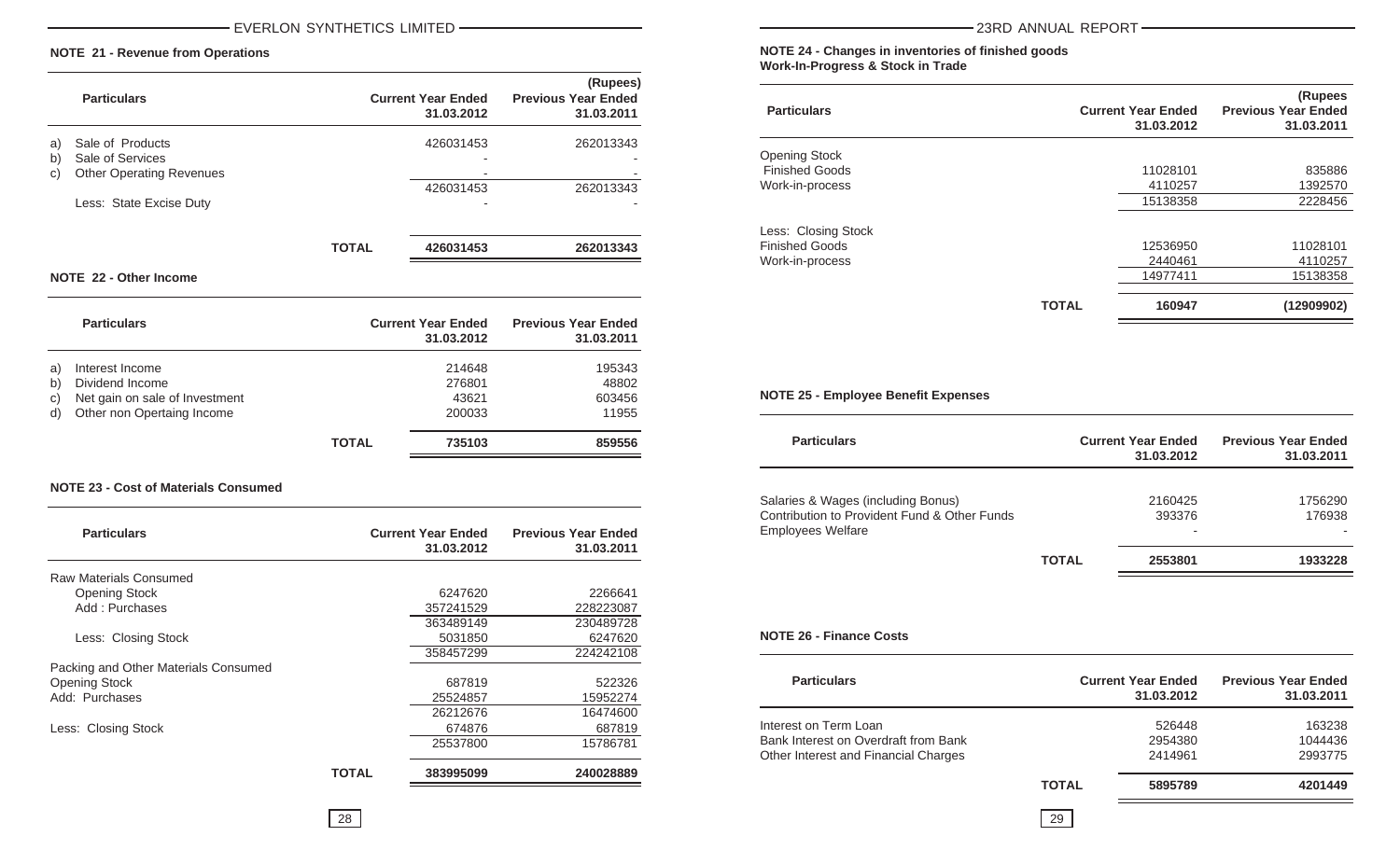| <b>Particulars</b>                          |              | <b>Current Year Ended</b><br>31.03.2012 | (Rupees)<br><b>Previous Year Ended</b><br>31.03.2011 |
|---------------------------------------------|--------------|-----------------------------------------|------------------------------------------------------|
| Repairs & Maintenance                       |              |                                         |                                                      |
| - Plant & Machinery                         |              | 2268998                                 | 1277265                                              |
| <b>Building</b><br>$\overline{\phantom{a}}$ |              |                                         |                                                      |
| Others                                      |              |                                         |                                                      |
| <b>Manufacturing Expenses</b>               |              | 2732131                                 | 1877914                                              |
| Bank charges & commission                   |              | 263616                                  | 261444                                               |
| Power & Fuel                                |              | 19308061                                | 10505921                                             |
| Share Investment W/off                      |              |                                         | 1107710                                              |
| Loss on Sale of Assets                      |              |                                         | 74965                                                |
| Legal and Professional Charges              |              | 724476                                  | 454351                                               |
| Postage, Telephone and Telegram Expenses    |              | 225070                                  | 212598                                               |
| Printing & Stationery                       |              | 69517                                   | 66336                                                |
| Insurance                                   |              | 120485                                  | 102067                                               |
| Commission paid on Sale                     |              | 354601                                  | 360791                                               |
| <b>Directors Remuneration</b>               |              | 360000                                  | 240000                                               |
| <b>Director Sitting Fees</b>                |              | 9000                                    | 6000                                                 |
| Travelling & Conveyance                     |              | 64983                                   | 156080                                               |
| Vehicle Expenses                            |              | 234353                                  | 195448                                               |
| <b>Auditor Remuneration</b>                 |              |                                         |                                                      |
| - Audit Fees                                |              | 65000                                   | 65000                                                |
| Tax Audit Fees.                             |              | 10000                                   | 10000                                                |
| <b>Taxation Matters</b>                     |              | 2500                                    | 10000                                                |
| <b>Certification Works</b>                  |              | 37500                                   | 10000                                                |
| Miscellaneous Expenses                      |              | 649792                                  | 592192                                               |
|                                             | <b>TOTAL</b> | 27500083                                | 17586082                                             |

### **CASH FLOW STATEMENT AS PER CLAUSE 32 OF THE LISTING AGREEMENT**

|                                                                                                                                                                                                                                                                                                                                                     | 2011-2012<br>( Rs.)                                                                             | 2010-2011<br>( Rs.)                                                             |
|-----------------------------------------------------------------------------------------------------------------------------------------------------------------------------------------------------------------------------------------------------------------------------------------------------------------------------------------------------|-------------------------------------------------------------------------------------------------|---------------------------------------------------------------------------------|
| A. CASH FLOW FROM OPERATING ACTIVITIES:<br>Net profit/(loss) before Tax and Extraordinary items<br>Adjustment for:                                                                                                                                                                                                                                  | 3513578                                                                                         | 6570724                                                                         |
| Depreciation<br>(Profit) / Loss on Sale of Assets (Net)<br>Assets Written off<br>Dividend Received<br>Interest Paid<br>Exceptional Income<br>Short provision for income tax provided<br>(Profit)/Loss on sale of Investments (Net)<br>(Profit)/Loss on sale of Shares (Net)                                                                         | 3147259<br>O<br>(582974)<br>(276801)<br>5895789<br>(6733036)<br>67308<br>0<br>(43621)           | 5462429<br>74965<br>0<br>(48802)<br>4201449<br>0<br>0<br>0<br>(602859)          |
| Operating profit before working capital charges<br>Adjustment for:                                                                                                                                                                                                                                                                                  | 4987502                                                                                         | 15657906                                                                        |
| Trade and Other Receivables<br>Inventories<br>Trade Payable                                                                                                                                                                                                                                                                                         | (6682802)<br>(21298418)<br>(15309897)                                                           | (10374988)<br>(17857957)<br>20567267                                            |
| NET CASH USED FROM OPERATING ACTIVITIES                                                                                                                                                                                                                                                                                                             | (38303615)                                                                                      | 7992228                                                                         |
| <b>B. CASH FLOW FROM INVESTING ACTIVITIES :</b><br>Purchase of Fixed Assets<br>Sale of Fixed Assets<br>Assets Written off<br>(Increase)/Decrease in Investments<br>Dividend Received<br><b>Exceptional Income</b><br>Profit/ (Loss) on sale of Assets (Net)<br>Profit/ (Loss) on sale of Investment (Net)<br>Profit/ (Loss) on sale of Shares (Net) | (136098)<br>$\mathbf{\Omega}$<br>(582974)<br>(103985)<br>276801<br>(6733036)<br>0<br>0<br>43621 | (19338257)<br>404965<br>0<br>65657<br>48802<br>445538<br>(74965)<br>0<br>602859 |
| NET CASH USED FROM INVESTING ACTIVITIES                                                                                                                                                                                                                                                                                                             | (7235671)                                                                                       | (17845401)                                                                      |
| <b>C. CASH FLOW FROM FINANCING ACTIVITIES :</b><br>Proceeds from Secured Loans<br>Proceeds from Short Term Loans<br>Interest Paid<br>NET CASH FROM INVESTING ACTIVITIES                                                                                                                                                                             | 34815004<br>16790000<br>(5895789)<br>45709215                                                   | 14497309<br>(316430)<br>(4201449)<br>9979430                                    |
| Increase/ (Decrease) in Cash and Cash Equivalents<br>$(A+B+C)$                                                                                                                                                                                                                                                                                      | 169929                                                                                          | 126257                                                                          |
| CASH & CASH EQUIVALENTS :-<br>Opening Balance in the begning of the year<br>Closing Balance at the end of the year                                                                                                                                                                                                                                  | 3023954<br>3193883                                                                              | 2897697<br>3023954                                                              |
| NET INCREASE/(DECREASE) IN CASH & CASH<br>EQUIVALENTS                                                                                                                                                                                                                                                                                               | 169929                                                                                          | 126257                                                                          |
| As per our report of even date<br>for POLADIA & CO.<br><b>CHARTERED ACCOUNTANTS</b><br>(FIRM REGN NO.128274W)<br>$-$ sd $-$                                                                                                                                                                                                                         |                                                                                                 | For and on behalf of the<br><b>Board of Directors</b><br>$-sd$                  |
| <b>P.T.POLADIA</b><br>(PROPRIETOR)<br><b>M.No.38757</b>                                                                                                                                                                                                                                                                                             |                                                                                                 | J. K. Vakharia<br><b>Managing Director</b><br>$-$ sd $-$                        |
| Place : Mumbai<br>Date: 30/05/2012                                                                                                                                                                                                                                                                                                                  |                                                                                                 | V. J. Vakharia<br><b>Director</b>                                               |

<u> 1989 - Johann Stoff, deutscher Stoffen und der Stoffen und der Stoffen und der Stoffen und der Stoffen und der</u>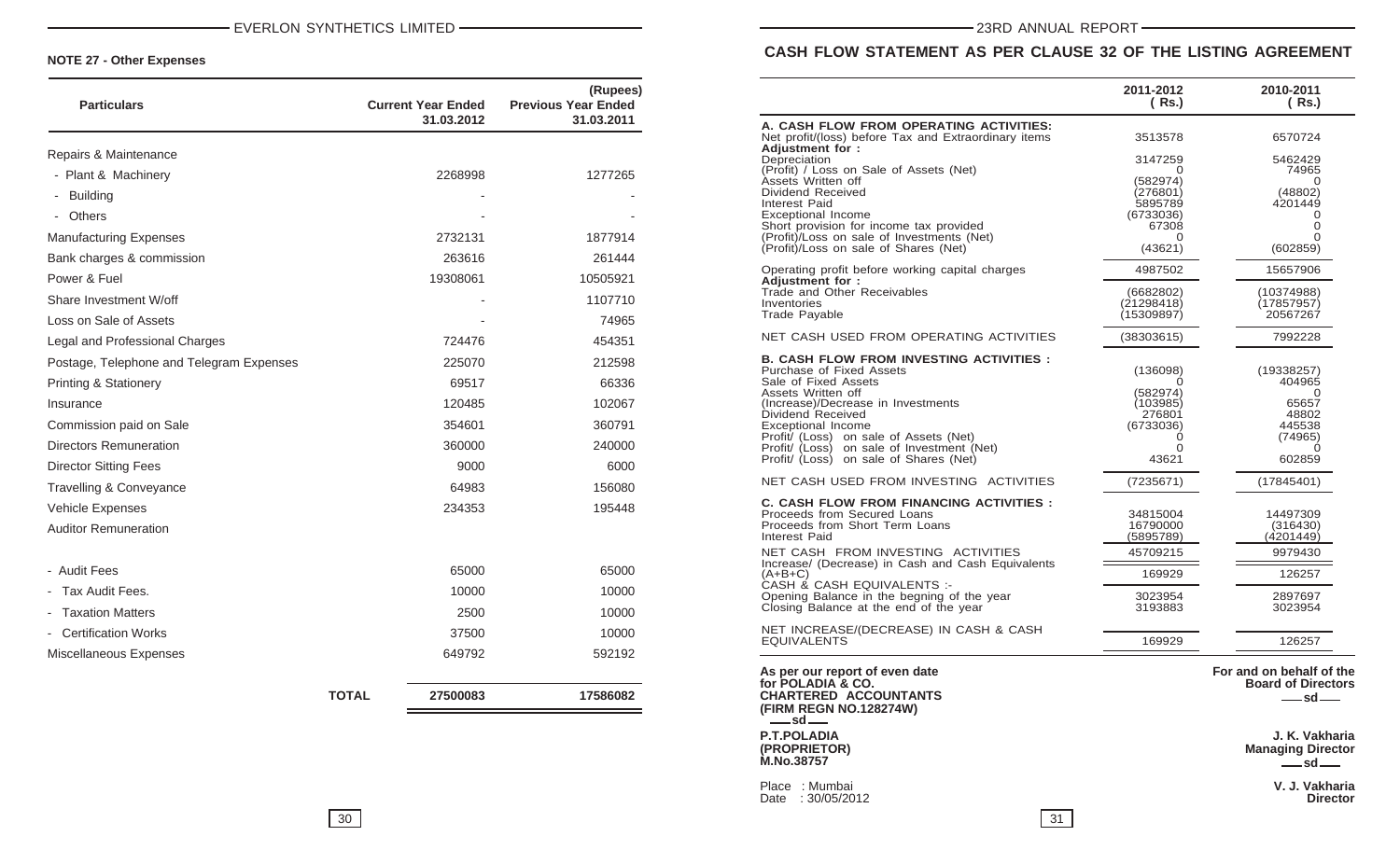#### **NOTE - 28**

ACCOUNTING POLICIES AND NOTES FORMING PART OF THE ACCOUNTS

#### **01. ACCOUNTING POLICIES:**

a) Recognition of Income and Expenditure: The Accounts are prepared on accrual basis.

#### **b) Fixed Assets and Depreciation:**

- I) Fixed Assets includes all expenditure of Capital nature and are stated at cost of Acquistion, Installation and commissioning less depreciation. Fixed Assets are stated at historical cost.
- II) Depreciation on Fixed Assets other than Land is provided as per written down value method of Income Tax Act, 1961,which is not lower than minimum rates prescribed under schedule XIV of Companies Act in case of following Assets:-

| 1. Computer | 60% |
|-------------|-----|
|             |     |

and in case of following assets, depreciation rates are lower than minimum prescribed rates:-

|    | 2. Furniture & Fixtures        | 10% |
|----|--------------------------------|-----|
| 3. | <b>Vehicles</b>                | 15% |
| 4. | <b>Electrical Installation</b> | 10% |
|    | 5. Air Conditioning            | 15% |
|    | 6. Testing Equipment           | 15% |
| 7. | Office Equipment               | 15% |

III) In case of Plant and Machinery, Coompany has provided Depreciation on Straight Line method as perschedule XIV of Companies Act,1956.

IV) No Depreciation has been provided on assets sold/discarded during the year

#### **c) Investments:**

Investments are valued at cost inclusive of expenses incidental to their acquisition. Investments meant for long term are carried at cost and any diminution in value of permanent nature are provided for in accounts.

#### **d) Valuation of Inventories:**

|    | Raw Materials, Consumable, | At Cost and other expenditure incurred<br>inclusive of excise duty to bring the<br>inventories to its present location and<br>conditions.<br>Cost is determined on FIFO basis. |
|----|----------------------------|--------------------------------------------------------------------------------------------------------------------------------------------------------------------------------|
|    | Work-in-progress           | At Cost of material and labour together<br>with relevant factory overheads.                                                                                                    |
| 3) | <b>Finished Goods</b>      | At Cost of material and labour together<br>with relevant factory overheads<br>(inclusive of excise duty) or net<br>realisable value whichever is lower                         |
| 4) | <b>Stock of Shares</b>     | At cost                                                                                                                                                                        |

#### **e) Impairment of Assets:**

If internal /external indications suggest that an asset of the company may be impaired, the recoverable amount of asset/ cash generating unit is determined on the Balance Sheet date and if it is less than its carrying amount, the carrying amount of the asset / cash generating unit is reduced to the said recoverable amount. The recoverable amount is measured as the higher of net selling price and value in use of such assets / cash generating unit, which is determined by the present value of the estimated future Cash Flows.

#### **f) Provision for Retirement Benefits:**

Provision for gratuity is made in accounts assuming that all the employee retire at the end of the year However, acturial valuation not carried out by the company.

#### **g) Contingent Liabilities:**

Contingent liabilities are not provided for in the accounts and are disclosed separately in Notes on Accounts

#### **02. Segement Results**

During the year Company has only one reportable segment, i.e. manufacturing of Polyester exturised & Twisted yarn. Hence separate segment report as required under accounting standard 17 is not presented.

#### **03. Related Party Disclosures ( As identified by the Management)**

1. Related Party Relationships

| (a) Where control exists                 | Everest Yarn Agency Pvt. Ltd      |
|------------------------------------------|-----------------------------------|
|                                          | Everlon Power Ltd                 |
| (b) 100% Subsidiary                      | Vakharia Power Infrastructure Ltd |
| (c) Key Management Personnel             | Mr. Jitendra K. Vakharia          |
| (d) Relative of Key Management Personnel | Mrs. Varsha J. Vakharia           |
| (e) Other related Parties                | Nil                               |
|                                          |                                   |

- 2. Transactions with Related Parties (Rs. in Lacs)
- Type of Description of the nature Volume 2011-12 Volume 2010-11 Parties of the transaction b of Trans. Outstanding of Trans. Outstanding 2011-12 Receivable Payable 2010-11 Receivable Payable r Where |Loans | 28130000/- | | 4175000/- | 24025000/- | |25410000/-**Control Exists** |Director's Remuneration | 369000/- | ——- | ——- | 246000/ and Sitting Fees I 100% | Investment in Share | 500000/- | ——- | ——- | 500000/-Subsidiary Capital

#### **04. Earning per share**

|                                                                        | Year Ended<br><b>March 2012</b> | Year Ended<br><b>March 2011</b> |
|------------------------------------------------------------------------|---------------------------------|---------------------------------|
| Profit / (Loss) attributable to the equity shareholders (Rs.in Lacs)   | 8246614                         | 5716261                         |
| Number of Equity Shares Outstanding during the year.                   | 5045600                         | 5045600                         |
| Nominal value of Equity Shares                                         | 10                              | 10                              |
| Basic/diluted earnings per share (Rs.)<br>(with exceptional Income)    | 1.63                            | 1.13                            |
| Basic/diluted earnings per share (Rs.)<br>(without exceptional Income) | 1.63                            | 1.13                            |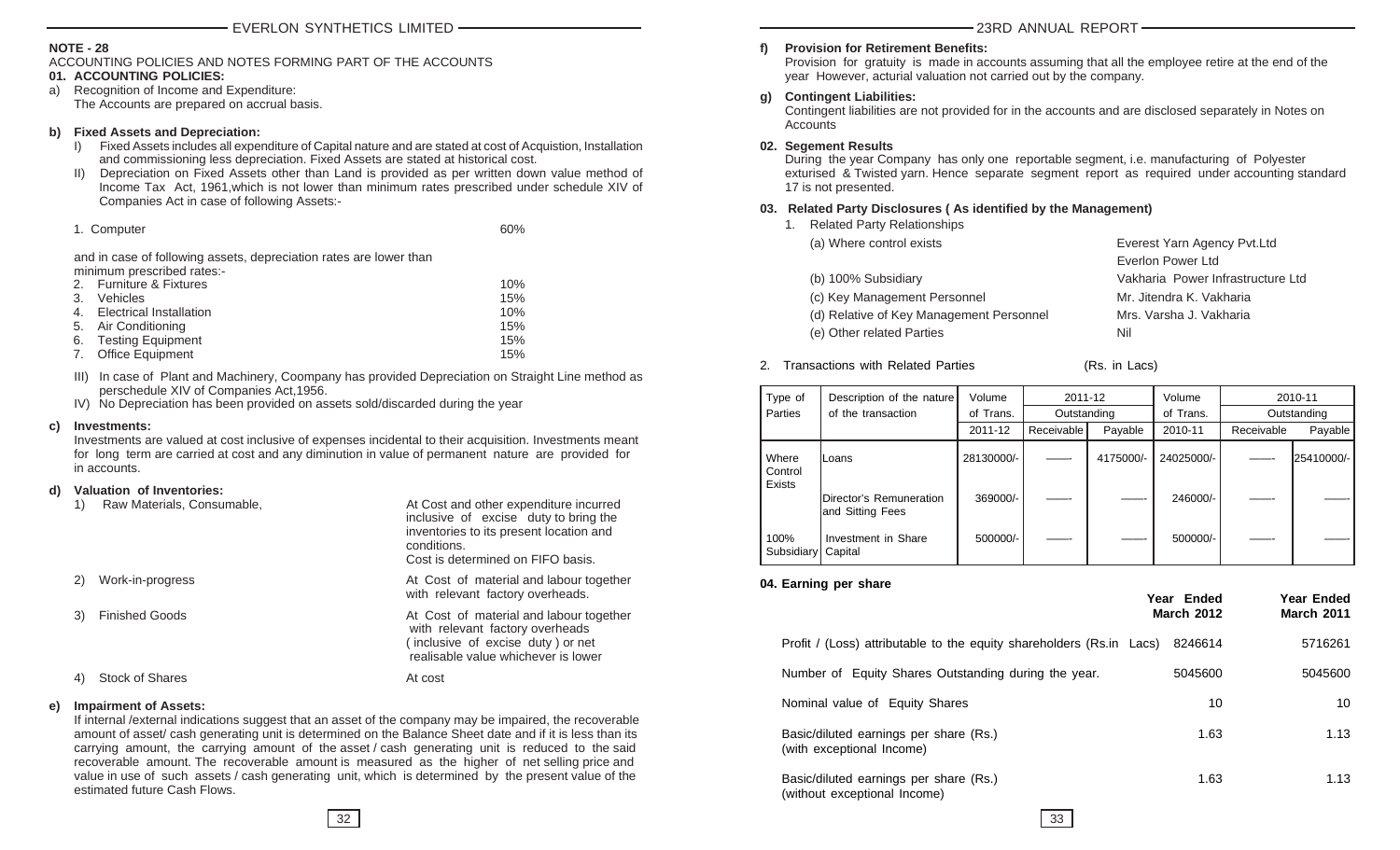#### EVERLON SYNTHETICS LIMITED **23RD ANNUAL REPORT**

- 05. The Company has not recognised "Deferred Tax Assets" as required by Accounting Standard 22. Accounting for Taxes on Income" issued by Institute of Chartered Accountants of India as Company is not certain that sufficient taxable income will be available against which such "Deferred Tax Assets" can be realised.
- 06. Information (required) in terms of paragraph 4 (ix) (b) of the Companies (Auditors' Report) Order 2003 issued by the Central Government of India in terms of sub-section (4A) of Section 227 of The Companies Act, 1956 of India in respect of disputed Excise Duty, Service Tax and Income Tax not deposited as on 31st March 2012 are as follows :

| Sr.<br>No. | Nature of Dues &<br>Name of the Status  | Forum where Disputed                             | Amount<br>(Rs.in Lacs) |
|------------|-----------------------------------------|--------------------------------------------------|------------------------|
| 1.         | Central Excise<br>(Central Excise 1944) | Commissioner (adju.) of<br>Central Excise        | $95,225/-$             |
| 2.         | Central Excise<br>(Central Excise 1944) | Commissioner of Central<br>Excise (adjudication) | 4,44,45,043/-          |

| 07. Break up of Repairs and Maintenance:                                                                                        | 31/03/2012 | 31/03/2011 |
|---------------------------------------------------------------------------------------------------------------------------------|------------|------------|
| For Plant and Machineries                                                                                                       | 1099826    | 823832     |
| For Others                                                                                                                      | 1169172    | 453433     |
|                                                                                                                                 | 2268998    | 1277265    |
|                                                                                                                                 |            |            |
| 08. Auditors Remuneration is Rs.1,15,000/-<br>(Previous year Rs.95,000/-) included in Profit and Loss<br>Account is made up of: | 31/03/2012 | 31/03/2011 |
| Audit Fees                                                                                                                      | 65000      | 65000      |
|                                                                                                                                 |            |            |
| Tax Audit Fees                                                                                                                  | 10000      | 10000      |
| Certification Work                                                                                                              | 37500      | 10000      |
| <b>Taxation Matters</b>                                                                                                         | 2500       | 10000      |
|                                                                                                                                 |            |            |
|                                                                                                                                 | 115000     | 95000      |

09. In the opinion of the Board, Current Assets, Loans and Advances are approximately of the same value as stated in the Balance Sheet if realised in the ordinary course of business.

#### 10. Contingent Liabilities: -

Excise Duty claim not acknowledged as Debt Rs. 4,45,40,268/- (Previous Year Rs.4,45,40,268/-)

11. There are no Micro, Small and Medium Enterprises, as defined in Micro, Small, Medium Enterprises Development Act, 2006 to whom the Company owes on account of principal amount together with interest and accordingly no additional disclosures have been made.

12. The information required under paragraph 3 & 4 of part II of Schedule VI of Company's Act 1956 (As certified by the management) to the extent applicable are as under.

|      |                                                                                                    | 2011-2012<br>(Rupees) | 2010-2011<br>(Rupees) |
|------|----------------------------------------------------------------------------------------------------|-----------------------|-----------------------|
| i)   | Value of Import on CIF Basis                                                                       | <b>NIL</b>            | 11,62,000/-           |
| ii)  | F.O.B. Value of Exports                                                                            | 78,087/-              | <b>NIL</b>            |
| iii) | Expenditure, Earning and<br>remittance in foreign Currency                                         | <b>NIL</b>            | <b>NIL</b>            |
| iv)  | Estimated amount of contracts<br>remains to be executed on capital<br>account and not provided for | <b>NIL</b>            | <b>NIL</b>            |
| V)   | Value of Raw Materials consumed<br>a) Indigenous                                                   | 35,84,57,299/-        | 22,42,42,108/-        |
|      | Imported<br>b)                                                                                     | <b>NIL</b>            | <b>NIL</b>            |

13. Sundry debtors and creditors are subject to confirmation

14. Previous year's figures have been regrouped, rearranged or recast wherever considered necessary, so as to make them comparable with current year figures.

**SIGNATORIES TO NOTES NO. 1 TO 28**

As per our report of even date **For and on behalf of the for POLADIA & CO. Board of Directors CHARTERED ACCOUNTANTS (FIRM REGN NO. 128274W)**

**sd**

**M. No. 38757**

**Place : Mumbai V. J. VAKHARIA Date : 30/05/2012 DIRECTOR**

<u>asset and</u>

**P.T. POLADIA J. K. VAKHARIA (PROPRIETOR) MANAGING DIRECTOR**

**sd**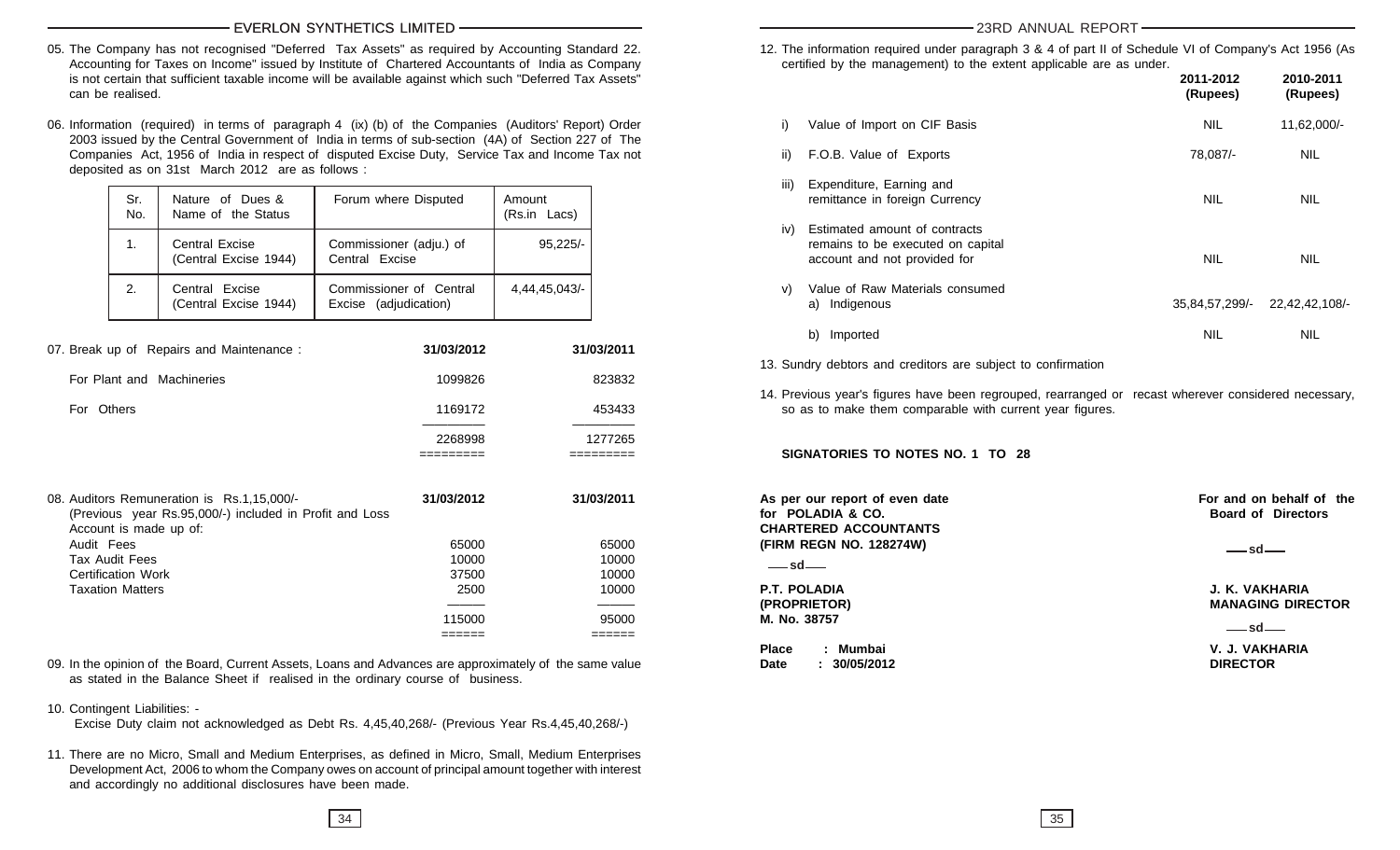#### **AUDITORS' REPORT ON CONSOLIDATED FINANCIAL STATEMENTS**

#### To, The Board of Directors **EVERLON SYNTHETICS LIMITED**

We have audited the attached Consolidated Balance Sheet of EVERLON SYNTHETICS LIMITED (the Company) and its subsidiary Vakharia Power Infrastructure Limited as at 31st March, 2012 and the Profit and Loss Account and the Cash Flow Statement for the year ended on that date annexed thereto. These financial statements are the responsibility of the Company's management and have been presented by the Management on the basis of separate financial statements and other information regarding components. Our responsibility is to express an opinion on these financial statements based on our audit.

We have conducted our audit in accordance with Auditing Standards generally accepted in India. Those Standards require that we plan and perform the audit to obtain reasonable assurance about whether the financial statements are free of material misstatements. An audit includes examining on a test basis, evidence supporting the amounts and disclosures in the financial statements. An audit also includes assessing the accounting principles used and significant estimates made by management, as well as evaluating the overall financial statement presentation.

**We believe that our audit evidence we have obtained in our audits is sufficient and appropriate to provide a basis for our Qualified Audit opinion.**

**Basis for Qualified Audit opinion**

 **Hereto Company was following written down value method as per Income-tax Act, 1961 for depreciation in respect of Plant & Machinery. During the year company has changed the method of Accounting by replacing of Written Down Value method to Straight Line Method of Accounting as per schedule XIV of Companies Act, 1956 which resulted in Lower provision of depreciation by Rs.67,33,036/- compared to last year. Had Company followed same depreciation as per last year, the profit would have been lower by that amount and negative balance in Reserves and Surplus would have been higher by that amount.**

- 1) Financial statements of one subsidiary which reflects total Assets of Rs.5.00 lacs as at 31st March 2012, and total revenue of Rs. Nil have been audited by us.
- 2) We report that the consolidated financial statements have been prepared by the Company's management in Accordance with the requirements of Accounting Standard (AS) 21, Consolidated Financial Statements, AS 23. Accounting for Investments and AS 27, Financial Reporting of Interests in Joint Ventures, as notified by the Companies (Accounting Standards) Rules, 2006.
- Based on our audit as aforesaid, and to the best of our information and according to the explanations given to us, we are of the opinion that the attached consolidated financial statements give a true and fair **subject to "Qualified Audit Opinion" as stated above in respect of "change in method of depreciation"** view in conformity with the accounting principles generally accepted in India.
	- i) in the case of the Consolidated Balance Sheet, of the State of Affairs of the Group as at 31st March 2012
	- ii) In the case of the Consolidated Profit and Loss Account, of the Profit of the year ended on that date, and
	- iii) In the case of the Consolidated Cash Flow Statement, of the cash flows of the Group for the year ended on that date.

**For POLADIA & CO. CHARTERED ACCOUNTANTS (FIRM REGN NO. 128274W) P.T. POLADIA Place: Mumbai. PROPRIETOR Dated: 30/05/2012 M NO.38757 sd**

**M.No.38757**

**sd**

|                      |                                                                                                                                                                                                                                                                                                                        | Note No.                         | <b>Current Year As at</b><br>31st March, 2012                  | <b>Previous Year As at</b><br><b>31st March, 2011</b>          |
|----------------------|------------------------------------------------------------------------------------------------------------------------------------------------------------------------------------------------------------------------------------------------------------------------------------------------------------------------|----------------------------------|----------------------------------------------------------------|----------------------------------------------------------------|
| L.<br>$\mathbf{1}$ . | <b>EQUITY AND LIABILITIES</b><br><b>Shareholders Funds</b><br>a) Share Capital<br>b) Reserves & Surplus<br>c) Money received against share warrants                                                                                                                                                                    | 1<br>2                           | 50487000<br>(7700521)                                          | 50487000<br>(15879827)                                         |
|                      |                                                                                                                                                                                                                                                                                                                        |                                  | 42786479                                                       | 34607173.00                                                    |
| 2.                   | Share application money pending allotment                                                                                                                                                                                                                                                                              |                                  |                                                                |                                                                |
| 3.                   | <b>Non-Current Liabilities</b><br>a) Long-term Borrowings<br>b) Deferred tax liabilities<br>c) Other Long-term liabilities<br>d) Long-term Provisions                                                                                                                                                                  | 3<br>4<br>5                      | 44859456<br>2150258<br>47009714                                | 25410000<br>883266<br>26293266                                 |
| 4.                   | <b>Current Liabilties</b><br>a) Short-term Borrowings<br>b) Trade Payables<br>c) Other Current liabilities<br>d) Short-term provisions                                                                                                                                                                                 | 6<br>$\overline{7}$<br>8<br>9    | 29373456<br>9029641<br>4552282<br>2000000<br>44955379          | 14497309<br>21663911<br>4862804<br>1300000<br>42324024         |
|                      | TOTAL (1+2+3+4)                                                                                                                                                                                                                                                                                                        |                                  | 134751572                                                      | 103224463                                                      |
| н.<br>1              | <b>ASSETS</b><br><b>Non-Current assets</b><br>a) Fixed Assets<br>(i) Tangible assets<br>(ii) Intangible assets<br>(iii) Capital work-in-progress<br>(iv) Intangible assets under development<br>b) Non-Current investments<br>c) Deferred tax assets<br>d) Long-term loans and advances<br>e) Other non-current assets | 10<br>11<br>12<br>13<br>14       | 44661883<br>225490<br>8316087<br>3122278<br>56325738           | 40940008<br>121505<br>4030425<br>1655038<br>46746976           |
| $2-$                 | <b>Current Assets</b><br>a)Current Investments<br>b) Inventories<br>c) Trade Receivables<br>d) Cash and cash equivalents<br>e) Short-term Loans and Advances<br>f) Other current assets                                                                                                                                | 15<br>16<br>17<br>18<br>19<br>20 | 48856356<br>25946941<br>3199179<br>377233<br>46125<br>78425834 | 27557938<br>25448630<br>3056169<br>330598<br>84152<br>56477487 |
|                      | <b>TOTAL (1+2)</b>                                                                                                                                                                                                                                                                                                     |                                  | 134751572                                                      | 103224463                                                      |
|                      | Notes forming part of the Accounts<br>Additional Notes forming part of accounts                                                                                                                                                                                                                                        | 1 to 27<br>28                    |                                                                |                                                                |
|                      | As per our report of even date<br>for POLADIA & CO.<br><b>CHARTERED ACCOUNTANTS</b><br>(FIRM REGN NO.128274W)                                                                                                                                                                                                          |                                  |                                                                | For and on behalf of the<br><b>Board of Directors</b><br>sd-   |

**EVERLON SYNTHETICS LIMITED CONSOLIDATED BALANCE SHEET AS AT 31ST MARCH, 2012**

**sd**

**P.T.POLADIA J. K. Vakharia Managing Director** 

Place : Mumbai **V. J. Vakharia** Date : 30/05/2012 **Director sd**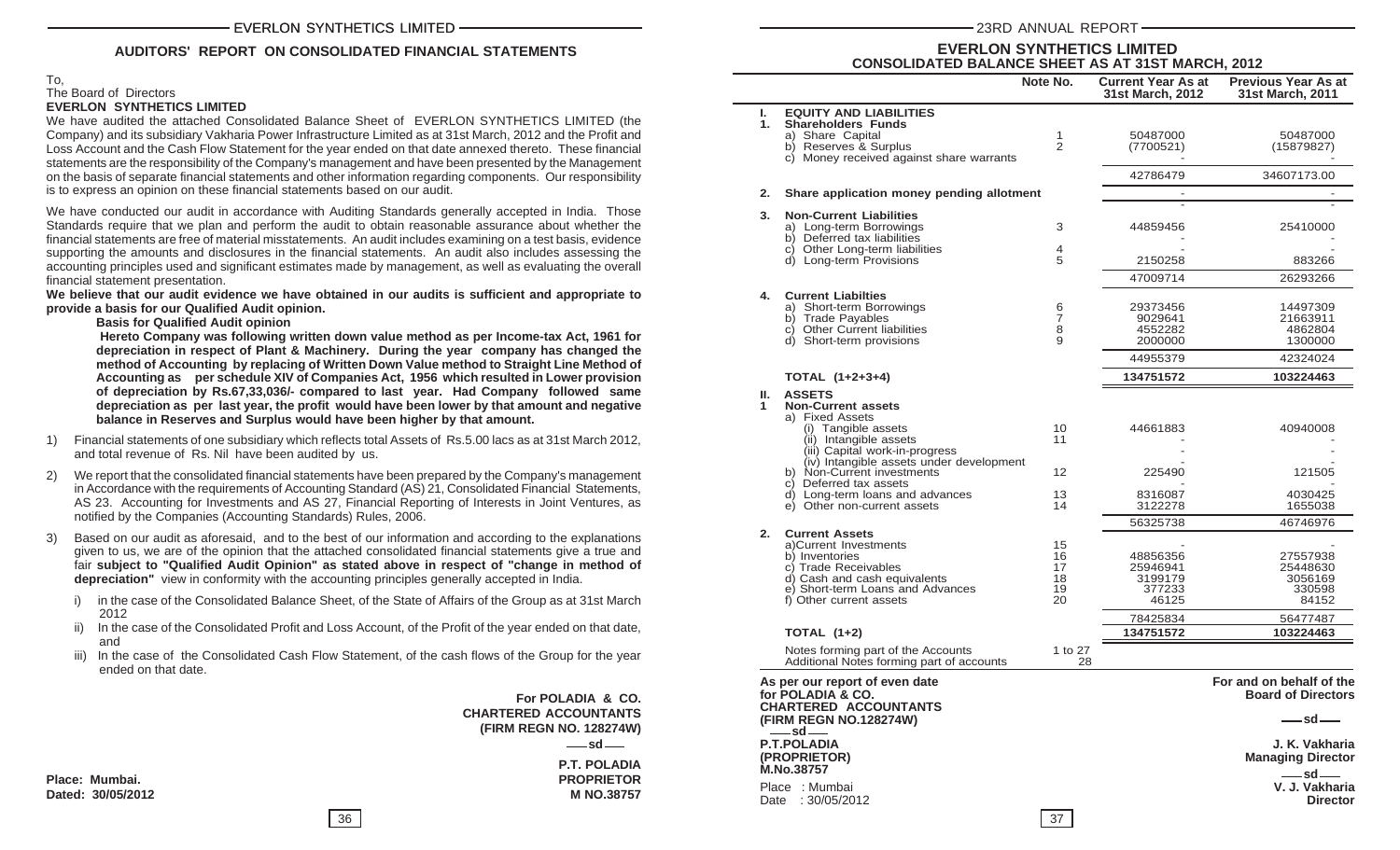#### EVERLON SYNTHETICS LIMITED 2000 23RD ANNUAL REPORT

#### **EVERLON SYNTHETICS LIMITED CONSOLIDATED PROFIT AND LOSS STATEMENT FOR THE YEAR ENDED 31ST MARCH 2012.**

|                                                                                                                                                                                                                                                                                                                                                                                                                                                                                                                                                                                                                                                                                                                                                                         |                                                                                                                                                                                                                          | Note No.                                                                                                    |                                                                                            | <b>Current Year As at</b><br>31st March, 2012 | <b>Previous Year As at</b><br>31st March, 2011 |
|-------------------------------------------------------------------------------------------------------------------------------------------------------------------------------------------------------------------------------------------------------------------------------------------------------------------------------------------------------------------------------------------------------------------------------------------------------------------------------------------------------------------------------------------------------------------------------------------------------------------------------------------------------------------------------------------------------------------------------------------------------------------------|--------------------------------------------------------------------------------------------------------------------------------------------------------------------------------------------------------------------------|-------------------------------------------------------------------------------------------------------------|--------------------------------------------------------------------------------------------|-----------------------------------------------|------------------------------------------------|
| I.                                                                                                                                                                                                                                                                                                                                                                                                                                                                                                                                                                                                                                                                                                                                                                      | Revenue from Operations                                                                                                                                                                                                  | 21                                                                                                          |                                                                                            | 426031453                                     | 262013343                                      |
| ΙΙ.                                                                                                                                                                                                                                                                                                                                                                                                                                                                                                                                                                                                                                                                                                                                                                     | Other Income                                                                                                                                                                                                             | 22                                                                                                          |                                                                                            | 735103                                        | 859556                                         |
| III.                                                                                                                                                                                                                                                                                                                                                                                                                                                                                                                                                                                                                                                                                                                                                                    | <b>Total Revenue (I+II)</b>                                                                                                                                                                                              |                                                                                                             |                                                                                            | 426766556                                     | 262872899                                      |
|                                                                                                                                                                                                                                                                                                                                                                                                                                                                                                                                                                                                                                                                                                                                                                         | IV. Expenses<br><b>Cost of Material Consumed</b><br>Purchase of stock-in-Trade<br>Changes in inventories of finished goods-<br>Work-in-progress and stock-in-trade<br>Employee benefits expenses<br><b>Finance Costs</b> | 23<br>24<br>25<br>26                                                                                        |                                                                                            | 383995099<br>160947<br>2553801<br>5895789     | 240028889<br>(12909902)<br>1933228<br>4201449  |
|                                                                                                                                                                                                                                                                                                                                                                                                                                                                                                                                                                                                                                                                                                                                                                         | Depreciation & amortisation expenses                                                                                                                                                                                     | 10                                                                                                          |                                                                                            | 3147259                                       | 5462429                                        |
|                                                                                                                                                                                                                                                                                                                                                                                                                                                                                                                                                                                                                                                                                                                                                                         | <b>Other Expenses</b>                                                                                                                                                                                                    | 27                                                                                                          |                                                                                            | 27500083                                      | 17586082                                       |
|                                                                                                                                                                                                                                                                                                                                                                                                                                                                                                                                                                                                                                                                                                                                                                         | <b>Total Expenses</b>                                                                                                                                                                                                    |                                                                                                             |                                                                                            | 423252978                                     | 256302175                                      |
| V. Profit before exceptional and extraordinary items and tax (III-IV)<br>VI. Exceptional Items (Depreciation Written Back)<br>VII. Profit before extraordinary items and tax (V-VI)<br>VIII. Extraordinary Items<br>IX. Profit before tax (VII-VIII)<br>Tax Expense:<br>Х.<br>(1) Current Tax<br>(2) Deferred Tax<br>XI. Profit/(Loss) for the period from continuing operatins (IX-X)<br>XII. Profit/(Loss) for the period from discontinuing operations<br>XIII. Tax Expense of discontinuing operations<br>XIV. Profit/(Loss)from discontinuing operations (After Tax (XII-XIII)<br>XV. Profit/(Loss) for the period (XI+XIV)<br>Add: Balance brought forward from Last Year<br>(Short)/Excess provision for Income Tax for earlier<br>years (provided)/written back |                                                                                                                                                                                                                          | 3513578<br>6733036<br>10246614<br>0<br>10246614<br>(2000000)<br>8246614<br>8246614<br>(34757276)<br>(67308) | 6570724<br>6570724<br>(445537)<br>7016261<br>(1300000)<br>5716261<br>5716261<br>(40473537) |                                               |                                                |
|                                                                                                                                                                                                                                                                                                                                                                                                                                                                                                                                                                                                                                                                                                                                                                         | Profit available for Appropriation                                                                                                                                                                                       |                                                                                                             |                                                                                            | (26577970)                                    | (34757276)                                     |
|                                                                                                                                                                                                                                                                                                                                                                                                                                                                                                                                                                                                                                                                                                                                                                         | Earning per share Basic & Diluted<br>Notes forming part of the Accounts<br>Additional Notes forming part of accounts                                                                                                     | 1 to 27<br>28                                                                                               |                                                                                            | 1.63                                          | 1.13                                           |

| As per our report of even date                          | For and on behalf of the                                 | pursuant to contract(s) without payment being be                                                                                          |  |
|---------------------------------------------------------|----------------------------------------------------------|-------------------------------------------------------------------------------------------------------------------------------------------|--|
| for POLADIA & CO.<br><b>CHARTERED ACCOUNTANTS</b>       | <b>Board of Directors</b><br>$-sd-$                      | Aggregate number and class of shares allotted a<br>by way of bonus shares.                                                                |  |
| (FIRM REGN NO.128274W)<br>$-$ sd $-$                    |                                                          | Aggregate number and class of shares brought b                                                                                            |  |
| <b>P.T.POLADIA</b><br>(PROPRIETOR)<br><b>M.No.38757</b> | J. K. Vakharia<br><b>Managing Director</b><br>$-$ sd $-$ | f) There are no securities (Previous year No)convert<br>g) There are no calls unpaid (Previous year No) incl<br>as on balance sheet date. |  |
| Place : Mumbai<br>Date: 30/05/2012                      | V. J. Vakharia<br><b>Director</b>                        | h) There is no change in number of shares outstandin                                                                                      |  |
| 38                                                      |                                                          | 39                                                                                                                                        |  |

#### **ACCOUNTING YEAR ENDED 31ST MARCH 2012 NOTES ON CONSOLIDATED FINANCIAL STATEMENTS FOR THE YEAR ENDED 31ST MARCH, 2012**

|                                                                                                                                                               |       | 31st March, 2012 | 31st March, 2011 |
|---------------------------------------------------------------------------------------------------------------------------------------------------------------|-------|------------------|------------------|
| Authorised<br>60,00,000 Equity Shares of Rs.10/- each                                                                                                         |       | 60000000         | 60000000         |
| (Previous year 60,00,000 equity shares<br>of Rs.10/- each)                                                                                                    |       | 60000000         | 60000000         |
| ISSUED<br>50,50,800 Equity Shares of Rs.10/- each<br>(Previous year 50,50,800 Equity Shares                                                                   |       | 50508000         | 50508000         |
| of Rs.10/- each                                                                                                                                               |       | 50508000         | 50508000         |
| SUBSCRIBED AND PAID UP<br>50,45,600 Equity Shares of Rs.10/- each<br>fully paid up (Previous year<br>50,45,600 equity shares of<br>Rs.10/- each fully paid up |       | 50456000         | 50456000         |
| Add:Paid up value of Shares<br>(5200 Equity<br>Forfeited<br>Shares of Rs.10/- each)                                                                           |       | 31000            | 31000            |
|                                                                                                                                                               | TOTAL | 50487000         | 50487000         |

a) There are no (Previous year - No) rights, preference and restriction attaching to each class of shares including restriction on the distribution of dividend and the repayment of capital.

b) There are nil number of shares (Previous year Nil) in respect of each class in the company held by its holding company or its ultimate holding company including shares held by or subsidiary or assoicates of the holding company including shares held by or by subsidiary or assoicates of the holding company or the ultimate holding company in aggregate.

c) Shares in the company held by each shareholders holding more than 5% shares

| Name of the Shareholder  | No of Shares held | Percentage (%) |
|--------------------------|-------------------|----------------|
| Jitendra K.Vakharia -HUF | 752198            | 14.91          |
| Jitendra K.Vakharia      | 506000            | 10.03          |
| Prachi J.Vakharia        | 391801            | 7.77           |
| Varsha J.Vakharia        | 273320            | 5.42           |

d) There are nil number of shares (Previous year Nil) reserved for issue under option and contracts/ commitment for the sale of shares/disinvestment inclusing the terms and amounts.<br>
e) For the period of five years immediately preceding the date as at which the

For the period of five years immediately preceding the date as at which the balance sheet is prepared.

| <b>Particulars</b>                                                                                                                     | No of Shares |
|----------------------------------------------------------------------------------------------------------------------------------------|--------------|
| Aggregate number and class of shares allotted as fully paid up<br>pursuant to contract(s) without payment being being received in cash | Nil          |
| Aggregate number and class of shares allotted as fully paid up<br>by way of bonus shares.                                              | Nil          |
| Aggregate number and class of shares brought back.                                                                                     | Nil          |

f) There are no securities (Previous year No)convertible into Equity/Preferential Shares.

g) There are no calls unpaid (Previous year No) including calls unpaid by Directors and Officers as on balance sheet date.

h) There is no change in number of shares outstanding at the begining and at the end of the financialyear.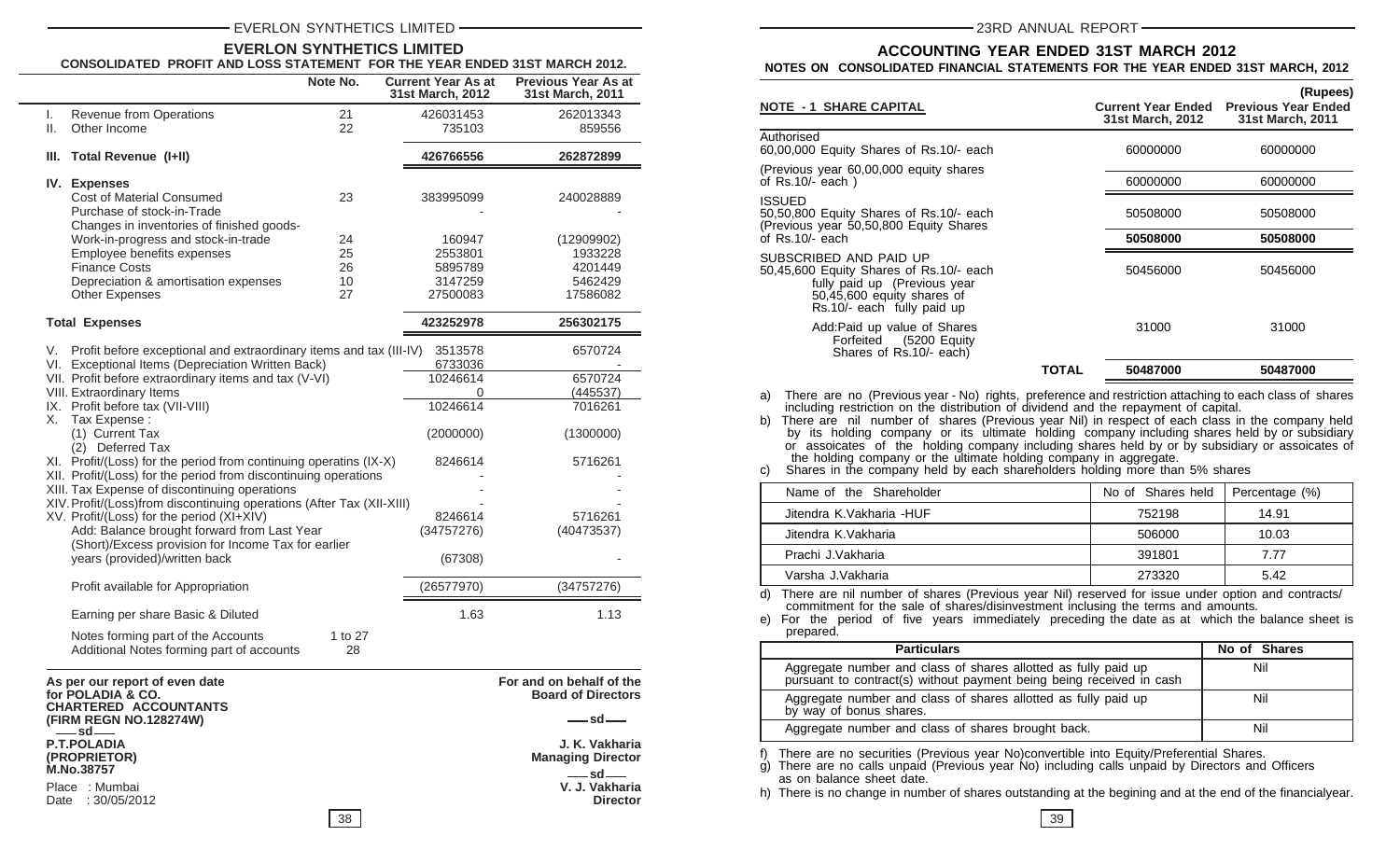#### **NOTES ON CONSOLIDATED FINANCIAL STATEMENTS FOR THE YEAR ENDED 31ST MARCH, 2012**

#### **NOTE 2 - Reserve & Surplus**

|    | <b>Particulars</b>                                   | <b>Current Year Ended</b><br>31.03.2012 | (Rupees)<br><b>Previous Year Ended</b><br>31.03.2011 |
|----|------------------------------------------------------|-----------------------------------------|------------------------------------------------------|
| a) | <b>Capital Reserve</b>                               | 18877449                                | 18877449                                             |
| b) | <b>Capital Redemption Reserve</b>                    |                                         |                                                      |
| C) | Securities Premium Reserve                           |                                         |                                                      |
| d) | <b>Debenture Redemption Reserve</b>                  |                                         |                                                      |
| e) | <b>Revaluation Reserve</b>                           |                                         |                                                      |
| f) | Share Option Outstanding Account                     |                                         |                                                      |
| g) | <b>Other Reserves</b>                                |                                         |                                                      |
|    | <b>General Reserve</b>                               |                                         |                                                      |
|    | As per Last Balance Sheet                            |                                         |                                                      |
|    | Add: Transfer from Profit and Loss Account           |                                         |                                                      |
|    |                                                      | 18877449                                | 18877449                                             |
|    | Less: Transfer from Profit and Loss Account          |                                         |                                                      |
|    | <b>Balance</b>                                       | 18877449                                | 18877449                                             |
| h) | Surplus                                              |                                         |                                                      |
|    | As per Last Balance Sheet                            | (34757276)                              | (40473537)                                           |
|    | Add:- Surplus for the current year                   | 8246614                                 | 5270724                                              |
|    | Less:- Short Provision of the previous year provided | (67308)                                 | 445537                                               |
|    |                                                      | (26577970)                              | (34757276)                                           |
|    | Less: Transferred to General Reserve                 |                                         |                                                      |
|    | <b>Proposed Dividend</b>                             |                                         |                                                      |
|    | Tax on Dividend                                      |                                         |                                                      |
|    |                                                      | (26577970)                              | (34757276)                                           |
|    | <b>Balance</b>                                       |                                         |                                                      |
|    | Gross Total (a+h)                                    | (7700521)                               | (15879827)                                           |

i) There is no reserve specifically represented by earmarked investments which can be termed as fund.

#### **NOTE 3 - Long Term Borrowings**

|    | <b>Particulars</b>                                                                      | <b>Current Year Ended</b><br>31.03.2012 | (Rupees)<br><b>Previous Year Ended</b><br>31.03.2011 |
|----|-----------------------------------------------------------------------------------------|-----------------------------------------|------------------------------------------------------|
| a) | Bonds / Debentures                                                                      |                                         |                                                      |
| b) | Term loans from Bank (Secured)                                                          |                                         |                                                      |
|    | Term Loans from Janata Sahakari Bank Ltd, Pune<br>Secured by hypothecation of Machinery | 3109456                                 |                                                      |
|    |                                                                                         |                                         |                                                      |
| C) | Deferred payments Liabilities                                                           |                                         |                                                      |
| d) | <b>Deposits</b>                                                                         |                                         |                                                      |
| e) | Loans and Advances from related parties                                                 |                                         |                                                      |
|    | i) Loan recd from Pvt. Ltd Co. (Unsecured)                                              | 41750000                                | 25410000                                             |
| f) | Long term maturities of finance lease obligations                                       |                                         |                                                      |
| q) | Other Ioans & Advances                                                                  |                                         |                                                      |
|    | <b>TOTAL</b>                                                                            | 44859456                                | 25410000                                             |
|    |                                                                                         |                                         |                                                      |

#### **NOTE 4 - Other Long-Term Liabilities**

|          | <b>Particulars</b>              |              | <b>Current Year Ended</b><br>31.03.2012 | <b>Previous Year Ended</b><br>31.03.2011 |
|----------|---------------------------------|--------------|-----------------------------------------|------------------------------------------|
| a)<br>b) | Trade payables<br><b>Others</b> |              | $\overline{\phantom{a}}$<br>٠           |                                          |
|          |                                 | <b>TOTAL</b> | $\blacksquare$                          | -                                        |

#### **NOTE 5 - Long-Term Provisions**

|    | <b>Particulars</b>                           |              | <b>Current Year Ended</b><br>31.03.2012 | (Rupees)<br><b>Previous Year Ended</b><br>31.03.2011 |
|----|----------------------------------------------|--------------|-----------------------------------------|------------------------------------------------------|
| a) | Provisions for employees benefits (Gratuity) |              | 850258                                  | 568266                                               |
| b) | Others (Income Tax A.Y.2012-13)              |              | 1300000                                 | 315000                                               |
|    |                                              | <b>TOTAL</b> | 2150258                                 | 883266                                               |
|    |                                              |              |                                         |                                                      |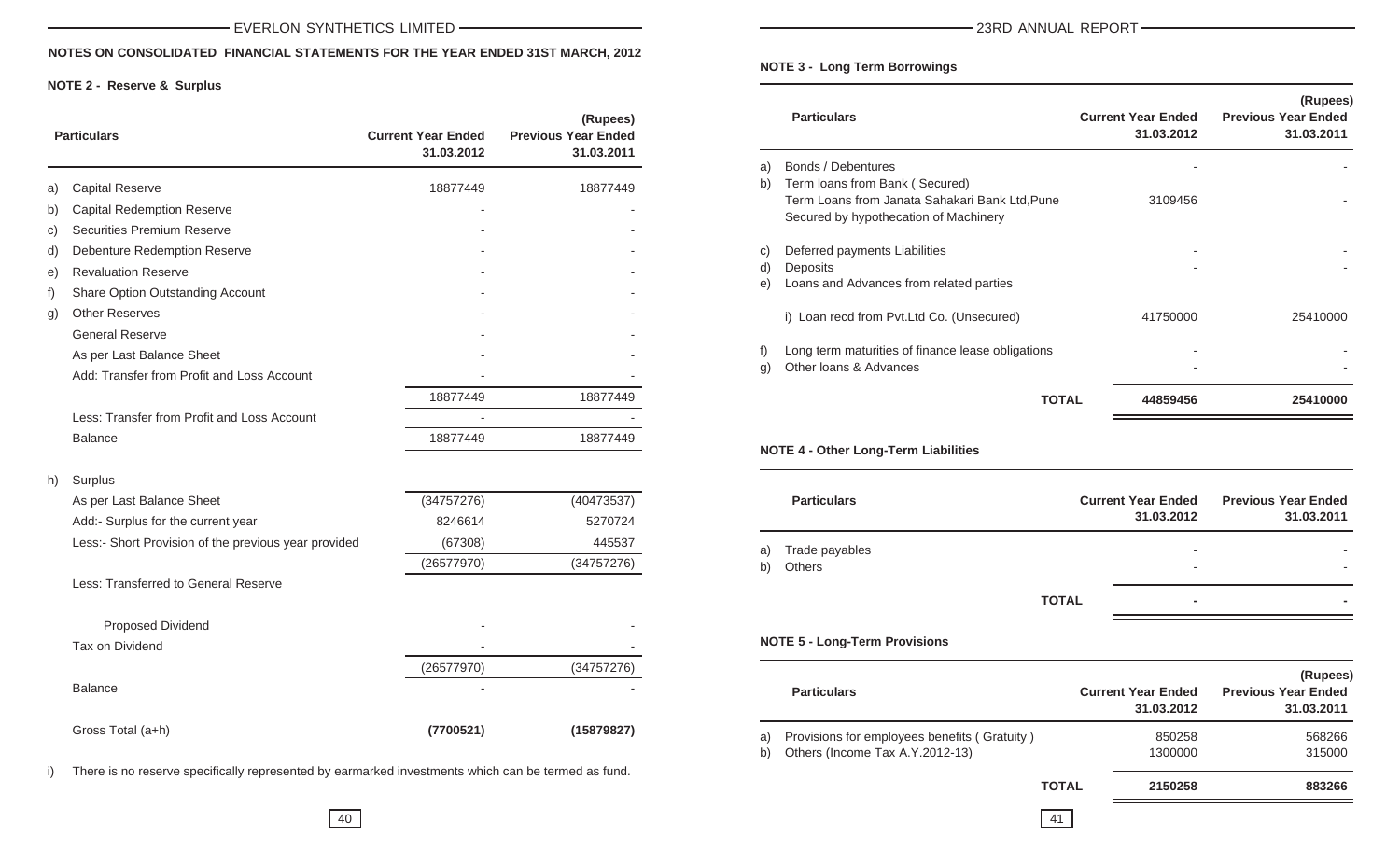#### EVERLON SYNTHETICS LIMITED

**NOTE 6 - Short Term Borrowings**

|                                                               | <b>Particulars</b>                                                                                                                                                                                                                                                                                                                                                                                                                                                                                                                                                                                                                                  |              | <b>Current Year Ended</b><br>31.03.2012          | (Rupees)<br><b>Previous Year Ended</b><br>31.03.2011 |
|---------------------------------------------------------------|-----------------------------------------------------------------------------------------------------------------------------------------------------------------------------------------------------------------------------------------------------------------------------------------------------------------------------------------------------------------------------------------------------------------------------------------------------------------------------------------------------------------------------------------------------------------------------------------------------------------------------------------------------|--------------|--------------------------------------------------|------------------------------------------------------|
|                                                               | Secured Repayable on demand from Banks<br>Overdraft from Janata Sahakari Bank Ltd, Pune<br>(Secured by way of hypothecation of Stock, Book Debts<br>& further secured by mortgage of factory land & bldg<br>situated at Survey No.265/7/1 of Village Dadra in the<br>Union Territtory of Dadra, Nagar & Haveli)                                                                                                                                                                                                                                                                                                                                     |              | 29373456                                         | 14497309                                             |
|                                                               |                                                                                                                                                                                                                                                                                                                                                                                                                                                                                                                                                                                                                                                     | <b>TOTAL</b> | 29373456                                         | 14497309                                             |
|                                                               | <b>NOTE 7 - Trade Payables</b>                                                                                                                                                                                                                                                                                                                                                                                                                                                                                                                                                                                                                      |              |                                                  |                                                      |
|                                                               | <b>Particulars</b>                                                                                                                                                                                                                                                                                                                                                                                                                                                                                                                                                                                                                                  |              | <b>Current Year Ended</b><br>31.03.2012          | <b>Previous Year Ended</b><br>31.03.2011             |
| a)<br>b)                                                      | Due to Micro, Small & Medium Enterprises<br><b>Others</b>                                                                                                                                                                                                                                                                                                                                                                                                                                                                                                                                                                                           |              | 9029641                                          | 21663911                                             |
|                                                               |                                                                                                                                                                                                                                                                                                                                                                                                                                                                                                                                                                                                                                                     | <b>TOTAL</b> | 9029641                                          | 21663811                                             |
|                                                               | <b>NOTE 8 - Other Current Liabilities</b>                                                                                                                                                                                                                                                                                                                                                                                                                                                                                                                                                                                                           |              |                                                  |                                                      |
|                                                               | <b>Particulars</b>                                                                                                                                                                                                                                                                                                                                                                                                                                                                                                                                                                                                                                  |              | <b>Current Year Ended</b><br>31.03.2012          | <b>Previous Year Ended</b><br>31.03.2011             |
| a)<br>b)<br>C)<br>d)<br>e)<br>f)<br>g)<br>h)<br>$\vert$<br>j) | Current Maturities of longterm debts (Term Loan)<br>Current Maturities of finance lease obligations<br>Interest accrued but not due on borrowings<br>Interest accrued and due on borrowings<br>Income received in advance<br><b>Unpaid Dividends</b><br>Application Money received from allotment of<br>securities and due for refund and interest accrued<br>thereon.<br>Unpaid matured deposits and interest accrued thereon<br>Unpaid matured debentures and interest accrued thereon<br>Other payables<br>Creditors for Expenses / Assets<br><b>Other Liabilities</b><br><b>Statutory Liability</b><br>Advance received from Customers & others | <b>TOTAL</b> | 2332092<br>1365320<br>54611<br>800259<br>4552282 | 62804<br>4800000<br>4862804                          |
|                                                               | <b>NOTE 9- Short-term Provisions</b>                                                                                                                                                                                                                                                                                                                                                                                                                                                                                                                                                                                                                |              |                                                  |                                                      |
|                                                               | <b>Particulars</b>                                                                                                                                                                                                                                                                                                                                                                                                                                                                                                                                                                                                                                  |              | <b>Current Year Ended</b><br>31.03.2012          | <b>Previous Year Ended</b><br>31.03.2011             |
| a)<br>b)                                                      | Provision for employees benefit<br>Others<br>Provision for Tax<br>Proposed Dividend<br>Tax on Dividend                                                                                                                                                                                                                                                                                                                                                                                                                                                                                                                                              |              | 2000000                                          | 1300000                                              |
|                                                               |                                                                                                                                                                                                                                                                                                                                                                                                                                                                                                                                                                                                                                                     | <b>TOTAL</b> | 2000000                                          | 1300000                                              |

#### -23RD ANNUAL REPORT-

|                              |            | <--- GROSS BLOCK----> |                |                |            | <---- DEPRECIATION- |                        | ↑        | <-- NET BLOCK--> |          |
|------------------------------|------------|-----------------------|----------------|----------------|------------|---------------------|------------------------|----------|------------------|----------|
| Description                  | As at      | Addition              | Deduc.         | As at          | As at      | Fōr                 | Dedu./                 | As at    | As at            | As at    |
|                              | 01.04.2011 |                       |                | 31.03.12       | 01.04.2011 | the year            | written<br><b>Back</b> | 31.03.12 | 31.03.12         | 31.03.11 |
| Tangible Assets              |            |                       |                |                |            |                     |                        |          |                  |          |
| Land at Dadra                | 2078580    | $\circ$               | $\circ$        | 2078580        | $\circ$    | $\circ$             | 0                      | $\circ$  | 2078580          | 2078580  |
| Factory Building             | 5139538    | 27980                 | 0              | 5167518        | 8697458    | 647006              | 0                      | 9344464  | 5823054          | 6442080  |
| Plant & Machinery            | 47886817   | 112486                | 6617307        | 41381996       | 18071396   | 2184970 13350343    |                        | 6906023  | 34475973         | 29815421 |
| Electric Fittings            | 4226305    | $\circ$               | 0              | 4226305        | 2491659    | 173464              | $\circ$                | 2665123  | 1561182          | 1734646  |
| Computers                    | 557725     | $\circ$               | $\circ$        | 557725         | 504402     | 31995               | 0                      | 536397   | 21328            | 53323    |
| Office equipments            | 62326      | $\circ$               | $\circ$        | 62326          | 38561      | 3564                | $\circ$                | 42125    | 20201            | 23765    |
| Furniture & Fixtures         | 449597     | $\circ$               | 4368           | 445229         | 198208     | 25139               | 0                      | 223347   | 221882           | 251389   |
| Vehicle                      | 697723     | $\circ$               | 0              | 697723         | 159953     | 80666               | $\circ$                | 240619   | 457104           | 537770   |
| Testing Equipments           | 170710     | 0                     | $\circ$        | 170710         | 167676     | 455                 | $\circ$                | 168131   | 2579             | 3034     |
| ত্তি<br>Total Tangile Assets | 71269321   | 140466                | 6621675        | 64788112       | 30329313   |                     | 3147259 13350343       | 20126229 | 44661883         | 40940008 |
| Intangible Assets            |            |                       |                |                |            |                     |                        |          |                  |          |
| <b>Brand Development</b>     | ı          | ı                     |                | ı              |            | ı,                  |                        |          |                  | ï        |
| Э<br>Total intangile Assets  | ı          | ı                     | $\blacksquare$ | $\blacksquare$ | ı          | ı                   |                        |          |                  | ï        |
| Total (a+b)                  | 71269321   | 140466                | 6621675        | 64788112       | 30329313   |                     | 3147259 13350343       | 20126231 | 44661883         | 40940008 |
| Previous Period              | 56940821   | 19338257              | 5009757        | 71269321       | 29471676   | 5462429 4604792     |                        | 30329313 | 40940008         | 27469145 |
|                              |            |                       |                |                |            |                     |                        |          |                  |          |

**EVERLON SYNTHETICS LIMITED**

ACCOUNTING YEAR ENDED : 31ST MARCH, 2012.

EVERLON SYNTHETICS LIMITED<br>ACCOUNTING YEAR ENDED: 31ST MARCH, 2012.

**NOTE - 10 FIXED ASSETS:**

NOTE - 10<br>FIXED ASSETS: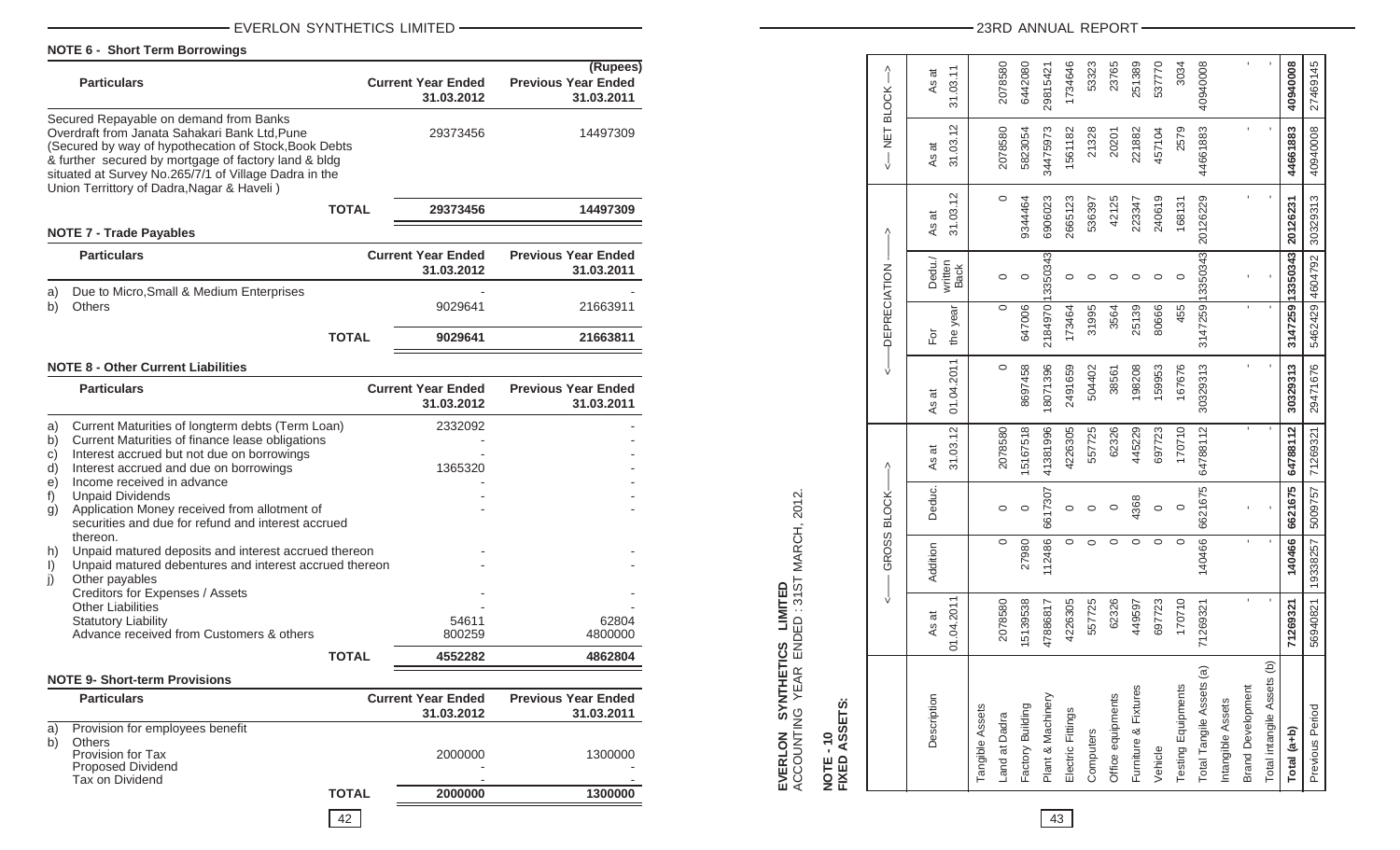#### **NOTE 11- Intangible Assets**

| <b>Particulars</b>                                                                                                                                                                                                                                                                                                                                                     |                                       | <b>Current Year Ended</b>                               | 31.03.2012                    |                                    | (Rupees)<br><b>Previous Year Ended</b><br>31.03.2011 |
|------------------------------------------------------------------------------------------------------------------------------------------------------------------------------------------------------------------------------------------------------------------------------------------------------------------------------------------------------------------------|---------------------------------------|---------------------------------------------------------|-------------------------------|------------------------------------|------------------------------------------------------|
| Goodwill<br>a)<br>Brands / Trademarks<br>b)<br><b>Computer Software</b><br>C)<br>d)<br>Mastheads and publishing titles<br>Mining rights<br>e)<br>f)<br>copyrights & patents and other intellectual propertyrights,<br>Services and operating rights.<br>Receips, formulae, models, designs and prototypes<br>g)<br>Licences and franchise<br>h)<br><b>Others</b><br>g) |                                       | <b>TOTAL</b>                                            |                               |                                    |                                                      |
| NOTES ON FORMING PART OF CONSOLIDATED<br><b>BALANCE SHEET</b>                                                                                                                                                                                                                                                                                                          | No.of<br><b>Shares</b>                | <b>Current Year</b><br>31.03.2012                       |                               | <b>Shares</b>                      | No.of Previous Year<br>31.03.2011                    |
| <b>NOTE 12: NON CURRENT INVESTMENTS</b><br>Trade Investments ( UNQUOTED )<br>1)<br>Janata Sahakari Bank Ltd.Pune<br>Other Investments<br>2)<br>a)<br>Investment in Property.<br>Investment in Equity Instruments<br>b)<br>Everlon Power Ltd ( UNQUOTED )<br>(50000 Equity Shares of Rs.10/- each)                                                                      |                                       | 202500                                                  |                               |                                    | 98515                                                |
| <b>BUBNA MAJOR BIOTECH LTD.</b><br>MIDEAST INT.STEELS LTD.<br>SANGHI POLYESTER LTD.<br>YULE FINANCE & LEASING LTD.<br>Provision for diminution in value of shares                                                                                                                                                                                                      | 3900<br>4000<br>13200 1115400<br>2700 | 39000<br>80000<br>27000 1261400<br>1463900<br>(1238410) | 3900<br>4000<br>13200<br>2700 | 39000<br>80000<br>1115400<br>27000 | 1261400<br>1359915<br>(1238410)                      |
| c) Investment in Preference Shares<br>d) Investment in Government or Trust Securities<br>e) Investment in Debenture or Bonds<br>f) Investment in Mutual Funds<br>g) Investment in Partnership Firms<br>h) Other non-current investments                                                                                                                                |                                       |                                                         |                               |                                    |                                                      |
|                                                                                                                                                                                                                                                                                                                                                                        | <b>TOTAL</b>                          | 225490                                                  |                               |                                    | 121505                                               |
| <b>Total Cost of Quoted Investment</b><br>Total Cost of Unquoted Investment<br>Market Value of Quoted Investment                                                                                                                                                                                                                                                       |                                       | 1261400.00<br>202500.00<br>22990.00                     |                               |                                    | 1261400.00<br>598515.00<br>22990.00                  |

-23RD ANNUAL REPORT-

#### **NOTE 13 - Long Term Loans and Advances**

|    | <b>Particulars</b>                  |              | <b>Current Year Ended</b><br>31.03.2012 | (Rupees)<br><b>Previous Year Ended</b><br>31.03.2011 |
|----|-------------------------------------|--------------|-----------------------------------------|------------------------------------------------------|
| a) | Capital Advances                    |              |                                         |                                                      |
| b) | <b>Security Deposits</b>            |              | 194799                                  |                                                      |
| C) | Loans & Advances to related parties |              |                                         |                                                      |
| d) | Other Loans & Advances              |              | 8121288                                 | 4030425                                              |
|    |                                     | <b>TOTAL</b> | 8316087                                 | 4030425                                              |
|    | NOTE 14- Other non-current assets   |              |                                         |                                                      |

|    | <b>Particulars</b>                                                                    | <b>Current Year Ended</b><br>31.03.2012 | <b>Previous Year Ended</b><br>31.03.2011 |
|----|---------------------------------------------------------------------------------------|-----------------------------------------|------------------------------------------|
| a) | Long term Trade receivables<br>(Including trade receivables on deferred credit terms) | 3122278                                 | 1655038                                  |
| b) | <b>Others</b>                                                                         | -                                       |                                          |
|    | <b>TOTAL</b>                                                                          | 3122278                                 | 1655038                                  |

#### **NOTE 15 - Current Investments**

|                                                  | <b>Particulars</b>                                                                                                                                                                                                                            |       | <b>Current Year Ended</b><br>31.03.2012 | <b>Previous Year Ended</b><br>31.03.2011 |
|--------------------------------------------------|-----------------------------------------------------------------------------------------------------------------------------------------------------------------------------------------------------------------------------------------------|-------|-----------------------------------------|------------------------------------------|
| a)<br>b)<br>$\mathsf{c})$<br>d)<br>e)<br>f<br>g) | Investment in Equity Instruments<br>Investment in Preference Shares<br>Investment in Government or Trust Securities<br>Investment in Debenture or Bonds<br>Investmnet in Mutual Funds<br>Investment in Partnership Firms<br>Other investments |       |                                         |                                          |
|                                                  |                                                                                                                                                                                                                                               | ΤΩΤΑΙ |                                         |                                          |

#### **NOTE 16 - Inventories**

|                                                  | <b>Particulars</b>                                                                                                                                                                            |              | <b>Current Year Ended</b><br>31.03.2012              | <b>Previous Year Ended</b><br>31.03.2011            |
|--------------------------------------------------|-----------------------------------------------------------------------------------------------------------------------------------------------------------------------------------------------|--------------|------------------------------------------------------|-----------------------------------------------------|
| a)<br>$\mathsf{b}$<br>C)<br>d)<br>e)<br>t)<br>g) | <b>Raw Material</b><br>Stock in Process (Work in Progress)<br><b>Stock of Finished Goods</b><br>Stock in trade (Shares)<br>Stock of Stores & Spares<br>Loose Tools<br>Others (Stock of Scrap) |              | 5031850<br>2440461<br>12536950<br>27892701<br>954394 | 6247620<br>4110257<br>11028101<br>5300955<br>871005 |
|                                                  |                                                                                                                                                                                               | <b>TOTAL</b> | 48856356                                             | 27557938                                            |

(Stock-in-trade as per Inventories taken Valued & Certified by the Management)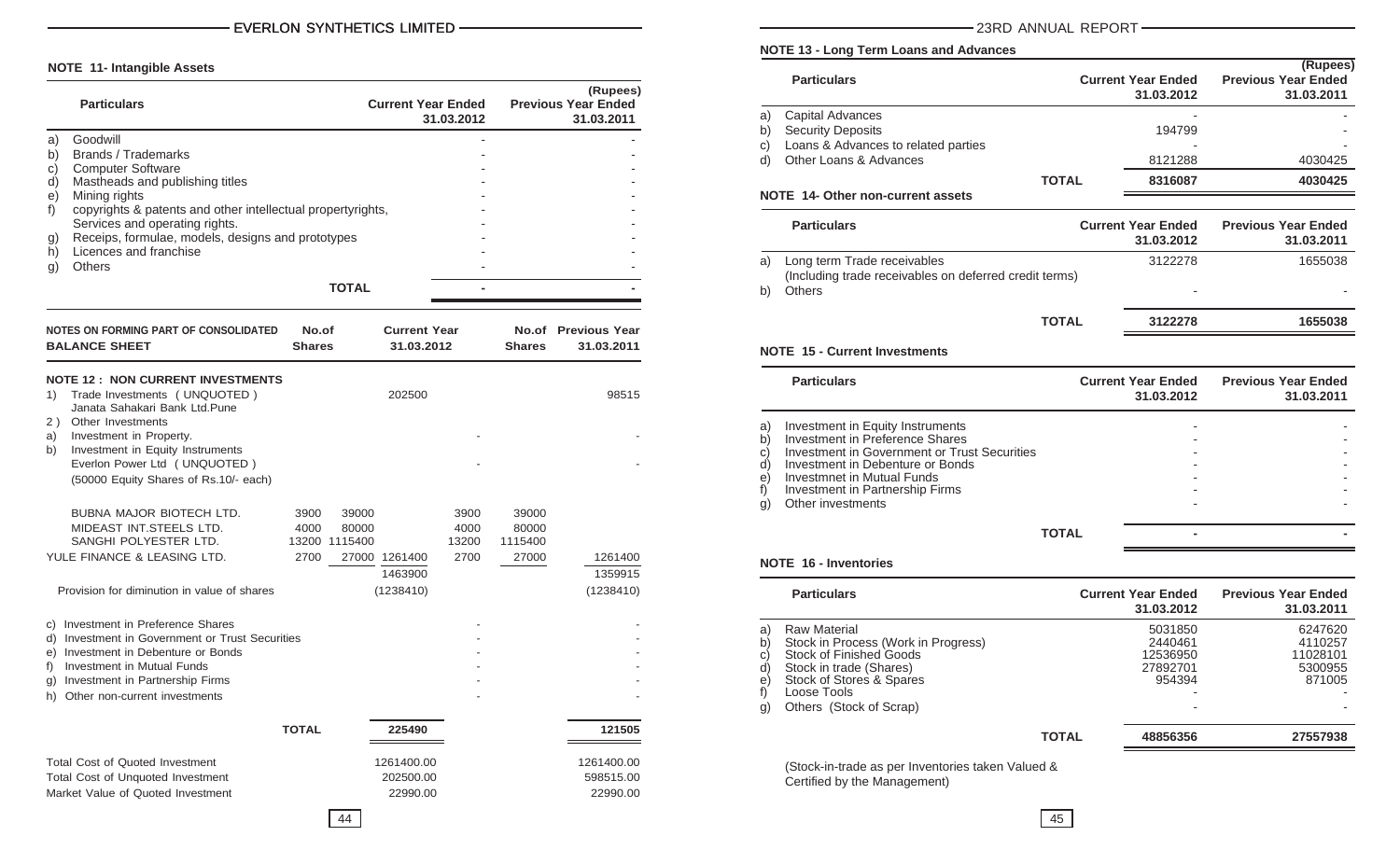#### - EVERLON SYNTHETICS LIMITED - THE SERIES - THE STATE STATE STATE STATE STATE STATE STATE STATE STATE STATE ST

#### **NOTE 17 - Trade Receivables**

| <b>Particulars</b>                                  | <b>Current Year Ended</b><br>31.03.2012 | (Rupees)<br><b>Previous Year Ended</b><br>31.03.2011 |
|-----------------------------------------------------|-----------------------------------------|------------------------------------------------------|
| (Unsecured, considered good)                        |                                         |                                                      |
| Debts outstanding for a period exceeding six Months | 4338545                                 | 7894906                                              |
| <b>Other Debts</b>                                  | 21608396                                | 17553724                                             |
| <b>TOTAL</b>                                        | 25946941                                | 25448630                                             |
|                                                     |                                         |                                                      |

#### **NOTE 18 - Cash & Cash Equivalents**

|                | <b>Particulars</b>                                                                                                                                                    | <b>Current Year Ended</b><br>31.03.2012 | <b>Previous Year Ended</b><br>31.03.2011 |
|----------------|-----------------------------------------------------------------------------------------------------------------------------------------------------------------------|-----------------------------------------|------------------------------------------|
| a)             | <b>Balances with Banks</b><br>In Current Accounts<br>i)<br>ii)<br>In Unpaid Dividend Account<br>iii) In Fixed Deposits<br>(All Deposits Maturing above Twelve Months) | 151076<br>2778257                       | 225632<br>2708706                        |
| b)<br>C)<br>d) | Cheques and drafts on hand<br>Cash-on-hand<br><b>Others</b>                                                                                                           | 269846                                  | 121831                                   |
|                |                                                                                                                                                                       | <b>TOTAL</b><br>3199179                 | 3056169                                  |
|                |                                                                                                                                                                       |                                         |                                          |

**NOTE 19 - Short term Loan & Advances**

|          | <b>Particulars</b>                                   |              | <b>Current Year Ended</b><br>31.03.2012 | <b>Previous Year Ended</b><br>31.03.2011 |
|----------|------------------------------------------------------|--------------|-----------------------------------------|------------------------------------------|
| a)<br>b) | Loans & Advances to related parties<br><b>Others</b> |              | $\overline{\phantom{0}}$                |                                          |
|          | <b>Prepaid Expenses</b><br>Staff Advance             |              | 29758<br>347475                         | 77512<br>253086                          |
|          | Advances for expenses                                |              | 0                                       | 0                                        |
|          |                                                      | <b>TOTAL</b> | 377233                                  | 330598                                   |

#### **NOTE 20- Other current assets**

| <b>Particulars</b>      |              | <b>Current Year Ended</b><br>31.03.2012 | (Rupees)<br><b>Previous Year Ended</b><br>31.03.2011 |
|-------------------------|--------------|-----------------------------------------|------------------------------------------------------|
| Interest Accrued on FDR |              | 46125                                   | 84152                                                |
|                         | <b>TOTAL</b> | 46125                                   | 84152                                                |

-23RD ANNUAL REPORT-

#### **NOTE 21 - Revenue from Operations**

<u> 1989 - Johann Barn, amerikansk politiker (</u>

|    | <b>Particulars</b>              |       | <b>Current Year Ended</b><br>31.03.2012 | (Rupees)<br><b>Previous Year Ended</b><br>31.03.2011 |
|----|---------------------------------|-------|-----------------------------------------|------------------------------------------------------|
| a) | Sale of Products                |       | 426031453                               | 262013343                                            |
| b) | Sale of Services                |       |                                         |                                                      |
| C) | <b>Other Operating Revenues</b> |       |                                         |                                                      |
|    |                                 |       | 426031453                               | 262013343                                            |
|    | Less: State Excise Duty         |       |                                         |                                                      |
|    |                                 |       |                                         |                                                      |
|    |                                 | TOTAL | 426031453                               | 262013343                                            |

#### **NOTE 22 - Other Income**

|                      | <b>Particulars</b>                                                                                 |              | <b>Current Year Ended</b><br>31.03.2012 | <b>Previous Year Ended</b><br>31.03.2011 |
|----------------------|----------------------------------------------------------------------------------------------------|--------------|-----------------------------------------|------------------------------------------|
| a)<br>b)<br>c)<br>d) | Interest Income<br>Dividend Income<br>Net gain on sale of Investment<br>Other non Opertaing Income |              | 214648<br>276801<br>43621<br>200033     | 195343<br>48802<br>603456<br>11955       |
|                      |                                                                                                    | <b>TOTAL</b> | 735103                                  | 859556                                   |

#### **NOTE 23 - Cost of Materials Consumed**

| <b>Particulars</b>                   |       | <b>Current Year Ended</b><br>31.03.2012 | <b>Previous Year Ended</b><br>31.03.2011 |
|--------------------------------------|-------|-----------------------------------------|------------------------------------------|
| Raw Materials Consumed               |       |                                         |                                          |
| <b>Opening Stock</b>                 |       | 6247620                                 | 2266641                                  |
| Add: Purchases                       |       | 357241529                               | 228223087                                |
|                                      |       | 363489149                               | 230489728                                |
| Less: Closing Stock                  |       | 5031850                                 | 6247620                                  |
|                                      |       | 358457299                               | 224242108                                |
| Packing and Other Materials Consumed |       |                                         |                                          |
| <b>Opening Stock</b>                 |       | 687819                                  | 522326                                   |
| Add: Purchases                       |       | 25524857                                | 15952274                                 |
|                                      |       | 26212676                                | 16474600                                 |
| Less: Closing Stock                  |       | 674876                                  | 687819                                   |
|                                      |       | 25537800                                | 15786781                                 |
|                                      | TOTAL | 383995099                               | 240028889                                |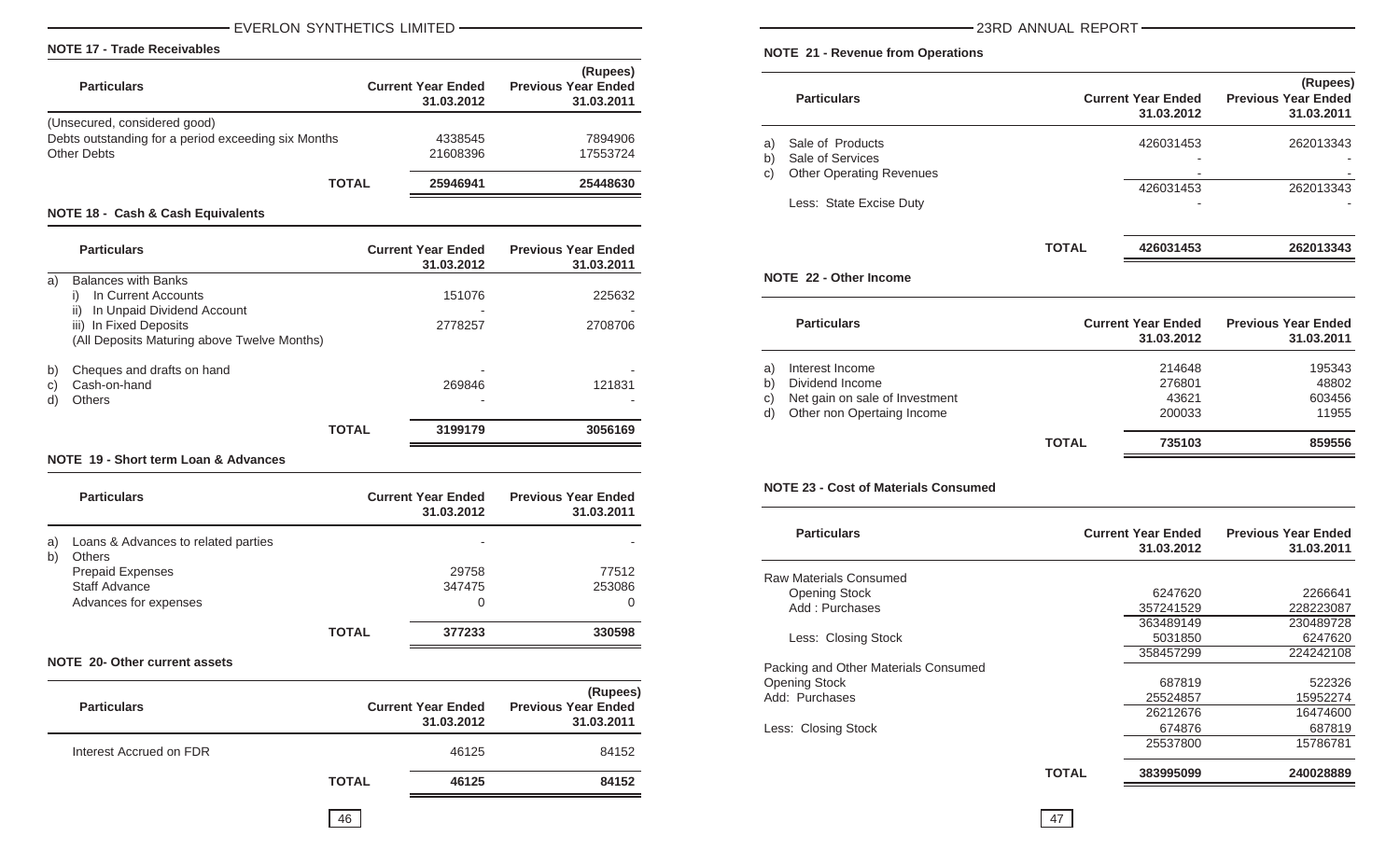#### **NOTE 24 - Changes in inventories of finished goods Work-In-Progress & Stock in Trade**

| <b>Particulars</b>    |              | <b>Current Year Ended</b><br>31.03.2012 | (Rupees<br><b>Previous Year Ended</b><br>31.03.2011 |
|-----------------------|--------------|-----------------------------------------|-----------------------------------------------------|
| <b>Opening Stock</b>  |              |                                         |                                                     |
| <b>Finished Goods</b> |              | 11028101                                | 835886                                              |
| Work-in-process       |              | 4110257                                 | 1392570                                             |
|                       |              | 15138358                                | 2228456                                             |
| Less: Closing Stock   |              |                                         |                                                     |
| <b>Finished Goods</b> |              | 12536950                                | 11028101                                            |
| Work-in-process       |              | 2440461                                 | 4110257                                             |
|                       |              | 14977411                                | 15138358                                            |
|                       | <b>TOTAL</b> | 160947                                  | (12909902)                                          |

#### **NOTE 25 - Employee Benefit Expenses**

| <b>Particulars</b>                                                                                             |              | <b>Current Year Ended</b><br>31.03.2012 | <b>Previous Year Ended</b><br>31.03.2011 |
|----------------------------------------------------------------------------------------------------------------|--------------|-----------------------------------------|------------------------------------------|
| Salaries & Wages (including Bonus)<br>Contribution to Provident Fund & Other Funds<br><b>Employees Welfare</b> |              | 2160425<br>393376<br>-                  | 1756290<br>176938                        |
|                                                                                                                | <b>TOTAL</b> | 2553801                                 | 1933228                                  |

#### **NOTE 26 - Finance Costs**

| <b>Particulars</b>                   |              | <b>Current Year Ended</b><br>31.03.2012 | <b>Previous Year Ended</b><br>31.03.2011 |
|--------------------------------------|--------------|-----------------------------------------|------------------------------------------|
| Interest on Term Loan                |              | 526448                                  | 163238                                   |
| Bank Interest on Overdraft from Bank |              | 2954380                                 | 1044436                                  |
| Other Interest and Financial Charges |              | 2414961                                 | 2993775                                  |
|                                      | <b>TOTAL</b> | 5895789                                 | 4201449                                  |
|                                      | 48           |                                         |                                          |

-23RD ANNUAL REPORT-

#### **NOTE 27 - Other Expenses**

| <b>Particulars</b>                        |              | <b>Current Year Ended</b><br>31.03.2012 | (Rupees)<br><b>Previous Year Ended</b><br>31.03.2011 |
|-------------------------------------------|--------------|-----------------------------------------|------------------------------------------------------|
| Repairs & Maintenance                     |              |                                         |                                                      |
| - Plant & Machinery                       |              | 2268998                                 | 1277265                                              |
| <b>Building</b><br>۰.                     |              |                                         |                                                      |
| Others<br>$\overline{\phantom{a}}$        |              |                                         |                                                      |
| <b>Manufacturing Expenses</b>             |              | 2732131                                 | 1877914                                              |
| Bank charges & commission                 |              | 263616                                  | 261444                                               |
| Power & Fuel                              |              | 19308061                                | 10505921                                             |
| Share Investment W/off                    |              |                                         | 1107710                                              |
| Loss on Sale of Assets                    |              |                                         | 74965                                                |
| Legal and Professional Charges            |              | 724476                                  | 454351                                               |
| Postage, Telephone and Telegram Expenses  |              | 225070                                  | 212598                                               |
| <b>Printing &amp; Stationery</b>          |              | 69517                                   | 66336                                                |
| Insurance                                 |              | 120485                                  | 102067                                               |
| Commission paid on Sale                   |              | 354601                                  | 360791                                               |
| <b>Directors Remuneration</b>             |              | 360000                                  | 240000                                               |
| <b>Director Sitting Fees</b>              |              | 9000                                    | 6000                                                 |
| Travelling & Conveyance                   |              | 64983                                   | 156080                                               |
| Vehicle Expenses                          |              | 234353                                  | 195448                                               |
| <b>Auditor Remuneration</b>               |              |                                         |                                                      |
| - Audit Fees                              |              | 65000                                   | 65000                                                |
| Tax Audit Fees.                           |              | 10000                                   | 10000                                                |
| <b>Taxation Matters</b><br>$\blacksquare$ |              | 2500                                    | 10000                                                |
| <b>Certification Works</b>                |              | 37500                                   | 10000                                                |
| Miscellaneous Expenses                    |              | 649792                                  | 592192                                               |
|                                           | <b>TOTAL</b> | 27500083                                | 17586082                                             |

49

 $=$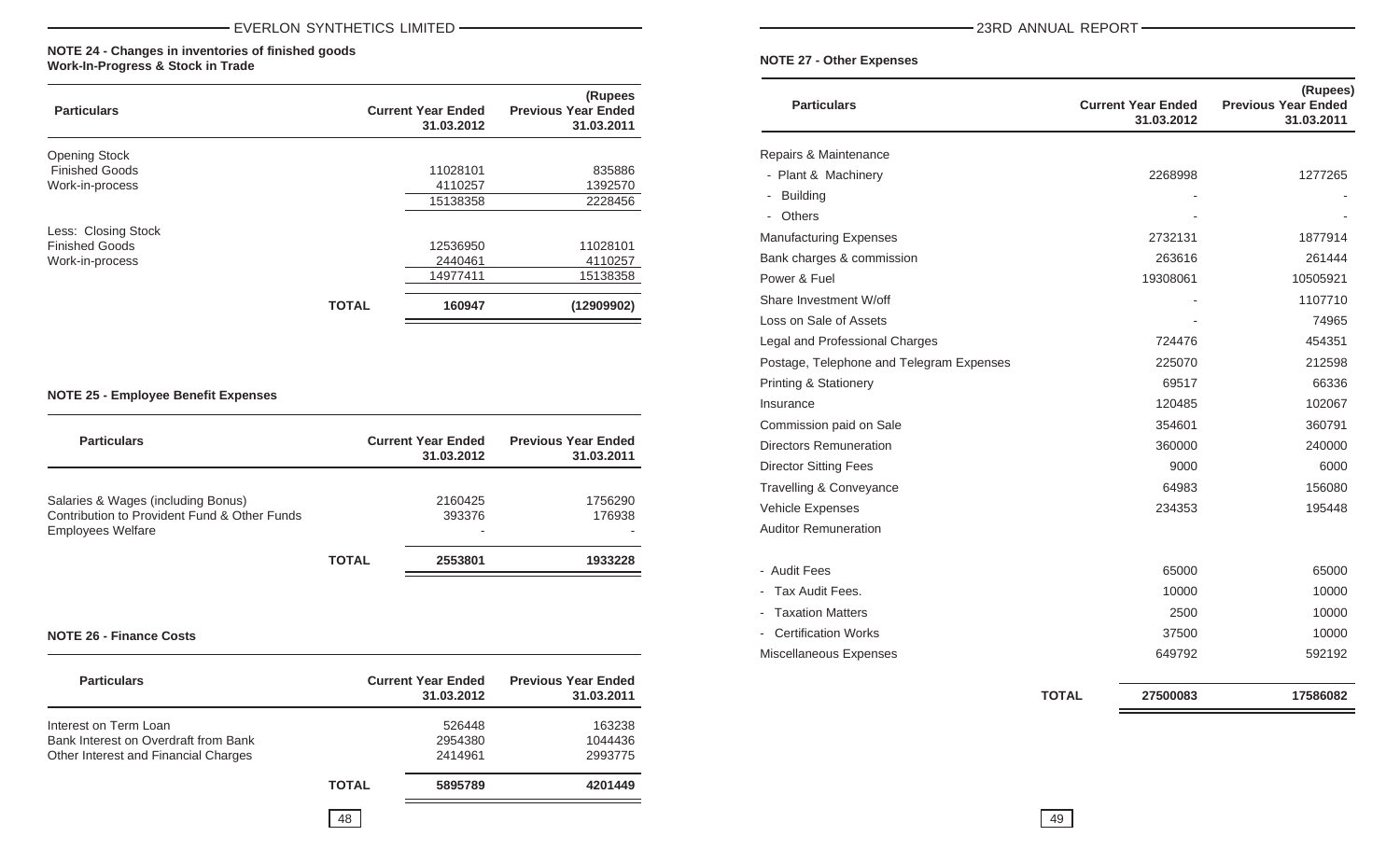#### **CONSOLIDATED CASH FLOW STATEMENT AS PER CLAUSE 32 OF THE LISTING AGREEMENT**

|                                                                                                                                                                                                                                                                                                                                              | 2011-2012<br>( Rs.)                                                                   | 2010-2011<br>( Rs.)                                                             |
|----------------------------------------------------------------------------------------------------------------------------------------------------------------------------------------------------------------------------------------------------------------------------------------------------------------------------------------------|---------------------------------------------------------------------------------------|---------------------------------------------------------------------------------|
| A. CASH FLOW FROM OPERATING ACTIVITIES:<br>NNet profit/(loss) before Tax and Extraordinary items                                                                                                                                                                                                                                             | 3513578                                                                               | 6570724                                                                         |
| Adjustment for:<br>Depreciation<br>(Profit) / Loss on Sale of Assets (Net)<br>Assets Written off<br>Dividend Received<br>Interest Paid<br><b>Exceptional Income</b><br>Short provision for income tax provided<br>(Profit)/Loss on sale of Investments (Net)<br>(Profit)/Loss on sale of Shares (Net)                                        | 3147259<br>0<br>(582974)<br>(276801)<br>5895789<br>(6733036)<br>67308<br>0<br>(43621) | 5462429<br>74965<br>0<br>(48802)<br>4201449<br>0<br>0<br>0<br>(602859)          |
| Operating profit before working capital charges<br>Adjustment for:                                                                                                                                                                                                                                                                           | 4987502                                                                               | 15657906                                                                        |
| Trade and Other Receivables<br>Inventories<br>Trade Payable                                                                                                                                                                                                                                                                                  | (6682802)<br>(21298418)<br>(15304601)                                                 | (10374988)<br>(17857957)<br>20567267                                            |
| NET CASH USED FROM OPERATING ACTIVITIES                                                                                                                                                                                                                                                                                                      | (38298319)                                                                            | 7992228                                                                         |
| <b>B. CASH FLOW FROM INVESTING ACTIVITIES :</b><br>Purchase of Fixed Assets<br>Sale of Fixed Assets<br>Assets Written off<br>(Increase)/Decrease in Investments<br>Dividend Received<br>Exceptional Income<br>Profit/ (Loss) on sale of Assets (Net)<br>Profit/ (Loss) on sale of Investment (Net)<br>Profit/ (Loss) on sale of Shares (Net) | (136098)<br>Ω<br>(582974)<br>(103985)<br>276801<br>(6733036)<br>0<br>0<br>43621       | (19338257)<br>404965<br>0<br>65657<br>48802<br>445538<br>(74965)<br>0<br>602859 |
| NET CASH USED FROM INVESTING ACTIVITIES                                                                                                                                                                                                                                                                                                      | (7235671)                                                                             | (17845401)                                                                      |
| <b>C. CASH FLOW FROM FINANCING ACTIVITIES :</b><br>Proceeds from Secured Loans<br>Proceeds from Short Term Loans<br>Interest Paid                                                                                                                                                                                                            | 34815004<br>16790000<br>(5895789)                                                     | 14497309<br>(316430)<br>(4201449)                                               |
| NET CASH FROM INVESTING ACTIVITIES                                                                                                                                                                                                                                                                                                           | 45709215                                                                              | 9979430                                                                         |
| Increase/ (Decrease) in Cash and Cash Equivalents<br>$(A+B+C)$<br>CASH & CASH EQUIVALENTS :-                                                                                                                                                                                                                                                 | 175225                                                                                | 126257                                                                          |
| Opening Balance in the begning of the year<br>Closing Balance at the end of the year                                                                                                                                                                                                                                                         | 3023954<br>3199179                                                                    | 2897697<br>3023954                                                              |
| NET INCREASE/(DECREASE) IN CASH & CASH<br><b>EQUIVALENTS</b>                                                                                                                                                                                                                                                                                 | 175225                                                                                | 126257                                                                          |
| As per our report of even date<br>for POLADIA & CO.<br><b>CHARTERED ACCOUNTANTS</b><br>(FIRM REGN NO.128274W)                                                                                                                                                                                                                                |                                                                                       | For and on behalf of the<br><b>Board of Directors</b><br>$-$ sd $-$             |
| $-$ sd $-$<br><b>P.T.POLADIA</b><br>(PROPRIETOR)<br>M.No.38757                                                                                                                                                                                                                                                                               |                                                                                       | J. K. Vakharia<br><b>Managing Director</b><br>$-$ sd $-$                        |
| Place : Mumbai<br>Date: 30/05/2012                                                                                                                                                                                                                                                                                                           |                                                                                       | V. J. Vakharia<br>Director                                                      |

23RD ANNUAL REPORT

#### **NOTE - 28**

NOTES FORMING PART OF THE CONSOLIDATED ACCOUNTS AND ACCOUNTING POLICIES:

#### **01. ACCOUNTING POLICIES:**

#### **a) Basis of Preparation**

The consolidated financial statements of Everlon Synthetics Ltd and its subsidiary company have been prepared to comply in all material respects with the notified Accounting Standards issued by the Companies (Accounting Standards) Rules, 2006 (as amended) and the relevant provisions of the Companies Act, 1956. The Financial statements have been prepared under the historical cost convention on an accrual basis. The accounting policies have been consistently applied by Company and are consistent with those used in the previous year.

#### **b) Principles of Consolidation**

- i) The consolidated financial statements of the group have been prepared in accordance with the Accounting Standard 21 'Consolidated Financial Statements' notified under by the Companies (Accounting Standards) Rules, 2006 (as amended)
- ii) The Financial Statements of the Company and its subsidiary have been combined on a line-by-line basis by adding together the book values of like items of assets, liabilities, income and expenses after eliminating all intra group transactions, balances and unrealized surpluses and deficits on transaction.
- iii) The company considered in the consolidated financial statements is as below:-

| Sr. No. | Name of Company<br>(Subsidiary)    | Proportion of ownership interest either directly or<br>indirectly As on 31/03/2012 | As on 31/03/2011 |
|---------|------------------------------------|------------------------------------------------------------------------------------|------------------|
|         | Vakharia Power Infrastructure Ltd. | 100%                                                                               | N.A.             |

#### **c) Recognition of Income & Expenditure**

The Accounts are prepared on an accrual basis.

#### **b) Fixed Assets and Depreciation:**

- I) Fixed Assets includes all expenditure of Capital nature and are stated at cost of Acquistion, Installation and commissioning less depreciation. Fixed Assets are stated at historical cost.
- II) Depreciation on Fixed Assets other than Land is provided as per written down value method of Income Tax Act, 1961,which is not lower than minimum rates prescribed under schedule XIV of Companies Act in case of following Assets:-

1. Computer 60%

and in case of following assets, depreciation rates are lower than minimum prescribed rates:-

|    | 2. Furniture & Fixtures | 10% |
|----|-------------------------|-----|
| 3. | <b>Vehicles</b>         | 15% |
|    | Electrical Installation | 10% |
|    | 5. Air Conditioning     | 15% |
|    | 6. Testing Equipment    | 15% |
| 7. | <b>Office Equipment</b> | 15% |

III) No Depreciation has been provided on assets sold/discarded during the year.

IV) In case of Plant and Machinery, Coompany has provided Depreciation on Straight Line method as perschedule XIV of Companies Act,1956.

V) No Depreciation has been provided on assets sold/discarded during the year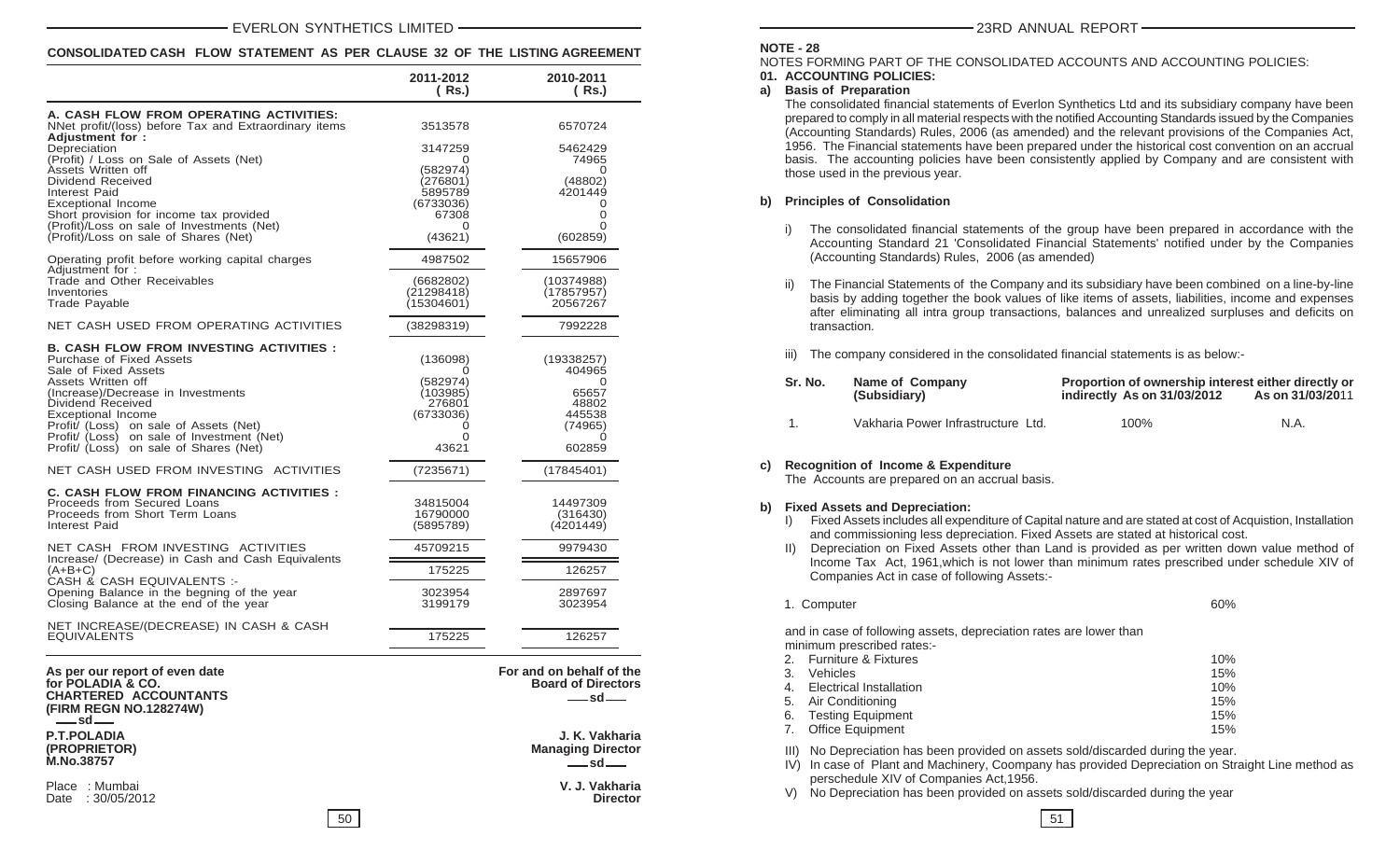#### c) Investments:

Investments are valued at cost inclusive of expenses incidental to their acquisition. Investments meant for long term are carried at cost and any diminution in value of permanent nature are provided for in accounts.

#### **d) Valuation of Inventories:**

|    | Raw Materials, Consumable, | At Cost and other expenditure incurred<br>inclusive of excise duty to bring the<br>inventories to its present location and<br>conditions.<br>Cost is determined on FIFO basis. |
|----|----------------------------|--------------------------------------------------------------------------------------------------------------------------------------------------------------------------------|
| 2) | Work-in-progress           | At Cost of material and labour together<br>with relevant factory overheads.                                                                                                    |
| 3) | <b>Finished Goods</b>      | At Cost of material and labour together<br>with relevant factory overheads<br>(inclusive of excise duty) or net<br>realisable value whichever is lower                         |
|    | <b>Stock of Shares</b>     | At cost                                                                                                                                                                        |

#### **e) Impairment of Assets:**

If internal /external indications suggest that an asset of the company may be impaired, the recoverable amount of asset/ cash generating unit is determined on the Balance Sheet date and if it is less than its carrying amount, the carrying amount of the asset / cash generating unit is reduced to the said recoverable amount. The recoverable amount is measured as the higher of net selling price and value in use of such assets / cash generating unit, which is determined by the present value of the estimated future Cash Flows.

#### **h) Provision for Retirement Benefits:**

Provision for gratuity is made in accounts assuming that all the employee retire at the end of the year. However, actual valuation not carried out by the company.

i) Contingent Liabilities

Contingent liabilities are not provided for in the accounts and are disclosed separately in Notes on Accounts.

#### . **02. Segment Results**

During the year Company has only one reportable segment, i.e. manufacturing of Polyester Texturised & Twisted Yarn. Hence separate segment report as required under accounting standard 17 is not presented.

#### **03. Related Party Disclosures (As identified by the Management)**

1. Related Party Relationship

| (a) Where control exists                    | Everest Yarn Agency Pvt. Ltd.<br>Everlon Power Ltd  |
|---------------------------------------------|-----------------------------------------------------|
| 100% Subsidary<br>(b)                       | Vakharia Power Infrastructure Ltd                   |
| Key Management Personnel<br>(C)             | Mr. Jitendra K. Vakharia<br>Mrs. Varsha J. Vakharia |
| Relative of Key Management Personnel<br>(d) | Nil                                                 |
| <b>Other related Parties</b><br>e)          | Nil                                                 |
|                                             |                                                     |

#### 23RD ANNUAL REPORT

#### 2. Transactions with Related Parties (Rs. in Lacs)

|                            | $11$ undududno with rolatoa 1 antioo         |            | $110.11$ $-000$ |           |            |            |               |
|----------------------------|----------------------------------------------|------------|-----------------|-----------|------------|------------|---------------|
| Type of                    | Description of the nature                    | Volume     | 2011-12         |           | Volume     |            | 2010-11       |
| <b>Parties</b>             | of the transaction                           | of Trans.  | Outstanding     |           | of Trans.  |            | Outstanding   |
|                            |                                              | 2011-12    | Receivable      | Payable   | 2010-11    | Receivable | Payable       |
| Where<br>Control<br>Exists | lLoans                                       | 28130000/- |                 | 4175000/- | 24025000/- |            | l25410000/- l |
|                            | Director's Remuneration<br>land Sitting Fees | 369000/-   |                 |           | 246000/-   |            |               |
| 100%<br>Subsidiary         | Investment in Share<br>Capital               | 500000/-   |                 |           | 500000/-   |            |               |

#### **04. Earning per share**

|                                                                        | Year Ended<br><b>March 2012</b> | Year Ended<br><b>March 2011</b> |
|------------------------------------------------------------------------|---------------------------------|---------------------------------|
| Profit / (Loss) attributable to the equity shareholders (Rs.in Lacs)   | 8246614                         | 5716261                         |
| Number of Equity Shares Outstanding during the year.                   | 5045600                         | 5045600                         |
| Nominal value of Equity Shares                                         | 10                              | 10                              |
| Basic/diluted earnings per share (Rs.)<br>(with exceptional Income)    | 1.63                            | 1.13                            |
| Basic/diluted earnings per share (Rs.)<br>(without exceptional Income) | 1.63                            | 1.13                            |

- 05. The Company has not recognised "Deferred Tax Assets" as required by Accounting Standard 22. Accounting for Taxes on Income" issued by Institute of Chartered Accountants of India as Company is not certain that sufficient taxable income will be available against which such "Deferred Tax Assets" can be realised.
- 06. Information (required) in terms of paragraph 4 (ix) (b) of the Companies (Auditors' Report) Order 2003 issued by the Central Government of India in terms of sub-section (4A) of Section 227 of The Companies Act, 1956 of India in respect of disputed Excise Duty, Service Tax and Income Tax not deposited as on 31st March 2012 are as follows :

| Sr.<br>No. | Nature of Dues &<br>Name of the Status         | Forum where Disputed                             | Amount<br>(Rs.in Lacs) |
|------------|------------------------------------------------|--------------------------------------------------|------------------------|
| 1.         | <b>Central Excise</b><br>(Central Excise 1944) | Commissioner (adju.) of<br>Central Excise        | $95.225/-$             |
| 2.         | Central Excise<br>(Central Excise 1944)        | Commissioner of Central<br>Excise (adjudication) | 4.44.45.043/-          |

| 07. Break up of Repairs and Maintenance: | 31/03/2012 | 31/03/2011 |
|------------------------------------------|------------|------------|
| For Plant and Machineries                | 1099826    | 823832     |
| For Others                               | 1169172    | 453433     |
|                                          | 2268998    | 1277265    |

52

========= =========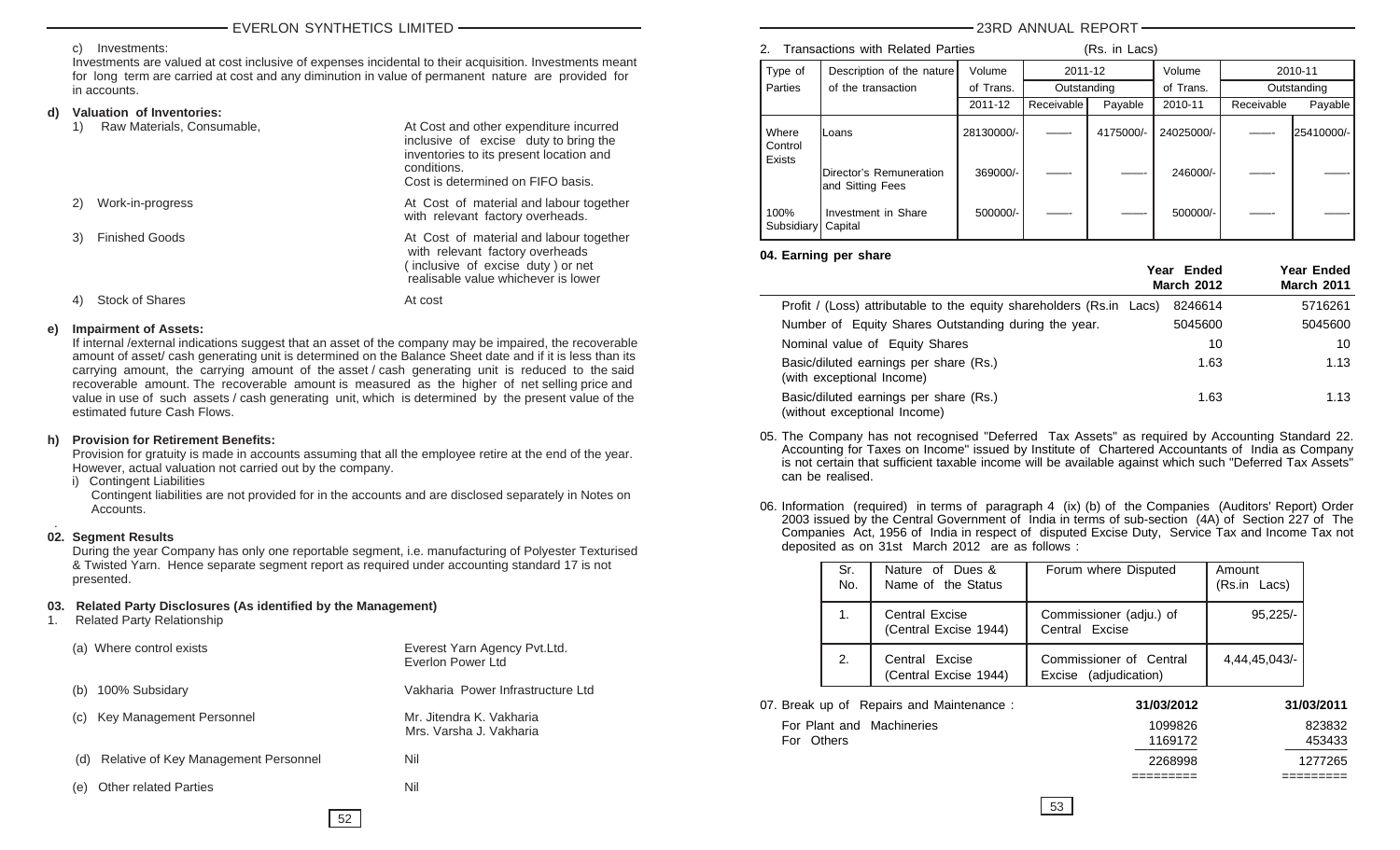#### EVERLON SYNTHETICS LIMITED

| 08. Auditors Remuneration is Rs.1,15,000/-<br>(Previous year Rs.95,000/-) included in Profit and Loss<br>Account is made up of: | 31/03/2012 | 31/03/2011 |
|---------------------------------------------------------------------------------------------------------------------------------|------------|------------|
| Audit Fees                                                                                                                      | 65000      | 65000      |
| Tax Audit Fees                                                                                                                  | 10000      | 10000      |
| Certification Work                                                                                                              | 37500      | 10000      |
| <b>Taxation Matters</b>                                                                                                         | 2500       | 10000      |
|                                                                                                                                 | 115000     | 95000      |
|                                                                                                                                 |            |            |

09. In the opinion of the Board, Current Assets, Loans and Advances are approximately of the same value as stated in the Balance Sheet if realised in the ordinary course of business.

10. Contingent Liabilities: -

Excise Duty claim not acknowledged as Debt Rs. 4,45,40,268/- (Previous Year Rs.4,45,40,268/-)

- 11. There are no Micro, Small and Medium Enterprises, as defined in Micro, Small, Medium Enterprises Development Act, 2006 to whom the Company owes on account of principal amount together with interest and accordingly no additional disclosures have been made.
- 12. The information required under paragraph 3 & 4 of part II of Schedule VI of Company's Act 1956 (As certified by the management) to the extent applicable are as under.

|      |                                                                                                    | 2011-2012<br>(Rupees) | 2010-2011<br>(Rupees) |
|------|----------------------------------------------------------------------------------------------------|-----------------------|-----------------------|
| i)   | Value of Import on CIF Basis                                                                       | <b>NIL</b>            | 11,62,000/-           |
| ii)  | F.O.B. Value of Exports                                                                            | 78,087/-              | <b>NIL</b>            |
| iii) | Expenditure, Earning and<br>remittance in foreign Currency                                         | <b>NIL</b>            | <b>NIL</b>            |
| iv)  | Estimated amount of contracts<br>remains to be executed on capital<br>account and not provided for | <b>NIL</b>            | <b>NIL</b>            |
| V)   | Value of Raw Materials consumed<br>Indigenous<br>a)                                                | 35,84,57,299/-        | 22.42.42.108/-        |
|      | Imported<br>b)                                                                                     | NIL                   | NIL                   |

13. Sundry debtors and creditors are subject to confirmation

14. Previous year's figures have been regrouped, rearranged or recast wherever considered necessary, so as to make them comparable with current year figures.

#### **SIGNATORIES TO NOTES NO. 1 TO 28**

As per our report of even date **For and on behalf of the** For and on behalf of the **for POLADIA & CO. Board of Directors CHARTERED ACCOUNTANTS (FIRM REGN NO. 128274W) P.T. POLADIA J. K. VAKHARIA (PROPRIETOR) MANAGING DIRECTOR M. No. 38757 Place : Mumbai V. J. VAKHARIA Date : 30/05/2012 DIRECTOR** — **Sd** —  $-$ **Sd** $-$  Sd $-$  23RD ANNUAL REPORT

Statement pursuant to Section 212 of the Companies Act, 1956, Related to Subsidiary Companies as at 31st March, 2012

|                                                                                                                         | Vakharia Power Infrastructure Ltd.<br>$(In$ INR $)$                                                                                   |
|-------------------------------------------------------------------------------------------------------------------------|---------------------------------------------------------------------------------------------------------------------------------------|
| <b>The Financial Year</b><br><b>Ending of the Subsidiary</b><br><b>Companies</b>                                        | 31st March<br>2012                                                                                                                    |
| Shares of the Subsidiary<br>Company held by Company<br>on the above date:<br>Number<br>(a)                              | 50,000                                                                                                                                |
| Face Value                                                                                                              | Equity shares of<br>Rupee 10 each<br>(Six Hundred Equity shares of Rs.10/-<br>each are held by Authorised<br>nominees of the Company. |
| b) Extent of holding                                                                                                    | 100%                                                                                                                                  |
| The net aggregate of Profits<br>/Loss of the Subsidiary<br>Companies so far as it<br>concerns the members of<br>Company |                                                                                                                                       |
| a) Not dealt with in<br>accounts of the<br>Company (in Rupee)                                                           |                                                                                                                                       |
| i) for the subsidiary's<br>financial year ended<br>31.03.2012                                                           | NIL                                                                                                                                   |
| ii) for the previous<br>financial years of<br>subsidiary since it became<br>a subsidiary.                               | N.A.                                                                                                                                  |
| b) dealt with in the<br>accounts of the<br>Company                                                                      |                                                                                                                                       |
| i) for the subsidiary's<br>financial year ended<br>31.03.2012                                                           | NIL                                                                                                                                   |
| ii) for the previous<br>financial years of<br>subsidiary since it became<br>a subsidiary.                               | N.A.                                                                                                                                  |

**For and on behalf of the Board of Directors**

 $-$  Sd $-$ 

**Jitendra K. Vakharia Managing Director**

 $\frac{S_d}{S_d}$ 

Place: Mumbai **Varsha J. Vakharia** Dated: 30th May 2012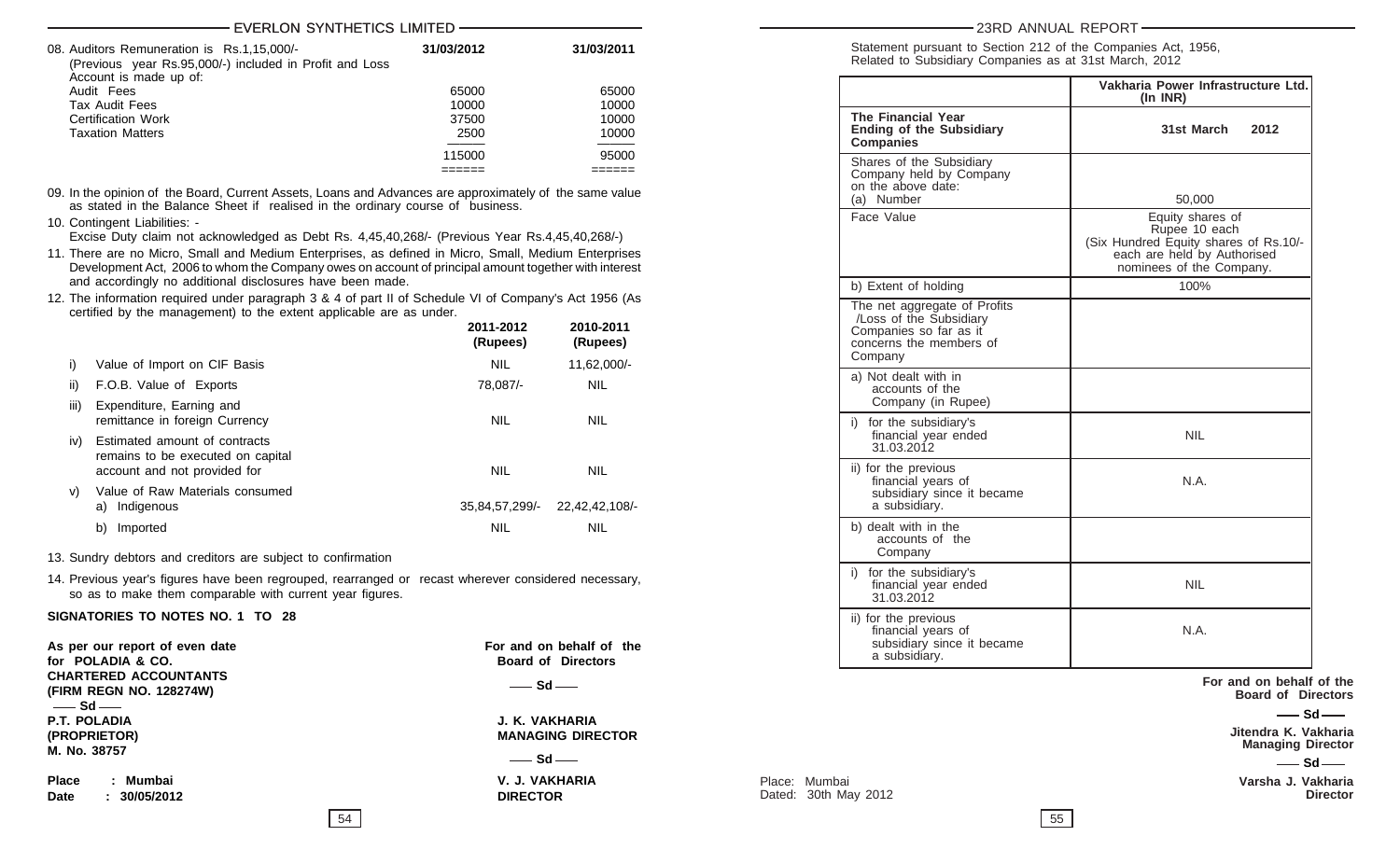#### To The Members of **VAKHARIA POWER INFRASTRUCTURE LTD.**

We have audited the attached Balance Sheet of VAKHARIA POWER INFRASTRUCTURE LTD as at 31st March, 2012 and the Profit & Loss Account for the year ended on that date annexed there to. These financial statements are the responsibility of the Company's management. Our responsibility is to express an opinion on these financial statements based on our audit.

We conduct our audit in accordance with auditing standards generally accepted in India. Those standards require that we plan and perform the audit to obtain a reasonable assurance about whether the financial statements are free of material misstatement. An audit includes examining, on a test basis, evidence supporting the amounts and disclosures in the financial statements. An audit also includes assessing the accounting principles used and significant estimates made by the management, as well as evaluating the overall financial presentation. We believe that our audit provides a reasonable basis of our opinion in conformity with the accounting principles generally accepted in India.

- 1. As required by Companies (Auditors' Report) Order, 2003 issued by the Central Government in terms of Section 227 (4A) of Companies Act, 1956, we give in the Annexure statement on matters specified in Paragraph 4 and 5 of the said order.
- 2. Further to our comments in the Annexure referred to in paragraph 1 above we state that:
	- a) We have obtained all the information and explanations which to the best of our knowledge and belief were necessary for the purpose of our audit.
	- b) In our opinion, proper books of account as required by law have been kept by the Company, so far as appears from our examination of such books.
	- c) The Balance Sheet and Profit & Loss Account (not prepared in view of no operation during the year under the audit) referred to in this report are in agreement with the books of accounts.
	- d) In our opinion, the Profit & Loss Account (not prepared in view of no operation during the year under the audit) and the Balance Sheet comply with the Accounting Standards referred to in section 211(3C) of the Companies Act, 1956.
	- e) In our opinion and as per information and according to the explanations given to us no director is disqualified from being appointed as Director under clause (9) of Sub section (1) of Section 274.
	- In our opinion and to the best of our information and according to the explanations given to us, the said Balance Sheet and the Profit and Loss Account (not prepared in view of no operation during the year under audit) read together the notes thereon and give the information required by the Companies Act, 1956 in the manner so required and give a true and fair view.
	- i) in so far as it relates to the Balance Sheet of the state of affairs of the Company as at 31st March, 2012 and
	- ii) in so far as it relates to the Profit & Loss Account of the Profit / Loss (not determined in view of no operation during the year under audit) theCompany for the year ended on that date.

 For **POLADIA & CO. CHARTERED ACCOUNTANTS (Firm Regn No. 128274W)**  $\equiv$  Sd $\equiv$ 

> **P.T. POLADIA PROPRIETOR M NO.38757**

Place: Mumbai. Dated: 30/05/2012

#### **VAKHARIA POWER INFRASTRUCTURE LTD. ACCOUNTING YEAR ENDED 31ST MARCH, 2012**

#### **ANNEXURE TO THE AUDITOR'S REPORT: REFERRED TO IN PARAGRAPH 3 OF OUR REPORT OF EVEN DATE:**

- i) The Company has not taken loan from any company covered in register maintained under 301 of the Companies Act.1956.The company has not given any loans during the year to parties covered in the register maintained u/s.301 of the Companies Act, 1956.
- ii) In our opinion and according to the information and explanations provided to us there are adequate internal control procedures commensurate with the size of the Company and the nature of its business. During the course of our audit, no major weakness has been noticed in the internal control.
- iii) According to the information and explanations given to us, there are no transactions that need to be entered into the register maintained in pursuance of Section 301 of the Companies Act, 1956. Accordingly, paragraph 4 (v) (b) of the Order is not applicable during the year under Audit.
- iv) The Company has not accepted any deposits from public.
- v) a) According to the records and as per information and explanations provided to us, the Company is regular in depositing with appropriate authorities undisputed amount of statutory dues applicable to it.
- b) According to the information and explanations given to us, no undisputed amounts payable in respect of income-tax, wealth tax, sales tax, custom duty, excise duty and cess were in arrears, as at 31st March 2012, for a period of more than six months from the date they became payable.
- c) According to the information and explanations given to us, there are no dues of income tax, wealth tax, sales tax, customs duty, excise duty and cess which have not been deposited on account of any dispute.
- The Company has not defaulted in repayment of dues to bank or financial institution.
- vii) In our opinion and according to the information and explanations given to us, no loans and advances have been granted by the Company on the basis of security by way of pledge of shares, debentures and other Securities.
- viii On the basis of the information and explanations given to us, the company has not given any guarantee for Loans taken by others from bank or financial institutions.
- ix) According to the information and explanation given to us the Company has not raised any term loan from banks.
- x) According to the information and explanations given to us and on an overall examination of the balance sheet and other records of the company, we are of the opinion that funds, raised on short-term basis have not, prima facie, been used for long term investment and vice-versa.
- xi) During the year, the Company has not made preferential allotment of shares to a party covered in the Register maintained under section 301 of the companies Act, 1956.
- xii) The Company did not have any outstanding debentures during the year.
- xiii) The Company has not raised any money by public issues during the year.
- xiv) Based on the audit procedures performed and information and explanations given to us by the management, we report that no fraud on or by the Company has been noticed or reported during the course of our audit.
- xv) In our opinion and according to information and explanation given to us Clauses (i) (ii), (vii) & (viii) (x) (xiii) and (xiv) of the Para 4 of the Order are not applicable to the Company for the year under Audit.

 For **POLADIA & CO. CHARTERED ACCOUNTANTS (Firm Regn No. 128274W)**

 $-$  Sd $-$ 

**P.T. POLADIA PROPRIETOR M NO.38757**

Place: Mumbai. Dated: 30/05/2012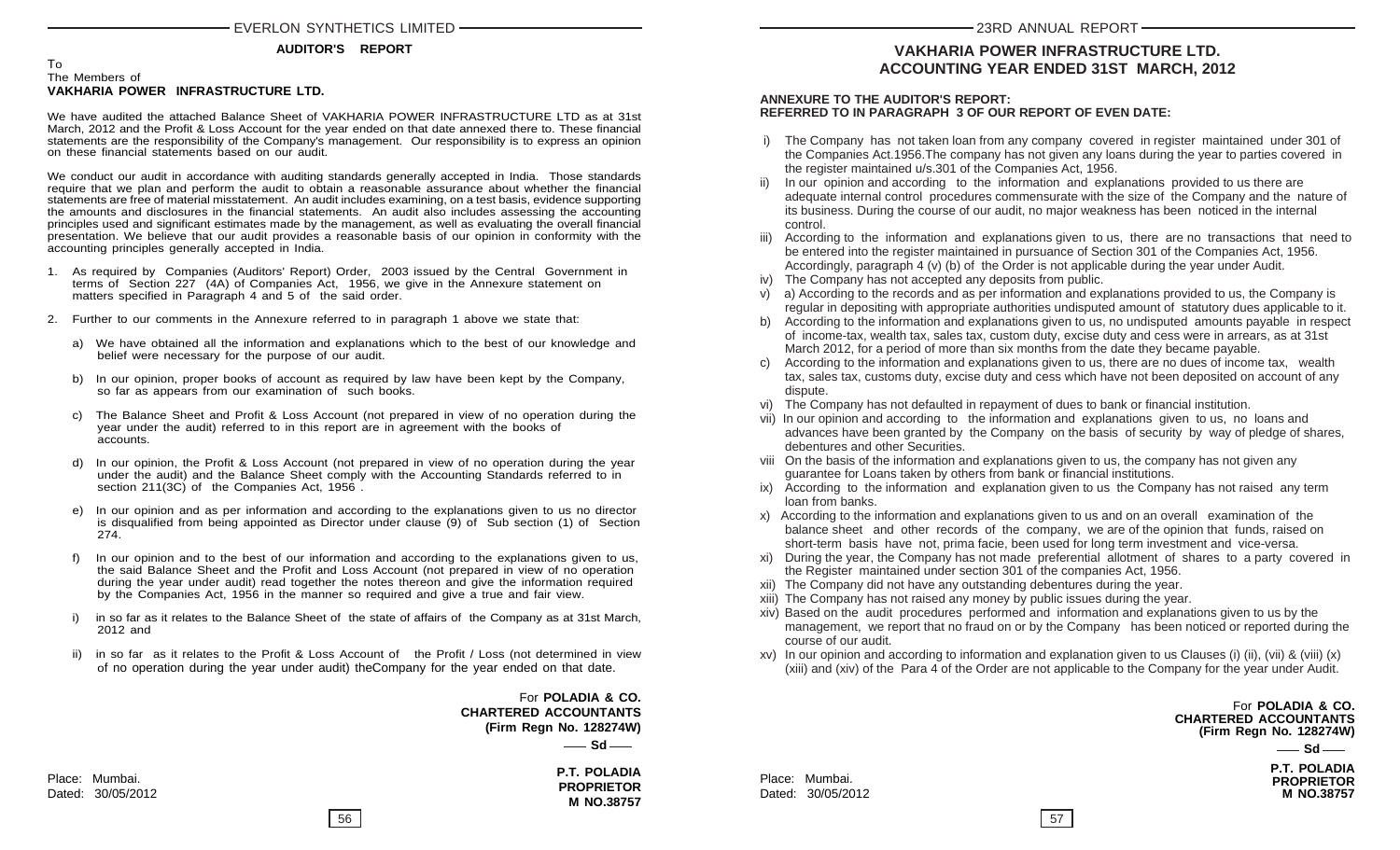#### **VAKHARIA POWER INFRASTRUCTUE LIMITED BALANCE SHEET AS AT 31ST MARCH, 2012**

|          | <b>PARTICULARS</b>                                                                                                                                                                                                                                                                |   | Note No. Current Year As at Previous Year As at<br>31 March 2012 | (Rupees)<br>31 March 2011 |
|----------|-----------------------------------------------------------------------------------------------------------------------------------------------------------------------------------------------------------------------------------------------------------------------------------|---|------------------------------------------------------------------|---------------------------|
| I.<br>1. | <b>EQUITY AND LIABILITIES</b><br><b>Shareholders Funds</b><br>a) Share Capital<br>b) Reserves & Surplus<br>c) Money received against share warrants                                                                                                                               | 1 | 500000                                                           |                           |
| 2.       | Share application money pending allotment                                                                                                                                                                                                                                         |   | 500000                                                           |                           |
| 3.       | <b>Non-Current Liabilities</b><br>a) Long-term Borrowings<br>b) Deferred tax liabilities<br>c) Other Long-term liabilities<br>d) Long-term Provisions                                                                                                                             |   |                                                                  |                           |
| 4.       | <b>Current Liabilties</b><br>a) Short-term Borrowings<br>b) Trade Payables<br>c) Other Current liabilities<br>d) Short-term provisions                                                                                                                                            |   |                                                                  |                           |
|          | TOTAL (1+2+3+4)                                                                                                                                                                                                                                                                   |   | 500000                                                           |                           |
| Ш.<br>1  | <b>ASSETS</b><br>Non-Current assets                                                                                                                                                                                                                                               |   |                                                                  |                           |
|          | a) Fixed Assets<br>(i) Tangible assets<br>(ii) Intangible assets<br>(iii) Capital work-in-progress<br>(iv) Intangible assets under development<br>b) Non-Current investments<br>Deferred tax assets<br>C)<br>Long-term loans and advances<br>d)<br>Other non-current assets<br>e) | 2 | 450000                                                           |                           |

#### -23RD ANNUAL REPORT-

| <b>Current Assets</b><br>2.<br>a) Current Investments<br>Inventories<br>b)<br><b>Trade Receivables</b><br>C)<br>Cash and cash equivalents<br>d)<br>Short-term Loans and Advances<br>e)<br>Other current assets<br>f)<br><b>Preliminary &amp; Preoperation Expenses</b><br><b>TOTAL (1+2)</b> | 3        | 5296<br>44704<br>50000<br>500000 |  |
|----------------------------------------------------------------------------------------------------------------------------------------------------------------------------------------------------------------------------------------------------------------------------------------------|----------|----------------------------------|--|
| Notes forming part of the Accounts                                                                                                                                                                                                                                                           | 1 to $3$ |                                  |  |
| Additional Notes forming part of accounts                                                                                                                                                                                                                                                    | 4        |                                  |  |

| As per our report of even date<br>for <b>POLADIA &amp; CO.</b><br><b>CHARTERED ACCOUNTANTS</b> | For and on behalf of the<br>Board of Directors |  |  |
|------------------------------------------------------------------------------------------------|------------------------------------------------|--|--|
| (FIRM REGN NO.128274W)<br>$-$ Sd $-$                                                           | $-$ Sd $-$                                     |  |  |
| <b>P.T.POLADIA</b><br>(PROPRIETOR)                                                             | J. K. Vakharia<br><b>Managing Director</b>     |  |  |
| M.No.38757                                                                                     | $-$ Sd $-$                                     |  |  |
| : Mumbai<br>Place<br>Date: 30/05/2012                                                          | V. J. Vakharia<br><b>Director</b>              |  |  |

450000 -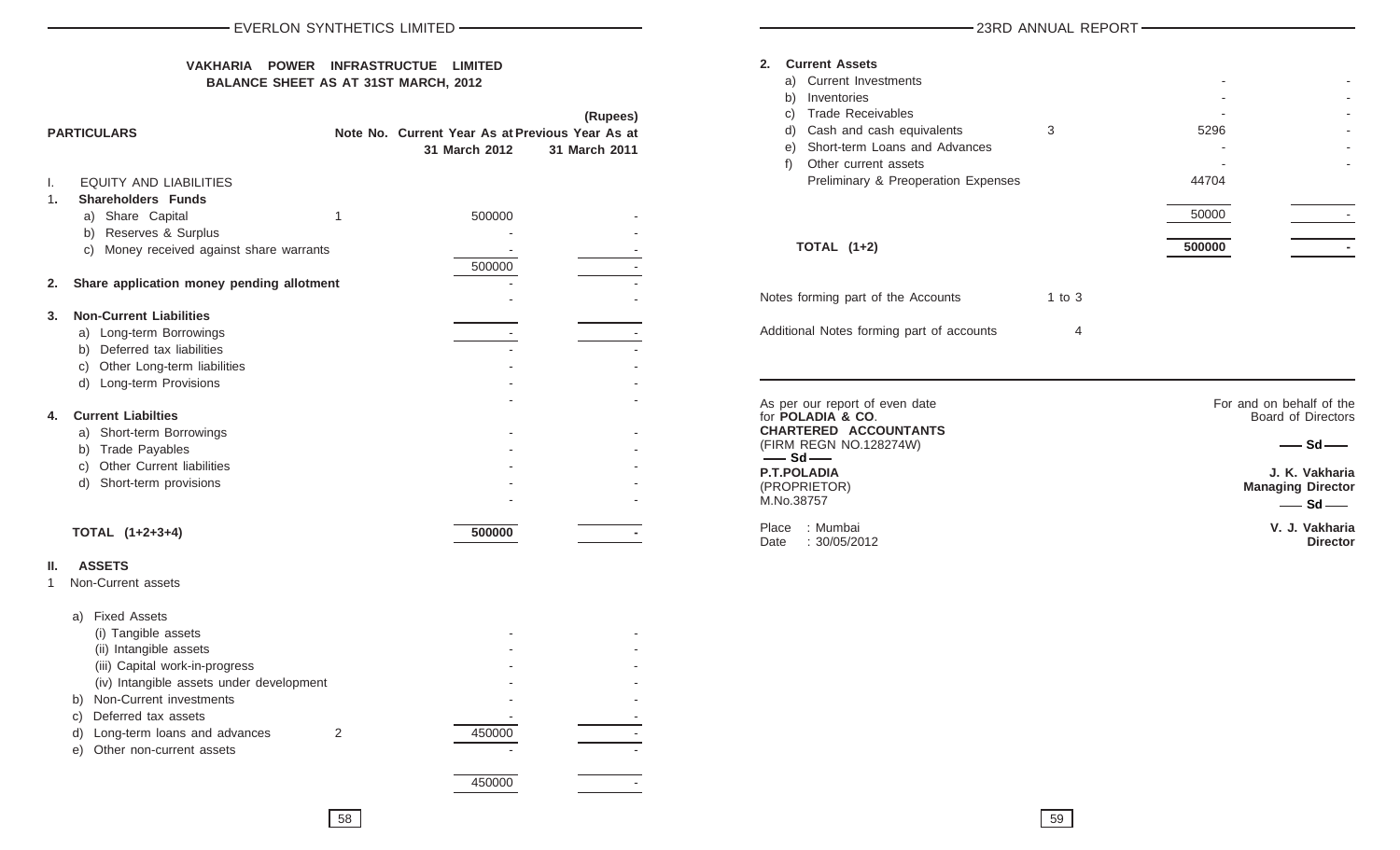#### **ACCOUNTING YEAR ENDED 31ST MARCH 2012 NOTES ON FINANCIAL STATEMENTS FOR THE YEAR ENDED 31ST MARCH, 2012**

| <b>NOTE - 1 SHARE CAPITAL</b>                                                   | 31 March 2012    | (Rupees)<br><b>Current Year Ended Previous Year Ended</b><br>31 March 2011 |
|---------------------------------------------------------------------------------|------------------|----------------------------------------------------------------------------|
| Authorised<br>50,000 Equity Shares of Rs.10/- each                              | 500000           | 0                                                                          |
| <b>ISSUED</b><br>50,000 Equity Shares of Rs.10/- each                           | 500000<br>500000 | $\mathbf{0}$<br>0                                                          |
|                                                                                 | 500000           | 0                                                                          |
| SUBSCRIBED AND PAID UP<br>50,000 Equity Shares of Rs.10/- each<br>fully paid up | 500000           | 0                                                                          |
|                                                                                 | 500000<br>TOTAL  |                                                                            |

- a) There are no (Previous year No) rights, preference and restriction attaching to each class of shares including restriction on the distribution of dividend and the repayment of capital.
- b) There are nil shares (Previous year Nil) in respect of each class in the company heldby its holding company or its ultimate holding company including shares held by or subsidiary or assoicates of the holding company including shares held by or by subsidiary or assoicates ofthe holding company or the ultimate holding company in aggregate.
- c) Shares in the company held by each shareholders holding more than 5% shares

| Name of the Shareholder | No of Shares held | Percentage (%) |
|-------------------------|-------------------|----------------|
| Everlon Synthetics Ltd  | 50000             | 100            |

- d) There are nil number of shares (Previous year Nil) reserved for issue under option and contracts/ commitment for the sale of shares/disinvestment inclusing the terms and amounts.
- e) For the period of five years immediately preceding the date as at which the balance sheet is prepared.

23RD ANNUAL REPORT

| <b>Particulars</b>                                                                                                                     | No of Shares |
|----------------------------------------------------------------------------------------------------------------------------------------|--------------|
| Aggregate number and class of shares allotted as fully paid up<br>pursuant to contract(s) without payment being being received in cash | Nil          |
| Aggregate number and class of shares allotted as fully paid up<br>by way of bonus shares.                                              | Nil          |
| Aggregate number and class of shares brought back.                                                                                     | Nil          |

f) There are no securities (Previous year No)convertible into Equity/Preferential Shares.

g) There are no calls unpaid (Previous year No) including calls unpaid by Directors and Officers as on balance sheet date.

**NOTE 2 - Long Term Loans and Advances**

| <b>Particulars</b>                  |              | 31.03.2012 | (Rupees)<br><b>Current Year Ended Previous Year Ended</b><br>31.03.2011 |
|-------------------------------------|--------------|------------|-------------------------------------------------------------------------|
| Capital Advances                    |              |            |                                                                         |
| <b>Security Deposits</b>            |              |            |                                                                         |
| Loans & Advances to related parties |              | 450000     |                                                                         |
| Other Loans & Advances              |              |            |                                                                         |
|                                     | <b>TOTAL</b> | 450000     |                                                                         |

#### **NOTE 3 - Cash & Cash Equivalents**

| <b>Particulars</b>                          |              | 31.03.2012 | (Rupees)<br><b>Current Year Ended Previous Year Ended</b><br>31.03.2011 |
|---------------------------------------------|--------------|------------|-------------------------------------------------------------------------|
| <b>Balances with Banks</b>                  |              |            |                                                                         |
| i)<br>In Current Accounts                   |              | 1120       |                                                                         |
| ii)<br>In Unpaid Dividend Account           |              |            |                                                                         |
| iii)<br>In Fixed Deposits                   |              |            |                                                                         |
| (All Deposits Maturing above Twelve Months) |              |            |                                                                         |
| Cheques and drafts on hand                  |              |            |                                                                         |
| Cash-on-hand                                |              | 4176       |                                                                         |
| Others                                      |              |            |                                                                         |
|                                             | <b>TOTAL</b> | 5296       |                                                                         |
|                                             | 61           |            |                                                                         |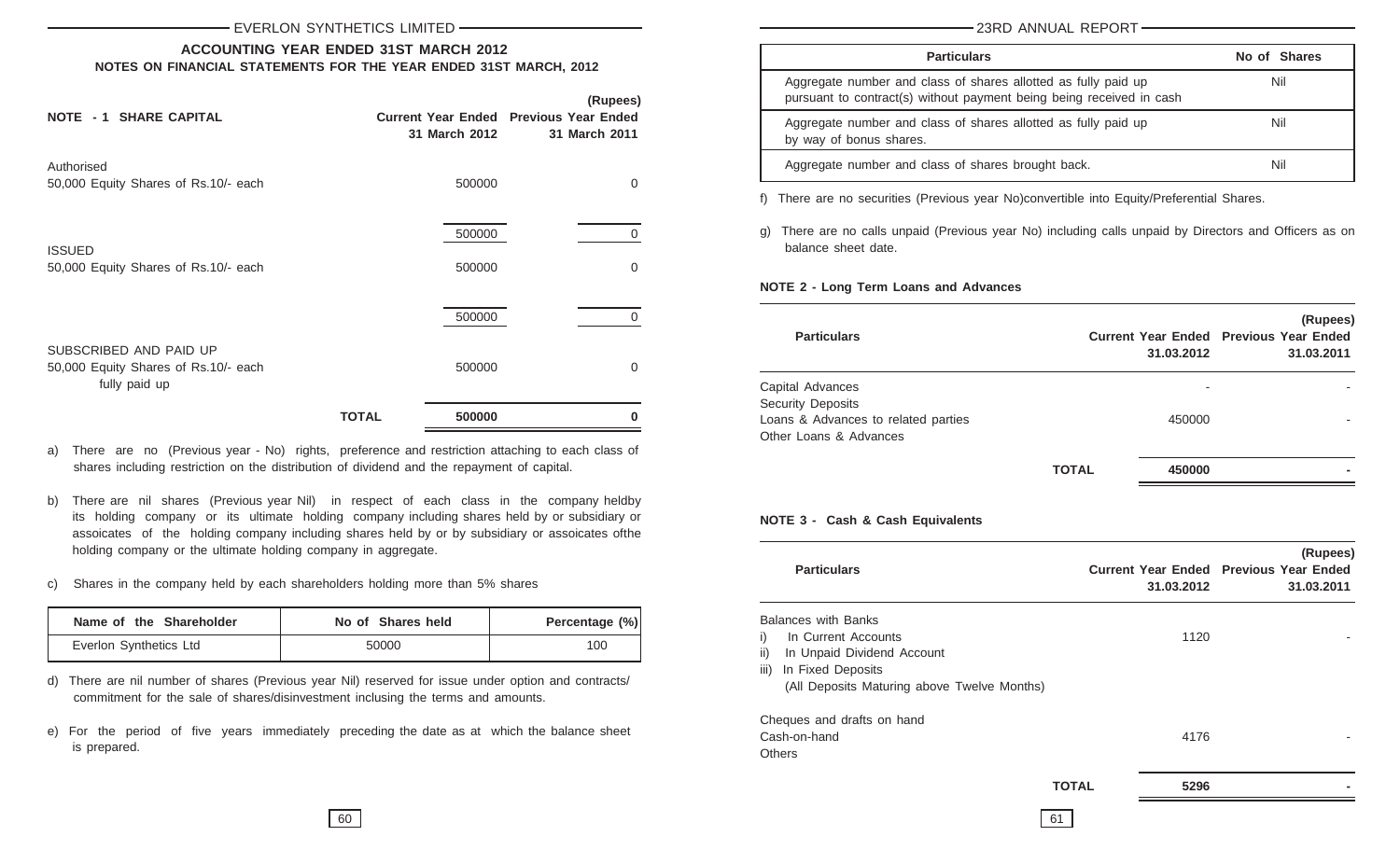#### **VAKHARIA POWER INFRASTRUCTURE LIMITED**

#### **NOTE 4**

#### **Notes on Accounts and Accounting Policies**

- 1) This being first year of operation of Accounts, previous year figures are not applicable.
- 2) Since there is no operation during the year, Profit & Loss Account is not prepared.
- 3) Information pursuant to Part of schedule VI of Companies Act, 1956 are not given in view of no operation during the year.
- 4) **i) Recognition of Income and Expenditure** Accounts are recognized on an accrual basis.
	- ii) **Gratuity:** No provision has made since there are no employee during the year
- iii) **Deferred Tax Assets / Liabilities :**

The Company has not recognized "Deferred Tax Assets / Liabilities" as required by Accounting Standards 22 "Accounting for Taxes on Income" issued by Institute of Chartered Accountants of India.

**Signatories to Note No.1 TO 4**

----------------------------------------------------------------------------------------------------------------------------------------------

As per our report of even date<br>
for **POLADIA & CO**<br>
For and on behalf of the<br>
Roard of Directors for **POLADIA & CO. CHARTERED ACCOUNTANTS** (FIRM REGN NO.128274W) **P.T.POLADIA J. K. Vakharia** (PROPRIETOR) **Managing Director** M.No.38757  $\equiv$  Sd  $\equiv$ 

Place : Mumbai **V. J. Vakharia** Date : 30/05/2012

 $\equiv$  Sd $\equiv$ 

 $\overline{\phantom{0}}$  Sd  $\overline{\phantom{0}}$ 

#### **E-COMMUNICATION REGISTRATION FORM**

To,

Sharex Dynamic (India) Pvt.Ltd., Unit: Everlon Synthetics Limited Unit-1, Luthra Ind.Premises, Safed Pool, Andheri –Kurla Road, Andheri (E) **Mumbai – 400 072**.

Dear Sir,/Madam,

#### **RE: Green Initiative in Corporate Governance**

I agree to receive all communication from the Company in electronic mode. Please register my e-mail id in your records for sending communication through e-mail.

| Folio No.                     | <u> 1988 - Jan Stein Stein, fransk politik (</u>                                                                                                                                                                                       |
|-------------------------------|----------------------------------------------------------------------------------------------------------------------------------------------------------------------------------------------------------------------------------------|
| DP ID                         |                                                                                                                                                                                                                                        |
| Client ID                     |                                                                                                                                                                                                                                        |
| <b>PAN</b>                    | <u> : Charles Communication (Charles Communication)</u>                                                                                                                                                                                |
| Name of 1st Registered Holder | $\mathbf{1}_{\{1,2,3,4,5\}}$ . The contract of the contract of $\mathbf{1}_{\{1,2,3,4,5\}}$                                                                                                                                            |
| Name of Joint Holder(s)       | $\frac{1}{2}$ . The contract of the contract of $\frac{1}{2}$                                                                                                                                                                          |
| <b>Registered Address</b>     | the contract of the contract of the                                                                                                                                                                                                    |
| E-mail ID                     | $\mathbf{C}=\frac{1}{2}$ . The set of the set of the set of the set of the set of the set of the set of the set of the set of the set of the set of the set of the set of the set of the set of the set of the set of the set of the s |
|                               |                                                                                                                                                                                                                                        |

#### **Important Notes:**

- 1) On registration, all the communication will be sent to the e-mail ID registered in the Folio/DP ID & Client ID.
- 2) The form is also available on the website of the company www.everlon.in
- 3) Shareholders are also requested to keep company informed as and when there is any change in the e-mail address. Unless the email Id given above is changed by you by sending another communication in writing, the company will continue to send the notices/documents to you on the above mentioned e-mail ID.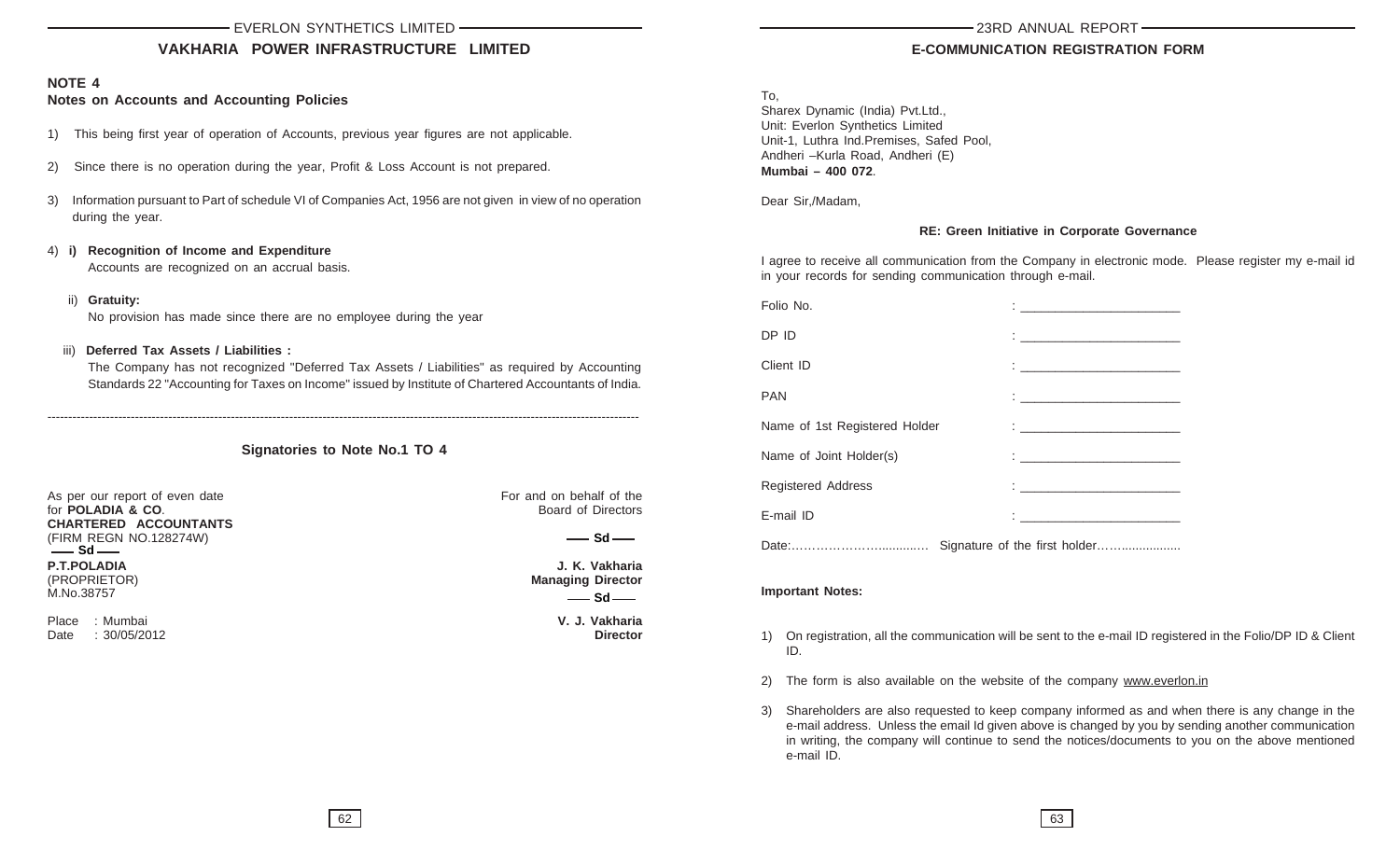#### **EVERLON SYNTHETICS LIMITED**

**Registered Office**

67, Regent Chambers, 208, Nariman Point, Mumbai - 400 021.

#### **PROXY**

| Reg. Folio No. / Client ID No.                                                                       | No. of Shares held |
|------------------------------------------------------------------------------------------------------|--------------------|
|                                                                                                      |                    |
|                                                                                                      |                    |
| being a member / members of the above named Company hereby appoint                                   |                    |
|                                                                                                      |                    |
|                                                                                                      |                    |
|                                                                                                      |                    |
| proxy to vote for me / us on my / our behalf at the 23rd Annual General Meeting of the Company to be |                    |
| held on Saturday, the 25th August 2012 at 11.30 a.m. and at any adjournment thereof.                 |                    |
|                                                                                                      |                    |
|                                                                                                      | Affix 1<br>Rupee   |
|                                                                                                      | revenue            |
|                                                                                                      | Stamn              |

**Note :** This form in order to be effective should be duly stamped, completed and signed and must be deposited at the Registered Office of the Company, not less than 48 hours before the meeting.

Stamp

#### **EVERLON SYNTHETICS LIMITED**

**Registered Office**

67, Regent Chambers, 208, Nariman Point, Mumbai - 400 021.

#### **ATTENDANCE SLIP**

I hereby record my presence at the 23rd General Meeting held at Registered Office of the Company at 67, Regent Chambers, 6th Floor, 208, Nariman Point, Mumbai - 400 021. on Saturday, the 25th August 2012 at 11.30 a.m.

Name of the Shareholders(s)......................................... Folio No./Cliend ID No. \_\_\_\_\_\_\_\_\_\_\_\_\_\_\_\_\_\_\_\_ (in Block Capitals)

Name of the Proxy or Company Representative\_ (in Block Capitals)

Signature of the Shareholder(s) or Proxy or Company Representative \_\_\_\_\_\_\_\_\_\_\_\_\_\_\_\_\_\_\_\_\_\_\_\_\_\_\_\_\_\_\_\_\_\_\_\_\_\_\_\_\_\_\_\_\_\_\_\_\_\_\_\_\_\_\_\_

- **Note :** 1. Approxy attending on behalf of a Shareholder(s) should please write the name of the Shareholders(s) from whom he holds Proxys.
	- 2. Members are requested to bring their copy of the Annual Report with them to the Meeting as additional copies of the same will not be made available at the Meeting.